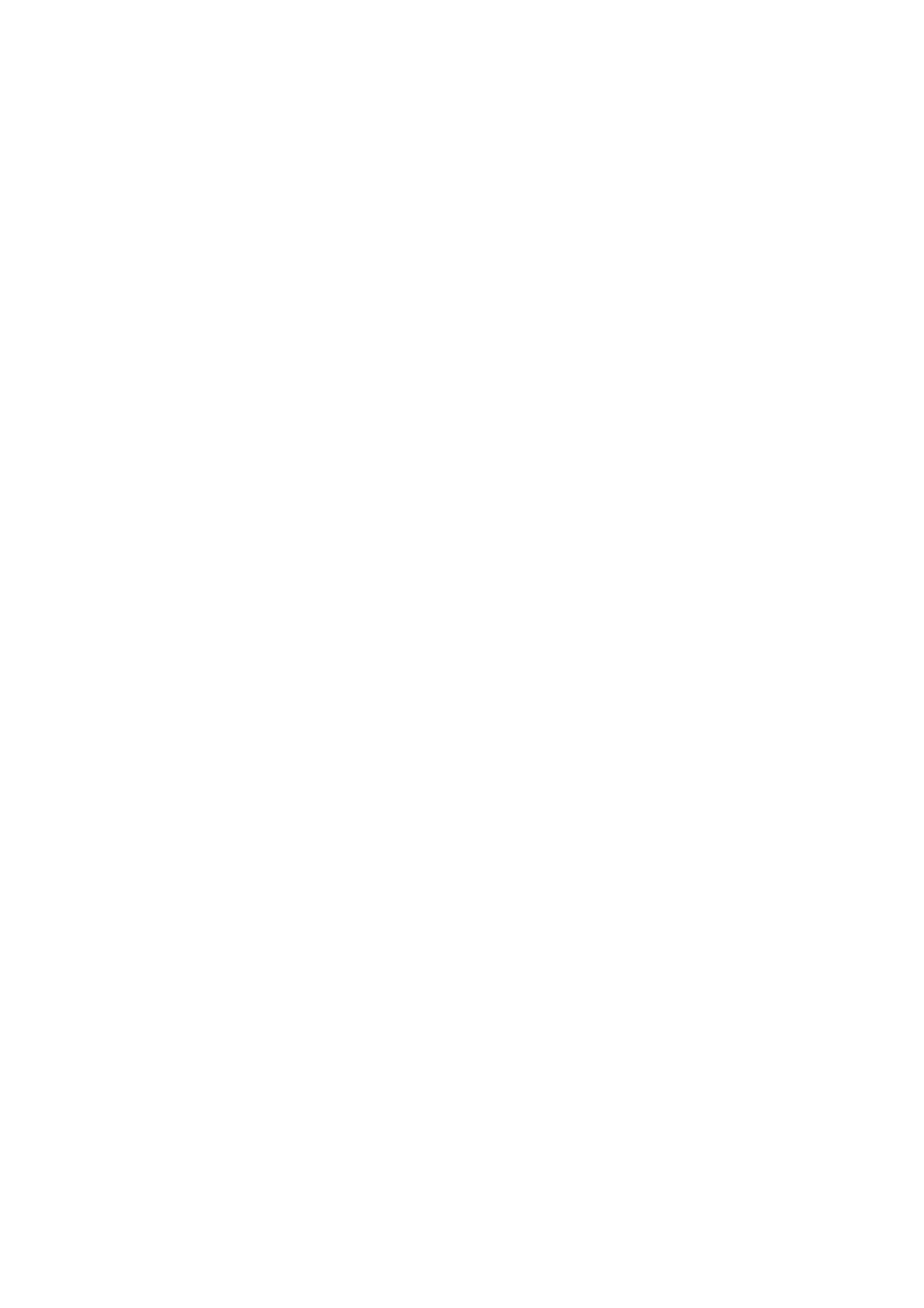#### **SECTION B**

#### **STANDARD SETTING**

#### **Felianka Kaftandjieva**

#### **University of Sofia**

*Si duo faciunt idem, non est idem. If two people do the same thing, it is not the same.*  Terentius

The linkage between language examinations and the Common European Framework for Language (CEF) means the establishment of a correspondence between examination results and CEF levels of language proficiency. This correspondence can be established in at least three different ways:

- **a.** Direct linkage to the CEF scales of language proficiency
- **b.** Indirect linkage via linkage to some local scales of language proficiency which has already been linked to CEF scales
- **c.** Indirect linkage via equation to an existing test already linked to the CEF scales

#### **Fig. 1. Linkage Process**



As can be seen in Fig. 1, irrespective of the approach adopted in the particular concrete situation, the linkage always requires standard setting at a certain point. In other words, standard setting is at the core of the linkage process. Furthermore, bearing in mind the potentially very high stakes of the examinations for the examinees, the need for a more detailed review on the current status of standard setting, its theoretical framework and still unresolved issues is evident. In order to fill this need the current chapter sets the following objectives:

- to give a brief overview of the main trends in the development of standard setting methodology,
- to delineate the major unresolved issues and controversial points,
- to discuss some of the major factors affecting standard setting decisions and their quality,
- to present some of the most common methods for standard setting,
- to outline the validation process and provide evaluation criteria for the technical quality of the standard setting,
- to describe the main steps in standard setting procedures, and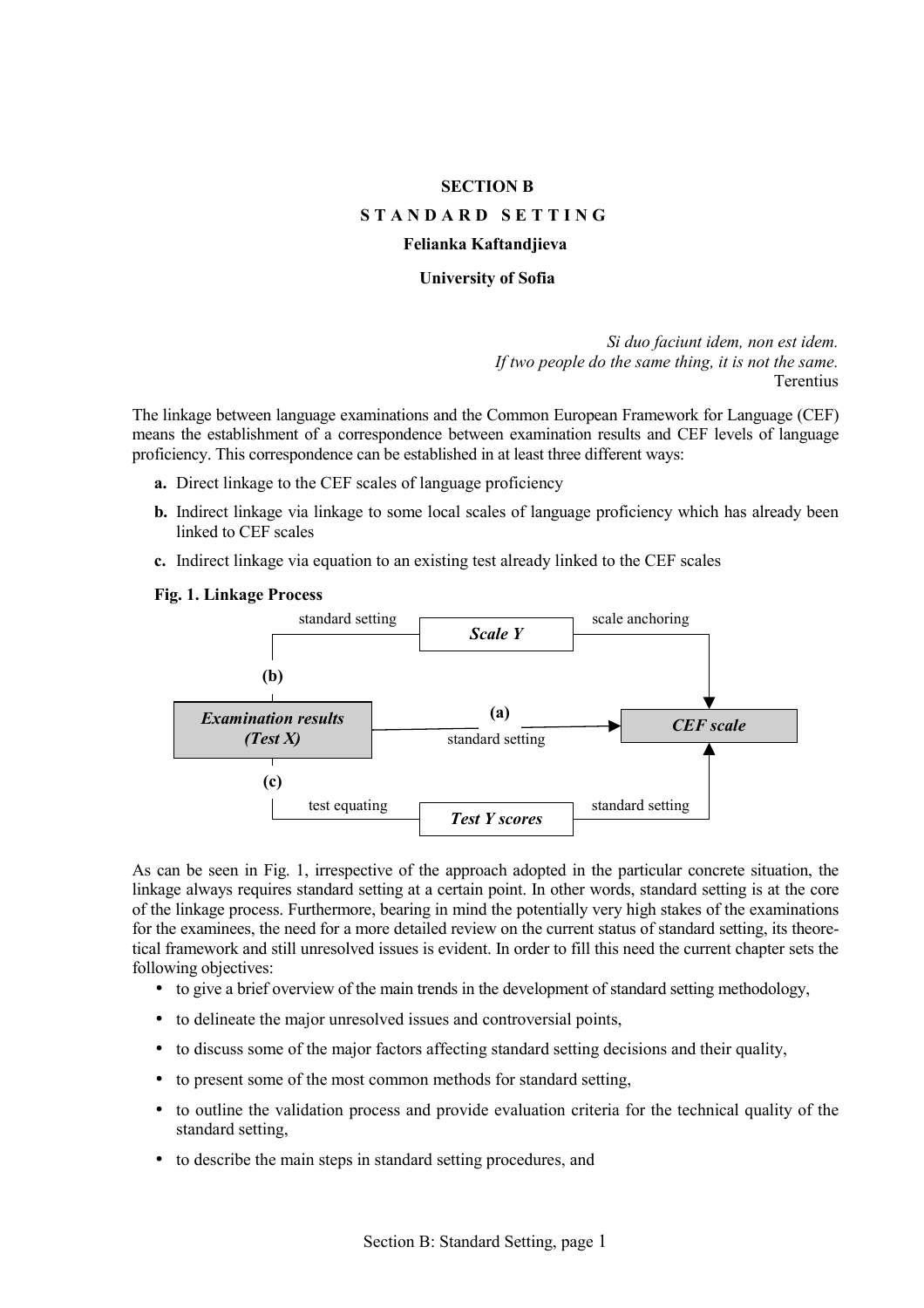• to submit some basic standard setting recommendations and guidelines.

## **1. Basic Terminology**

The term *'standard setting'* in the field of educational measurement refers to a decision making process aiming to classify the results of examinations in a limited number of successive levels of achievement (proficiency, mastery, competency).

Two other terms which comprise the word 'standard' are closely related to *standard setting* and occasionally are used as counterparts although they are not synonyms (Hansche, 1998; Hambleton, 2001). These two terms are: content standards and performance standards. *Content standards* refer to the curriculum and answer the question: WHAT someone should know and be able to do as a result of a specific course of instruction? *Performance standards* on the other hand are "explicit definitions of what students must do to demonstrate proficiency at a specific level on the content standards" (CRESST Assessment Glossary, 1999) and answer the question: HOW good is good enough?

Hansche (1998) defines performance standards as a system including performance levels, performance descriptors, exemplars of student work at each level, and *cut-off scores* that separate the adjacent levels of performance. Therefore there is a symbiotic relationship between performance standards and cut-off scores where each cut-off score can be considered as "... an operational version of the corresponding performance standard" (Kane, 2001). Standard setting is usually focused on the establishment of these cut-off points on the scale, and hence it is closely affiliated to performance standards. There is also an indirect connection between standard setting and content standards, since performance standards are always related to some specific content standards.

It should be mentioned, however, that performance standards are not always defined as successive intervals on the scale in which examination results are presented and therefore they do not require an establishment of cut-off points on a continuum scale. Sometimes performance standards are presented only as verbal descriptions delineating different performance categories (Hambleton, 2001, p. 92). In language testing it usually takes place when productive skills like writing and speaking have been assessed. In such cases the examinees can be classified by raters directly into one of the six CEF performance levels matching examinee performance to the verbal descriptors of the corresponding CEF scale of language proficiency. In the current Manual this process is described in detail in Chapter 5 as **Benchmarking Performances** – a special case of a standard setting procedure, which requires no cut-off point establishment and therefore will not be discussed any further in the present chapter..

Alignment is another term which is very often used in connection with performance standards and standard setting. According to CRESST Assessment Glossary (1999) *alignment* is "the process of linking content and performance standards to assessment, instruction, and learning". Linn (2001) defines the alignment in narrower terms as "... the degree to which assessments adequately reflect standards". Hansche (1998), on the other hand, specifies two different dimensions of alignment: "(1) alignment of student, classroom, school, local, state, and national learning goals; and (2) alignment of content standards, curricula and instruction, performance standards, and assessments". It becomes evident from the definitions provided that alignment is closely related to validity in all its aspects: content, procedural, evidential and consequential basis.

A logical inference drawn on the above definitions of alignment is that standard setting is an integral part of the alignment process and as such is "... central to the task of giving meaning to test results and thus lies at the heart of validity argument" (Dylan, 1996).

Generally speaking, standard setting can be considered as a process of compressing the broad range of test scores into a limited number of rank-ordered categories (levels). Very often, especially in case of complex performance assessment, as it is usually the case with language assessment, standard setting is followed by another aggregation procedure aiming to combine the results of different performance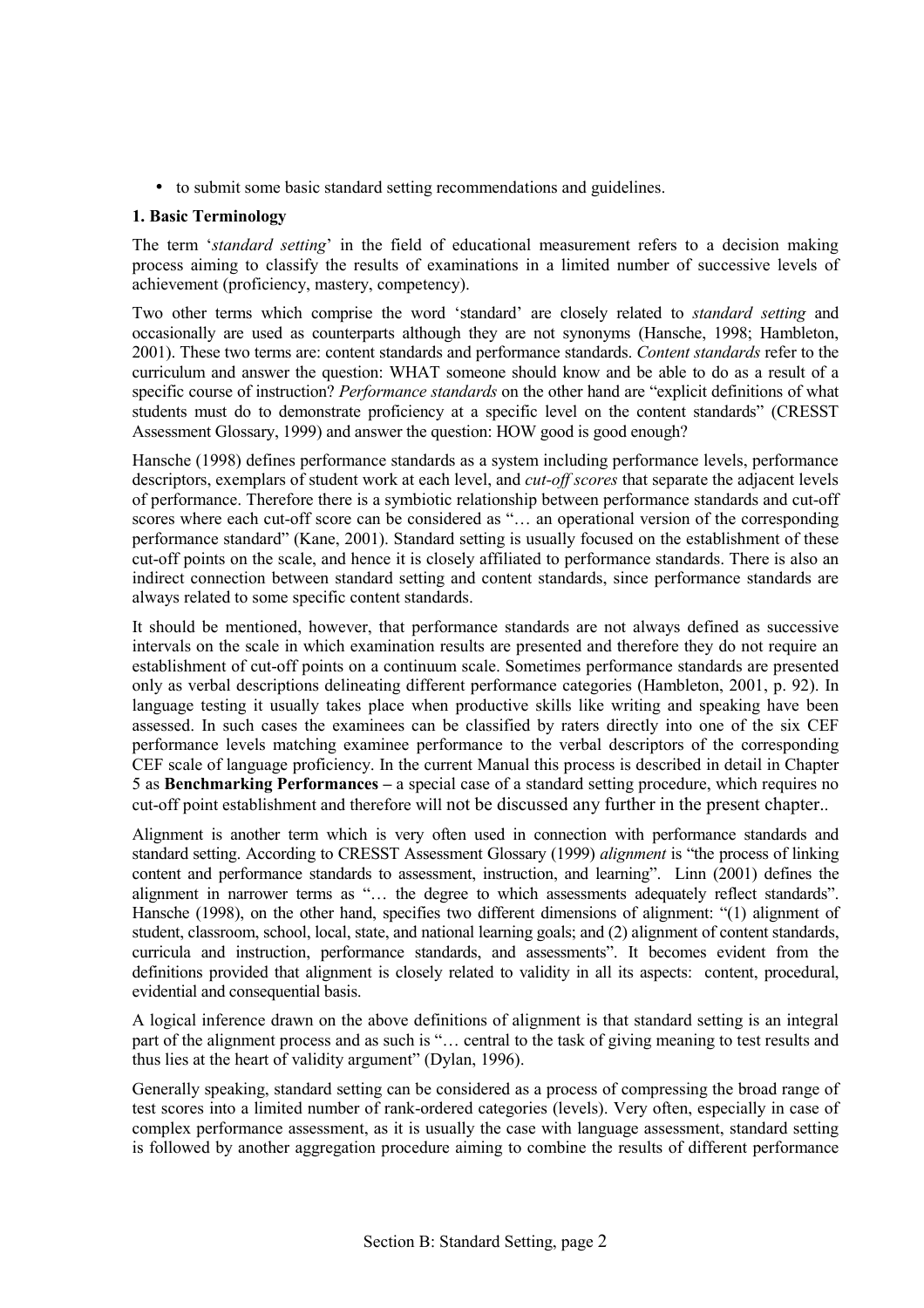tasks (skills, dimensions) into a single score of overall performance. This procedure of combining the results of several standard setting procedures is called ë*standard setting strategyí*. In spite of their great impact on the final decisions, standard setting strategies usually "... have received little attention in the testing literature thus far" (Haladyna & Hess, 2000, p. 130). Standard setting strategies are not the main focus of this chapter, either, but due to their significance to the consequences of standard setting they will be briefly described here.

The term *'standard setting strategy'* refers to the decision rule applied to combine the scoring results of a number of tasks (subtests, skills, traits) into a single score, usually expressed in terms of performance levels. In the educational setting the most often applied standard setting strategies are conjunctive, compensatory, and mixed strategies.

A *compensatory strategy* allows a high level of performance on one task (subtest, skill, trait) to compensate for a lower level of performance on some other task (subtest, skill, trait). The final decision in this case is based on the total score, and the compensatory strategy is, in fact, based on the assumption that  $\ldots$  the total score meaningfully reflects the construct (Haladyna & Hess, 2000, p. 134). The reliability of the total score is usually higher than the reliability of its components especially if its components are highly inter-correlated, as is usually the case in the field of language testing. That is why many authors (Haladyna & Hess, 2000; Hambleton et al., 2000; Hansche, 1998) recommend the compensatory strategy to be preferred if other sound reasons do not entail the application of the conjunctive or mixed strategy.

A *conjunctive strategy* requires some a priori defined minimum level of performance to be reached on every single task (subtest, skill, trait) in order for the overall performance to be judged as satisfactory. Although "... the reliability data did not favor a conjunctive strategy" (Haladyna & Hess, 2000, p. 151), its use should be considered when each task (subtest, skill, trait) measures a unique aspect of the construct and the overall proficiency requires mastery on all components. More commonly such a situation arises in case of licensure and certification. For example to get a driver's license requires that someone should demonstrate both: (a) a satisfactory level of knowledge about the law as well as (b) a satisfactory level of driving skills, and a higher level on one of these two does not compensate for a low level on the other one.

If the different components are not equally important, then a mixed standard setting strategy might be implied. A *mixed* **(***hybrid***)** *standard setting strategy* requires a minimum level of performance on one or more tasks (subtest, skill, trait) allowing at the same time higher performance on some of the tasks to compensate for lower performance on some of the other tasks (Winter, 2001).

Another possible standard setting strategy, which is not typical for educational settings, is the *disjunctive standard setting strategy*, in which the satisfactory level of proficiency on only one task (sub-test, skill, trait) is considered enough for the overall satisfactory level of proficiency.

In discussing the choice of a standard setting strategy it should be mentioned that there is no best standard setting strategy. It is a matter of choice and whether the choice is good or bad depends entirely on the concrete circumstances and the consequences. In any case the consequential impact of the strategy choice should be explored before the final choice is made and the rationale for the strategy choice should be described and justified. The selection of standard setting strategy and its justification is an important and difficult issue, but it goes beyond the scope of this chapter and will not be discussed in the sequel.

## **2. Development of Standard Setting Methodology**

As it was mentioned in the beginning, standard setting is a decision making process. With or without applying intentionally any specific methodology, human beings are involved in a number of decision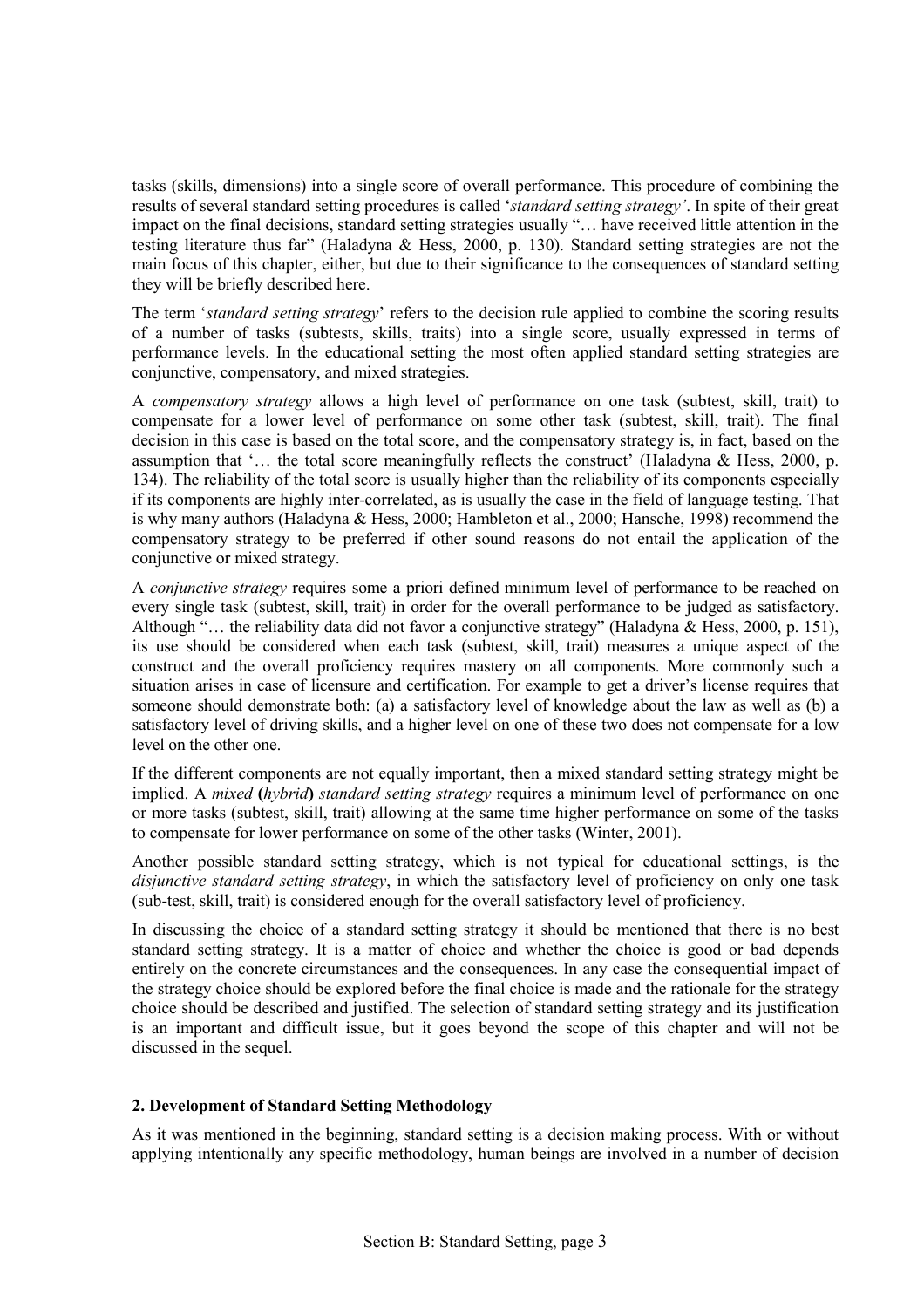making processes on a daily basis. We constantly have to classify people and things and make choices, which only a posteriori, on basis of the consequences, can be judged to be good or bad choices. This is the reason for the roots of standard setting methodology to be traced by some authors back to ancient Egypt, China and the Old Testament (Green, 2000; Zieky, 2001).

Zieky distinguishes four distinct stages in the history of standard setting, which he called the ages of innocence, awakening, disillusionment, and realistic acceptance (cited in Stephenson et al., 2000). The long age of innocence ended in the mid 1950s. The period 1960-1980 was the era of awaking characterized by the invention a number of newly developed standard setting methods and extensive research. This era of awaking is closely connected with the rapid development of criterion-referenced testing.

The stage of disillusionment started with the first severe criticism, which came from Glass (1978) and concerns the arbitrary nature of standard setting. According to Glass  $(1978, p. 258)$  " $\dots$  every attempt to derive a criterion score is either blatantly arbitrary or derives from a set of arbitrary premises. But arbitrariness is no bogeyman, and one ought not to shrink from a necessary task because it involves arbitrary decisions. However, arbitrary decisions often entail substantial risks of disruption and dislocation. Less arbitrariness is safer".

Although Glass was villainized because of his strong criticism (Stone, 2002) his article had a great impact on the further development in the field of standard setting and led to a better understanding of the nature of the standard setting process.

Another effect of Glass's article is that his appeal to less arbitrariness has been repeated over the past 25 years by many other leading measurement specialists (Zieky, 2001). A quarter of a century after Glass, Linn (2003, p. 14) for example insists that: "Reports of individual student assessment results in terms of norms have more consistent meaning across different assessments than reports in terms of proficiency levels based on uncertain standards" and suggests "to shift away from standards-based reporting for uses where performance standards are not an essential part of the test use".

In response to Glassís criticism in 1978 Popham (1978, p. 298) argued that although standard setting is arbitrary it does not need to be capricious, but 20 years later he asserted that the main lessons he learned in a hard way were that "any quest for 'accurate' performance standard' is silly" (Popham, 1997), and that "the chief determiner of performance standards is not truth; it is consequences" (Popham, 1997).

The arbitrariness in fact is the Achilles' heel of standard setting and the most controversial issue. This fact is somewhat strange since the judgmental basis decision making as a whole is well recognized and does not provoke vehement discussions. There are three possible explanations for the causes of this long lasting debate on the arbitrary nature of standard setting.

- Firstly, the search for the absolute truth is somehow deep-seated in every human being. Epistemological anthropology reveals that the truth as such is not only a central concern of most cultures including pre-scientific ones, but also that "the desire for truth occupies a central role in workday cognitive practices such as magic, divination, and religion" (Goldman, 1999, p. 32).
- Secondly, the cut-off score establishment which usually follows the judgment process in many standard setting methods usually involves complex computational procedures aiming to aggregate expert judgments into a single cut-off score. In this way the judgmental character of the cut-off score is masked and "in turn gave the entire process a patina of professionalism and propriety" (Cizek, 2001, p. 7). In other words, the respect of numbers and the fact that the cut-off scores were established by a computer ('objectively'), not by a human being ('subjectively'), plays a practical joke in the interpretation of these cut-off scores.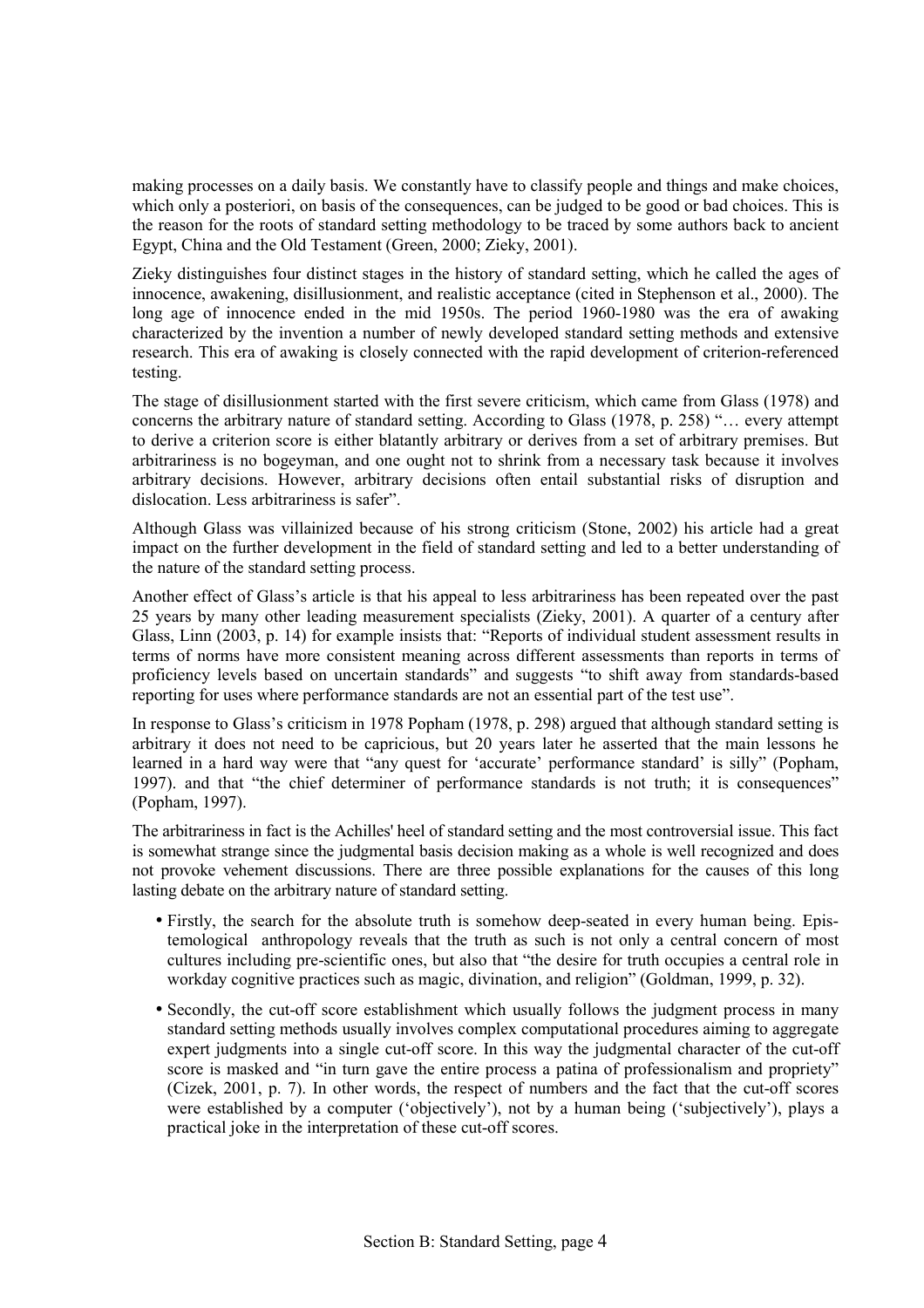• Thirdly, the every day decision making usually affects a limited number of people while standard setting has a great impact not only on the examinees being assessed, but also on further instructional and policy decisions. In other words, standard setting is a policy decision and as such it might become an object of criticism from all parties which had not been fully satisfied. According to Cizek  $(2001, p. 5)$  "standard setting is perhaps the branch of psychometrics that blends more artistic, political, and cultural ingredients into the mix of its products than any other".

The era of realistic acceptance started by 1983 when according to Zieky "setting cutscores has matured as a field" and transformed from "an esoteric topic limited to psychometricians or statisticians" to "a stuff of basic introductory text" in basic textbooks on educational measurement (Zieky, 2001, p. 25).

Summarizing Zieky's review (Zieky, 2001) of the evolution of standard setting development in the last 20 years the major changes are in the following directions.

#### 2.1. CHANGES IN FOCUSES

• Increased emphasis on meeting rigorous cut-off scores

The shift from minimal competence testing to testing proficiency in more complex areas led to the development of more demanding tests and to the establishment of higher performance standards. Since higher performance standards lowered the pass rate, the demands for validity evidence concerning the established cutoff scores increased.

• Increased emphasis on the development of new standard setting methods

The switch from pass/fail decisions to multiple levels of proficiency on one hand and the increased use of performance assessment on the other hand called for the development of either new standard setting methods or modifications of the already existing methods in order to adjust them for the new conditions.

#### • Increased emphasis on the details of setting cut-off scores

The main shift in this direction was from comparative analysis of different standard setting methods toward more in depth analysis of the factors having greatest impact on the implementation of a given method. Research on the impact of different factors on the standard setting process still remains the central focus of the research agenda. Among the main factors affecting standard setting process are: (a) selection and number of judges involved in standard setting; (b) personal characteristics of judges (expertise, cognitive characteristics, decision making style, deliberation style, etc.); (c) amount and character of training; (d) social interaction in the group judgment; (e) type and amount of feedback, normative and impact data; and (f) number of iterative procedures.

#### • Increased concern about legal issues

The possibility (and the practice at least in the USA) for the cut-off scores of some high-stake examinations to be attacked on legal grounds increased the concern about legal issues and inspired the provision of more validity evidence especially in terms of adverse impact analysis (for a possible substantially different pass rate which works to the disadvantage of members of a race, sex, or ethnic group) and consequential validity arguments. The additional effect was that the need for providing legally defensible standards drew attention to better documentation on the standard setting procedures. More detailed descriptions of legal issues in standard setting can be found in Philips (2001), Carson (2001), Biddle (1993) and Cascio et al. (1988).

#### • Increased concern about fairness

Fairness of standard setting means that examinees who are on the same ability level will be classified into the same proficiency category irrespective of their gender, race, ethnicity, or disability. In other words, fairness means that in addition to the validity evidence about the whole population, validity evidence for each of the subpopulations is also needed.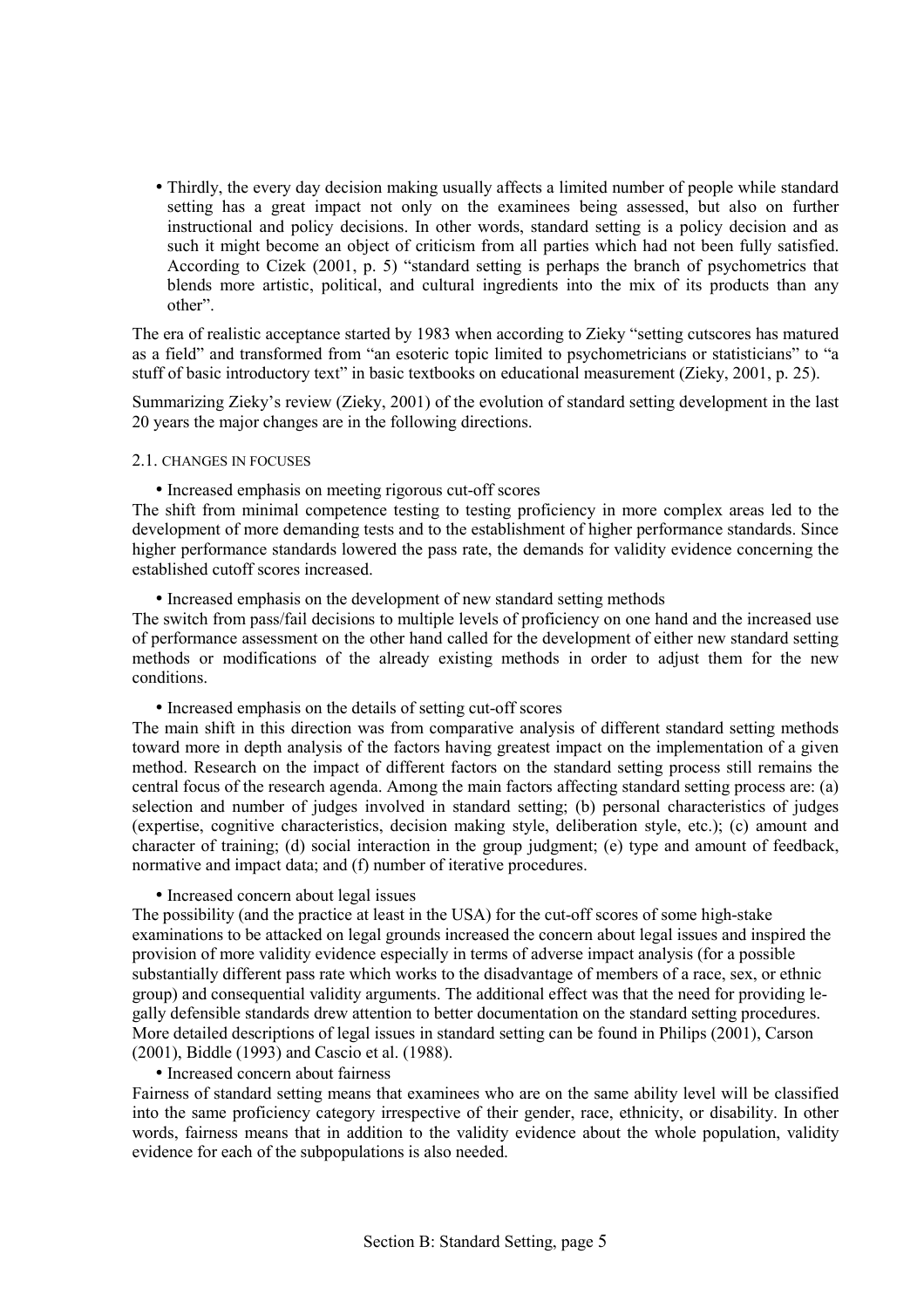## 2.2. CHANGES IN PROFESSIONAL STANDARDS IN TESTING

Every profession has its own Code of practice which includes a number of basic evaluation criteria of the quality of the work in this specific field. The *Standards for Educational and Psychological Testing* (AERA, NAPA, NCME) addresses professional and technical issues of test development and use in education, psychology and employment, and provides a number of definitive statements concerning the expected quality of the assessment instruments and they are the leading professionally recognized standards of sound testing practices within the educational measurement field.

The comparison of the standards concerning standard setting (Table 1) of the two consecutive editions of the *Standards for Educational and Psychological Testing* (1985 and 1999) reveals that the main changes are in the direction of:

(**a**) Increased number of technical standards about the quality of standard setting

The analysis of the standards in Table 1 shows that while the quality of standard setting in terms of standard error and validity of cut-off scores is mentioned only two times in the 1985 edition (Standards 2.10 and 5.11), in the 1999 edition the quality (reliability, standard error, stability, equivalence, agreement, pass rate, validity, etc.) of standard setting is mentioned in 7 standards (6.5, 4.20, 14.7, 1.7, 2.14, 2.15, 4.17);

(**b**) Greater attention has been paid to the content and procedural validity components

The content and procedural validity components are very vaguely mentioned in the 1985 edition (Standards 8.6, 6.9, 10.9, 5.11), whereas there are 11 standards (6.5, 4.4, 4.9, 4.19, 4.20, 14.7, 4.21, 1.7, 2.15, 6.12, 4.17) in the 1999 edition, which point out the rationale of the interpretations and the procedures for cut-off score establishment and validation.

(**c**) Clear requirements about detailed documentation of the standard setting procedures

Simply comparing the length of Standard 8.6 (Edition 1985) with the length of Standard 6.5 (Edition 1999) makes apparent the change toward a stronger emphasis on proper reporting. There are at least two more standards in the 1999 edition (Standards 4.19 and 1.7) which accentuate on the need of detailed documentation.

(**d**) Encouragement for broader use of empirical data in standard setting

There are at least 3 standards in the 1999 edition (4.20, 14.7 and 4.17) which recommend broader use of empirical data in standard setting.

(**e**) Recognized need of proper training of judges

There is no standard in the 1985 edition which refers to the training of judges while in the 1999 edition there are two standards (4.21 and 1.7) concerning the judgmental process and the training of judges.

#### **Table 1: Quality standards for standard setting**

|                     | <b>Standards for Educational and Psychological Testing</b>                                                                                                                                                                                                                                                                                                                                                                                                                                                                                                                                                                                                                                                                                                                                                                                                                                                                                                                                               |
|---------------------|----------------------------------------------------------------------------------------------------------------------------------------------------------------------------------------------------------------------------------------------------------------------------------------------------------------------------------------------------------------------------------------------------------------------------------------------------------------------------------------------------------------------------------------------------------------------------------------------------------------------------------------------------------------------------------------------------------------------------------------------------------------------------------------------------------------------------------------------------------------------------------------------------------------------------------------------------------------------------------------------------------|
| <b>Edition 1985</b> | <b>Edition 1999</b>                                                                                                                                                                                                                                                                                                                                                                                                                                                                                                                                                                                                                                                                                                                                                                                                                                                                                                                                                                                      |
| classification.     | Standard 8.6: Results from certification tests should Standard 6.5: When statistical descriptions and<br>be reported promptly to all appropriate parties, inclu- analyses that provide evidence of the reliability of<br>ding students, parents, and teachers. The report should scores and the validity of their recommended inter-<br>contain a description of the test, what is measured, the pretations are available, the information should be in-<br>conclusions and decisions that are based on the test cluded in the test's documentation. When relevant for<br>results, the obtained score, information on how to in- test interpretation, test documents ordinarily should<br>terpret the reported score, and any cut score used for include item level information, cut scores and con-<br>figural rules, information about raw scores and de-<br>rived scores, normative data, the standard errors of<br>measurement, and a description of the procedures<br>used to equate multiple forms |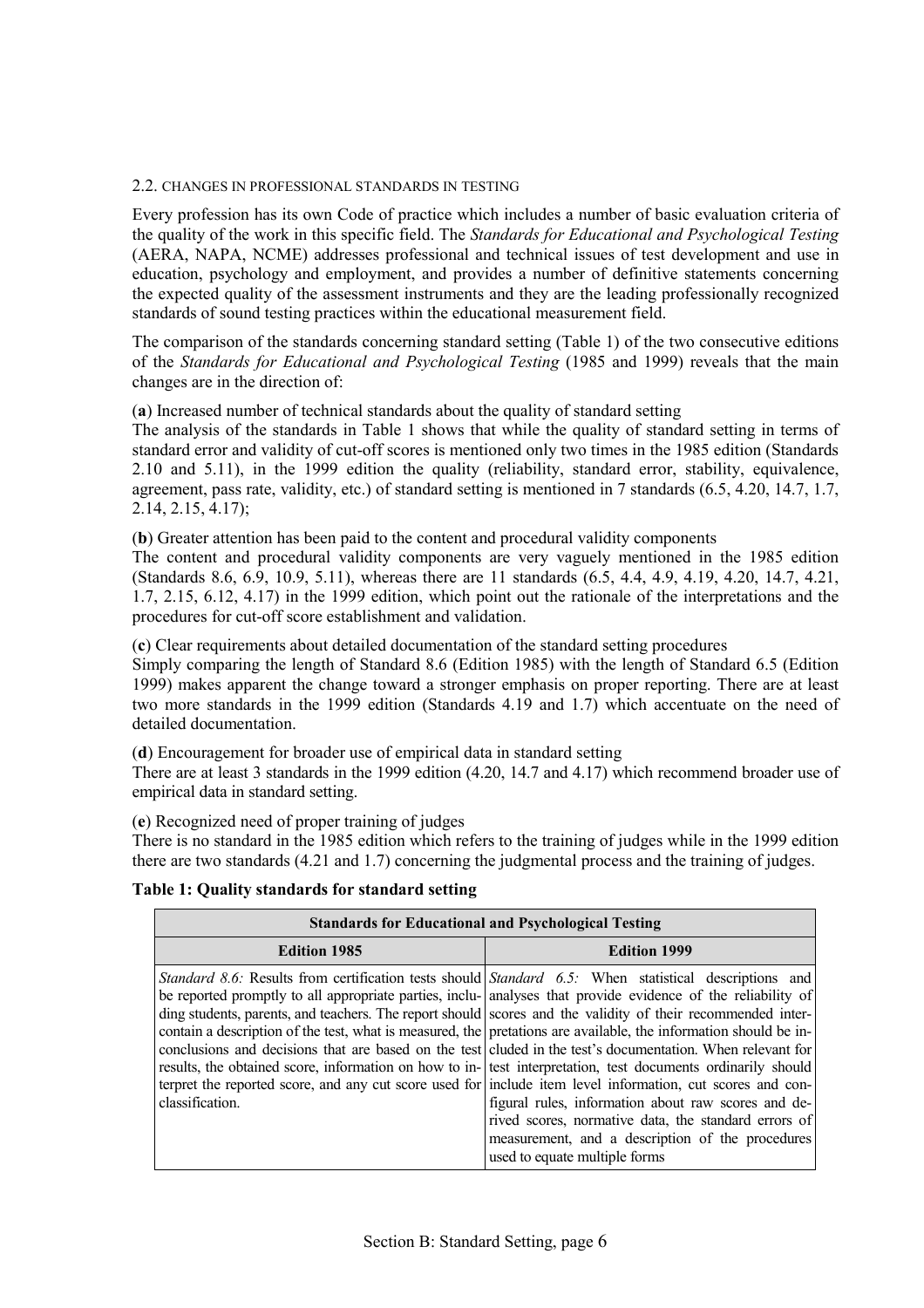| the rationale for setting that cut score, including any<br>or report.                                                                                                                                                                                                   | <i>Standard 6.9</i> : When a specific cut score is used to <i>Standard 4.4</i> : When raw scores are intended to be<br>select, classify, or certify test takers, the method and directly interpretable, their meanings, intended in-<br>terpretations, and limitations should be described and<br>technical analyses, should be presented in a manual justified in the same manner as is done for derived<br>score scales.                                                                                                                                                                                                                |
|-------------------------------------------------------------------------------------------------------------------------------------------------------------------------------------------------------------------------------------------------------------------------|-------------------------------------------------------------------------------------------------------------------------------------------------------------------------------------------------------------------------------------------------------------------------------------------------------------------------------------------------------------------------------------------------------------------------------------------------------------------------------------------------------------------------------------------------------------------------------------------------------------------------------------------|
|                                                                                                                                                                                                                                                                         | <i>Standard 4.9:</i> When raw score or derived score scales<br>are designed for criterion-referenced interpretation, in-<br>cluding the classification of examinees into separate<br>categories, the rationale for recommended score inter-<br>pretations should be clearly explained.                                                                                                                                                                                                                                                                                                                                                    |
|                                                                                                                                                                                                                                                                         | Standard 4.19: When proposed score interpretations<br>involve one or more cut scores, the rationale and<br>procedures used for establishing cut scores should be<br>clearly documented.                                                                                                                                                                                                                                                                                                                                                                                                                                                   |
|                                                                                                                                                                                                                                                                         | Standard 4.20: When feasible, cut scores defining<br>categories with distinct substantive interpretations<br>should be established on the basis of sound empirical<br>data concerning the relation of test performance to<br>relevant criteria.                                                                                                                                                                                                                                                                                                                                                                                           |
|                                                                                                                                                                                                                                                                         | Standard 14.7: If tests are to be used to make job<br>classification decisions (e.g., the pattern of predictor<br>scores will be used to make differential job assign-<br>ments), evidence that scores are linked to different<br>levels or likelihoods of success among jobs or job<br>groups is needed.                                                                                                                                                                                                                                                                                                                                 |
| of any technical basis for any cut score used to make<br>personnel decisions. Cut scores should not be set<br>test manual.                                                                                                                                              | <i>Standard 10.9:</i> A clear explanation should be given <i>Standard 4.21:</i> When cut scores defining pass-fail or<br>proficiency categories are based on direct judgments<br>about the adequacy of item or test performances or<br>solely on the basis of recommendations made in the performance levels, the judgmental process should be<br>designed so that judges can bring their knowledge<br>and experience to bear in a reasonable way.                                                                                                                                                                                        |
|                                                                                                                                                                                                                                                                         | Standard 1.7: When a validation rests in part of the<br>opinion or decisions of expert judges, observers or raters,<br>procedures for selecting such experts and for eliciting<br>judgments or ratings should be fully described. The de-<br>scription of procedures should include any training and<br>instruction provided, should indicate whether participants<br>reached their decisions independently, and should report<br>the level of agreement reached. If participants interacted<br>with one another or exchanged information, the proce-<br>dures through which they may have influenced one<br>another should be set forth. |
| Standard 2.10: Standard errors of measurement<br>should be reported at critical score levels. Where cut<br>scores are specified for selection or classification, the<br>standard errors of measurement should be reported<br>for score levels at or near the cut score. | <i>Standard 2.14:</i> Conditional standard errors of mea-<br>surement should be reported at several score levels if<br>constancy cannot be assumed. Where cut scores are<br>specified for selection or classification, the standard<br>errors of measurement should be reported in the<br>vicinity of each cut score.                                                                                                                                                                                                                                                                                                                     |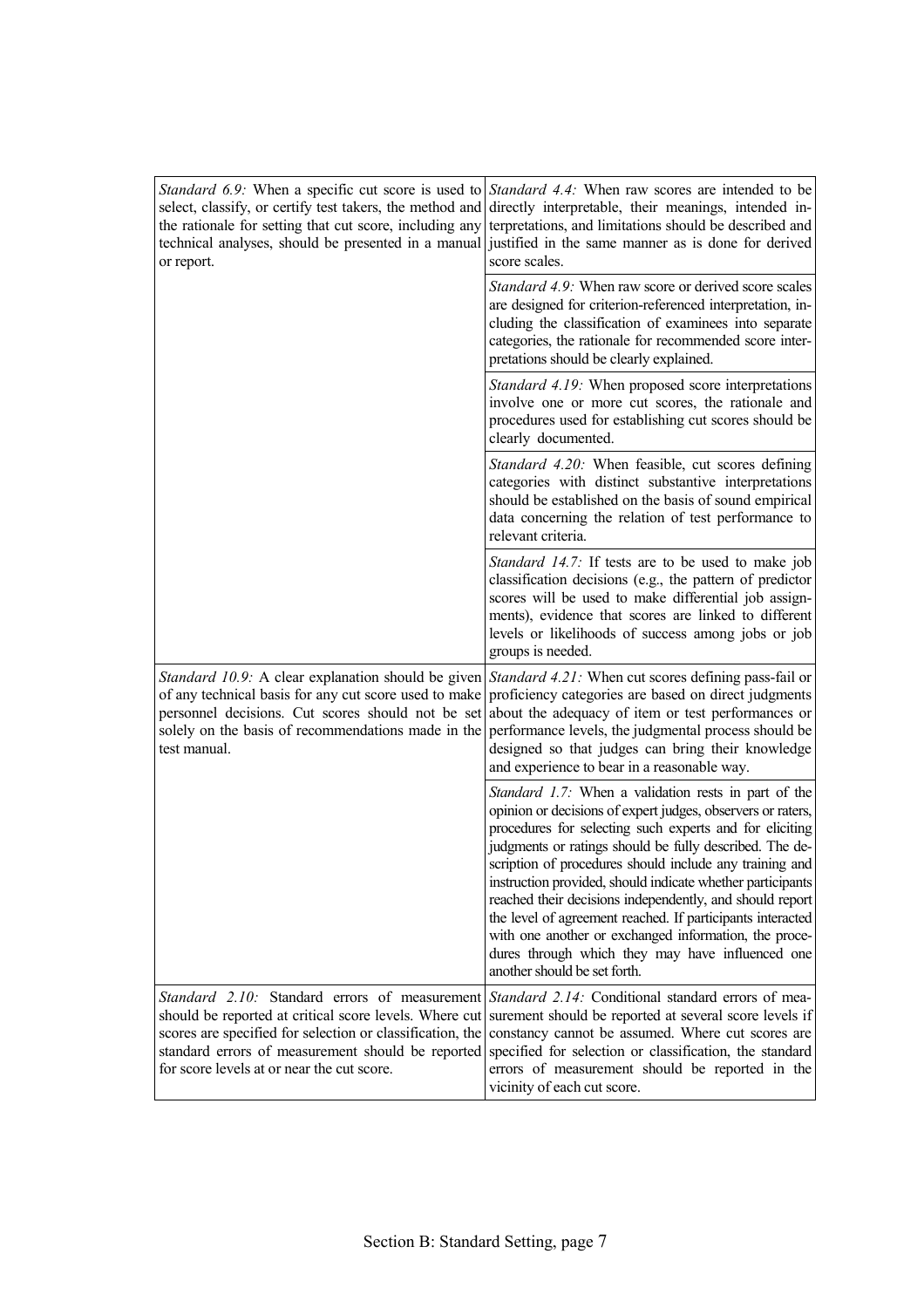| belong in each category.                                                                                                                                                                                                                                        | <i>Standard 1.24:</i> If specific cut scores are recom- <i>Standard 2.15:</i> When a test or combination of mea-<br>mended for decision making (for example, in differ- sures is used to make categorical decisions, estimates<br>ential diagnosis), the user's guide should caution that should be provided of the percentage of examinees<br>the rates of misclassification will vary depending on who would be classified in the same way on two ap-<br>the percentage of individuals tested who actually plications of the procedure, using the same form or<br>alternate forms of the instrument.                                                       |
|-----------------------------------------------------------------------------------------------------------------------------------------------------------------------------------------------------------------------------------------------------------------|--------------------------------------------------------------------------------------------------------------------------------------------------------------------------------------------------------------------------------------------------------------------------------------------------------------------------------------------------------------------------------------------------------------------------------------------------------------------------------------------------------------------------------------------------------------------------------------------------------------------------------------------------------------|
| the rationale of the test and a summary of the evi-<br>dence supporting the interpretations given. This infor-<br>mation should include the validity of the cut scores or<br>configural rules and a description of the samples from<br>which they were derived. | Standard 5.11: Organizations offering automated test Standard 6.12: Publishers and scoring services that<br>interpretation should make available information on offer computer-generated interpretations of test scores<br>should provide a summary of the evidence supporting<br>the interpretations given.                                                                                                                                                                                                                                                                                                                                                 |
|                                                                                                                                                                                                                                                                 | Standard 4.17. Testing programs that attempt to<br>maintain a common scale over time should conduct<br>periodic checks on the stability of the scale on which<br>scores are reported.                                                                                                                                                                                                                                                                                                                                                                                                                                                                        |
|                                                                                                                                                                                                                                                                 | <i>Standard 13.6:</i> Students who must demonstrate<br>mastery of certain skills or knowledge before being<br>promoted or granted a diploma should have a reason-<br>able number of opportunities to succeed on equiva-<br>lent forms of the test or be provided with construct-<br>equivalent testing alternatives of equal difficulty to<br>demonstrate the skills or knowledge. In most circum-<br>stances, when students are provided with multiple<br>opportunities to demonstrate mastery, the time inter-<br>val between the opportunities should allow for stu-<br>dents to have the opportunity to obtain the relevant<br>instructional experience. |

#### 2.3. CHANGES IN METHODOLOGIES

The changes in the methodology were introduced for several reasons:

**Firstly**, in the mid 1980s it became evident that different standard setting methods produce different cut-off scores. Summarizing the results of 12 comparative studies Jaeger (1989, p. 500) analyzed 32 pairs of cut-off scores (in terms of a number of correct items) set by different methods and found that the ratio of the larger to the smaller of the cut-off score in every pair varies between 1 and 42 with an average of 5.30. In other words, in general, the cut-off scores (number of correct items) set by two different standard setting methods applied to the same test and meant to lead to comparable classification decisions might differ drastically.

The critical role of the choice of a specific standard setting method on the resulting cut-off score made Jaeger recommend – instead of one standard setting method in any study  $-$  to apply a combination of several standard setting methods and to establish the final cut-off score after considering all resulting cut-off scores as well as all additional information available.

This suggestion makes sense, but it does not provide an answer to the question: How is it possible for different methods to produce so different results if they were designed for one and the same purpose  $-$  to determine the cut-off point between two levels of proficiency? In fact, Glass (1978, p. 249) asked the same question, and regarded such discrepancy ("a startling finding") between the results of different methods as "... virtually damning the technical work from which it arose". In response to Glass, Hambleton (1978, p. 283) did not find anything 'startling', since if "... directions to judges were different, and the procedures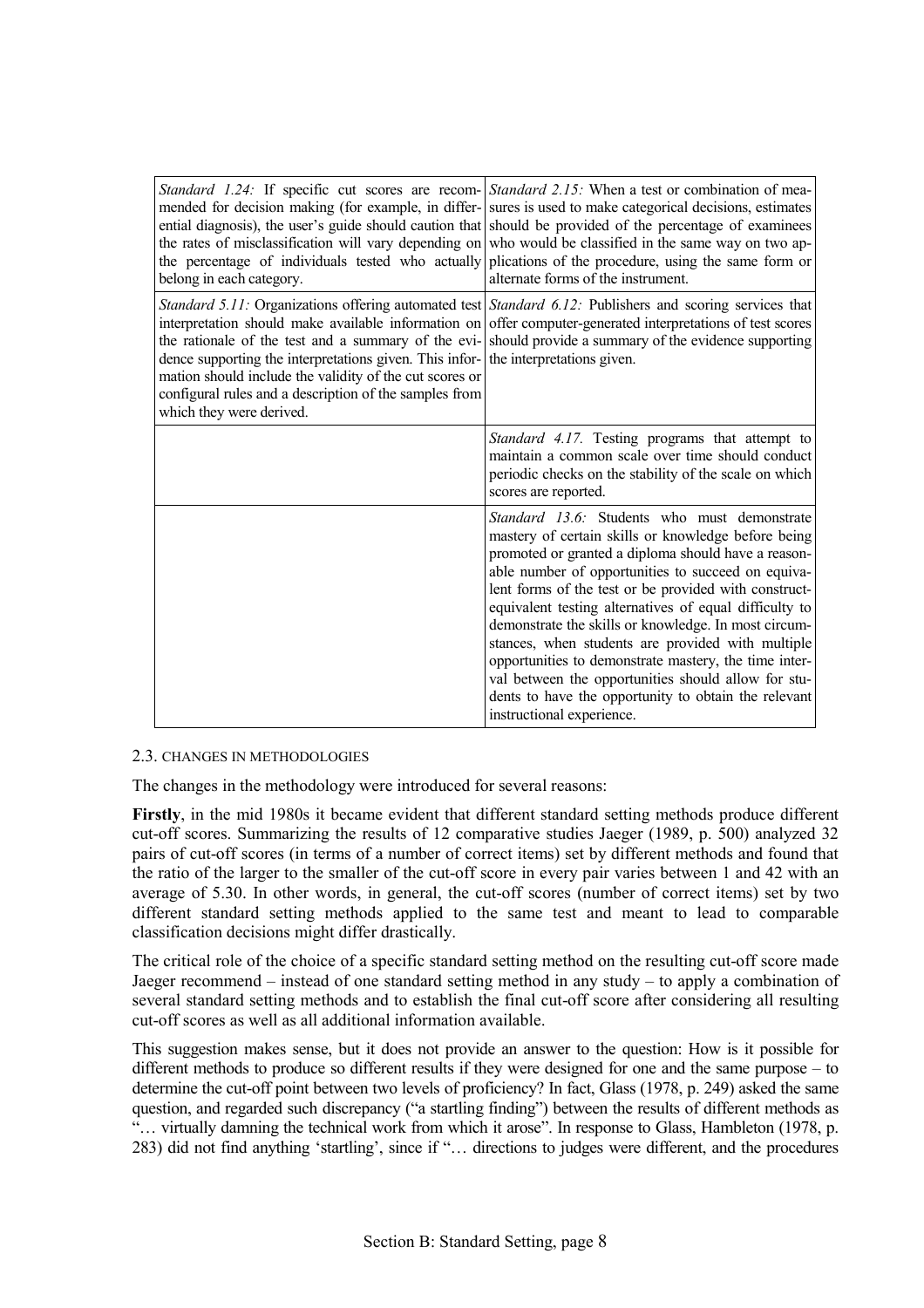differed, no one should expect the results from these two methods to be similar". Unfortunately, while this response is reassuring, it does not resolve the main issue. When we do shopping we do not expect different shop assistants to use the same scale, but we expect the weight of the same five apples to be the same (or at least comparable) irrespective of the scale used. Is it then so much to expect that one and the same examinee will be assigned to the same level of proficiency irrespective of the standard setting method applied? Zieky (2001, p. 35) mentioned that "if the methods gave different results, people believed that one or possibly both of the results had to be wrong, and there was no way to tell which one is wrongî. I would add to this that it is not a question of beliefs, but deductive reasoning (if two cut-off scores represent the same standard on the same test they should be the same or at least about the same) and "people" should not be blamed for being reasonable.

The controversy concerning the existing standard setting methods and their drawbacks were one of the main drives for the development of new methods, hoping to find the best one.

**Secondly**, performance assessment gains increasing popularity and can be characterized with "complex and polytomous (more than two score points per task) scoring rubrics (i. e., criteria used for assigning scores to examinee responses to each task), multidimensionality in response data (tasks requiring multiple skills for successful completion), interdependencies in the scoring rubrics (e. g., being unable to complete a task because one part of it was missed), and low score generalizability at the task or exercise level (performing well on one group of tasks does not mean a high performance on another)" (Hambleton et all, 2000, p. 356). Most of the well known old standard setting methods are not well suited for these specific characteristics of performance assessment and therefore new standard setting methods are needed to meet the new requirements.

**Thirdly**, broader use of IRT modeling for test analysis, item bank building and development of computerized adaptive tests naturally lead to the invention of new standard setting methods based on IRT modeling.

In summary, changes in methodology in the last 20 years are mainly in three basic directions:

- Increased number of newly developed compromise standard setting methods, which in setting cut-off scores combine human judgment with empirical data.
- Development of standard setting methods appropriate for constructed response items and performance tasks
- Intensified research in the field of computerized adaptive and web-based testing and apposite standard setting methods

## 2.4. CURRENT UNDERSTANDING AND COMMON AGREEMENT

• Acceptance of the role of values

There is a broad consensus that standard setting is a judgmental task, and a policy decision and as such it ìÖ is arbitrary in the sense that it reflects a certain set of values and beliefs and not some other set of values and beliefsî (Kane, 1994, p. 434). There is also an agreement that the arbitrariness in the sense that they are based on judgment does not mean arbitrariness in the sense of capriciousness (Popham, 1978; Kane, 1994; Hansche, 1998; Impara & Plake, 2000; Zieky, 2001; Linn, 2003).

Capricious or not, the arbitrary nature of performance standards in terms of their dependence on values makes them vulnerable to objections and rebuttals. That is why providing sufficient evidence for the credibility and defensibility of the established performance standards and cut-off scores becomes an immanent and one of the most important parts of the standard setting process. In other words, standard setting nowadays is considered as a development of policy and that this policy "... should be legitimate in the sense that it is established by a specified authority in a reasonable way, and the consequence of implementing the policy should be positive" (Kane, 2001, p. 85).

• Different standard setting methods yield different cut-off scores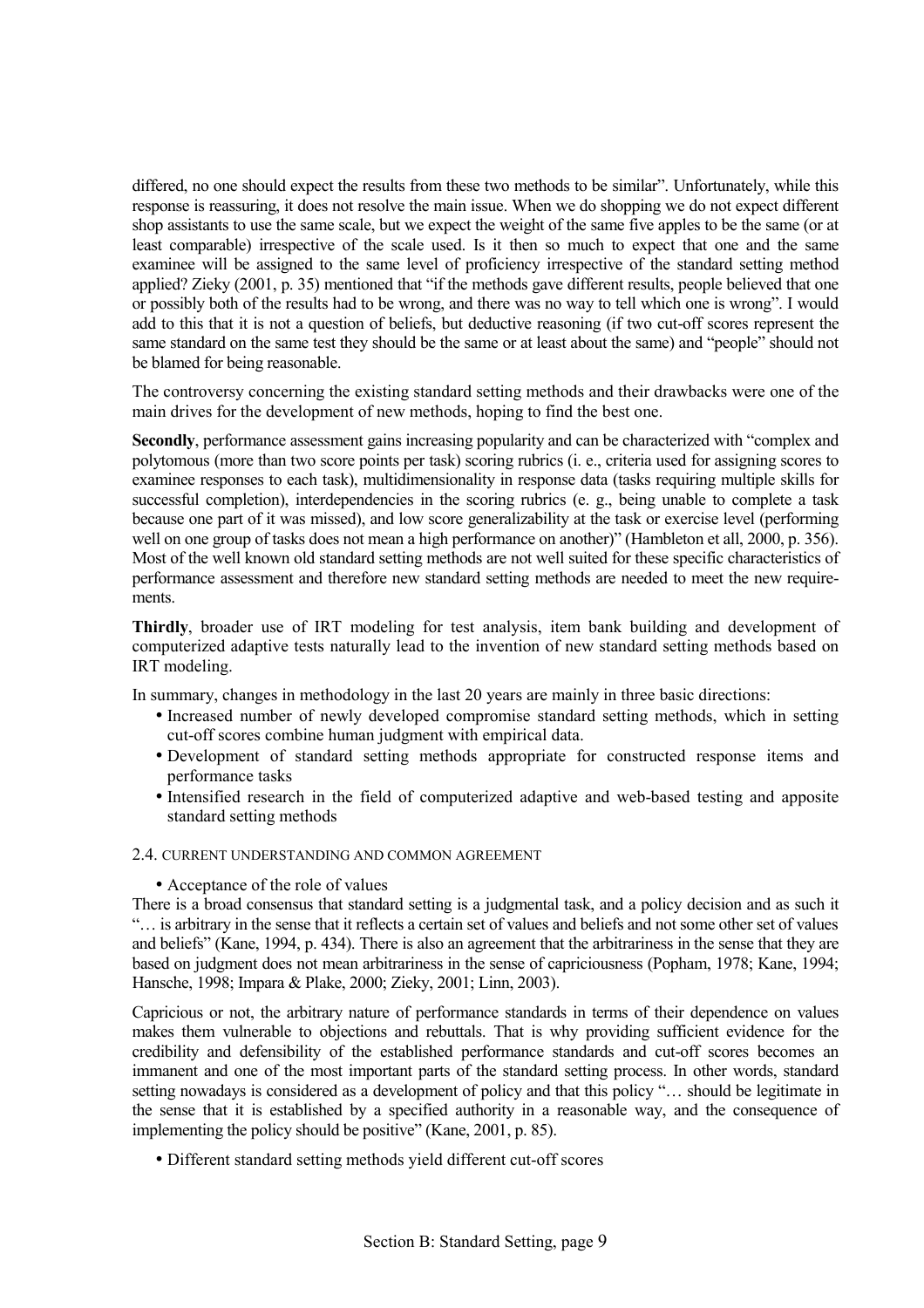It took some time for the specialists to overcome the shock and disconcertment when they discovered that not only different standards tend to produce different cut-off scores, but also the same method, applied to the same test might result in different standards when it was applied with different groups of judges. There is a number of reasons which might explain the discrepancies, but such results challenge the theoretical foundations of standard settings and calls for re-conceptualization of the nature of standard setting.

#### • Loss of belief in a true cut-off score

In the earlier ages of standard setting development there was a hope that the 'true' standard exist and the only task of standard setting is to discover the right answer. Starting with Glass (1978) a number of leading professionals in the field (i.e. Jaeger, 1989; Cizek, 1993; Kane, 1994; Popham, 1997; Hansche, 1998; Reckase, 2000; Zieky, 2001; Linn, 2003) oppose this view. According to Zieky (2001, p. 45) nowdays "there is general agreement that cutscores are constructed, not found. That is, there is no 'true' cutscore that researchers could find if only they had unlimited funding and time and could run a theoretically perfect study" or in Kane's words: "There is no gold standard. There is not even a silver standard" (Kane, 1994, p. 448-449). And since "the tacit parameter estimation paradigm is, as has been argued, unsatisfactory, a dramatically different paradigm is needed" (Cizek, 1993, p. 99).

According to this alternative conceptualization, proposed by Cizek (1993, p. 100), which is a generalization of one of the procedural definitions of measurement,  $\dots$  the foundation – like the function ñ of standard setting rests simply on the ability of standard setters to rationally derive, consistently apply, and explicitly describe procedures by which inherently judgmental decisions must be made". As can be seen, the emphasis in this re-conceptualization of standard setting is on the procedural aspects of standard setting as well as on the quality and legitimacy of standard setting procedures applied. That is why, by analogy with legal practice, Cizek (1993, p. 100) suggests standard setting to be considered *as a psychometric due process.* 

According to the Random House Webster's College Dictionary *a due process of law* is "the regular administration of a system of laws, which must conform to fundamental and generally accepted legal principles and be applied without favor or prejudice to all citizensî. In conformity with this definition if *a due process of law* has to be defined with one word, this word should be 'fairness'.

Considering standard setting as a psychometric due process on one hand underlines the judgmental nature of standard setting and reflects, on the other hand, all major changes in the focus of standard setting, namely, increased concerns about:

- the details of standard setting procedures,
- the legal issues, and
- fairness.

In addition, the new conceptual framework of standard setting re-directs the research efforts from estimations of 'true standards' toward "refining and elaborating the systems of rules for deriving and applying judgment", and "improving the acceptability and defensibility of the endeavor" (Cizek, 1993, p. 103). The pragmatism and rationality of Cizek's re-conceptualization of the nature of standard setting turn it into the prevalent new paradigm of standard setting.

The term 'true cut-off score' is still used occasionally, but with a different meaning. For example, according to Reckase  $(2000, p. 50-51)$  "There is no such thing as a true standard, but there is a theoretical cut-score that would be set by a judge if he or she totally understood the process, the test, the content, and the policy and had a true score on the test in mind as the standard. The question is whether the standardsetting method can recover the theoretical cut-score assuming a judge performed every task consistently and without error". In fact, Reckase's interpretation of the meaning of the term 'theoretical cut-score' is consistent with Jaeger's view that "a right answer does not exist, except, perhaps, in the minds of those providing judgments" (Jaeger, 1989, p. 492).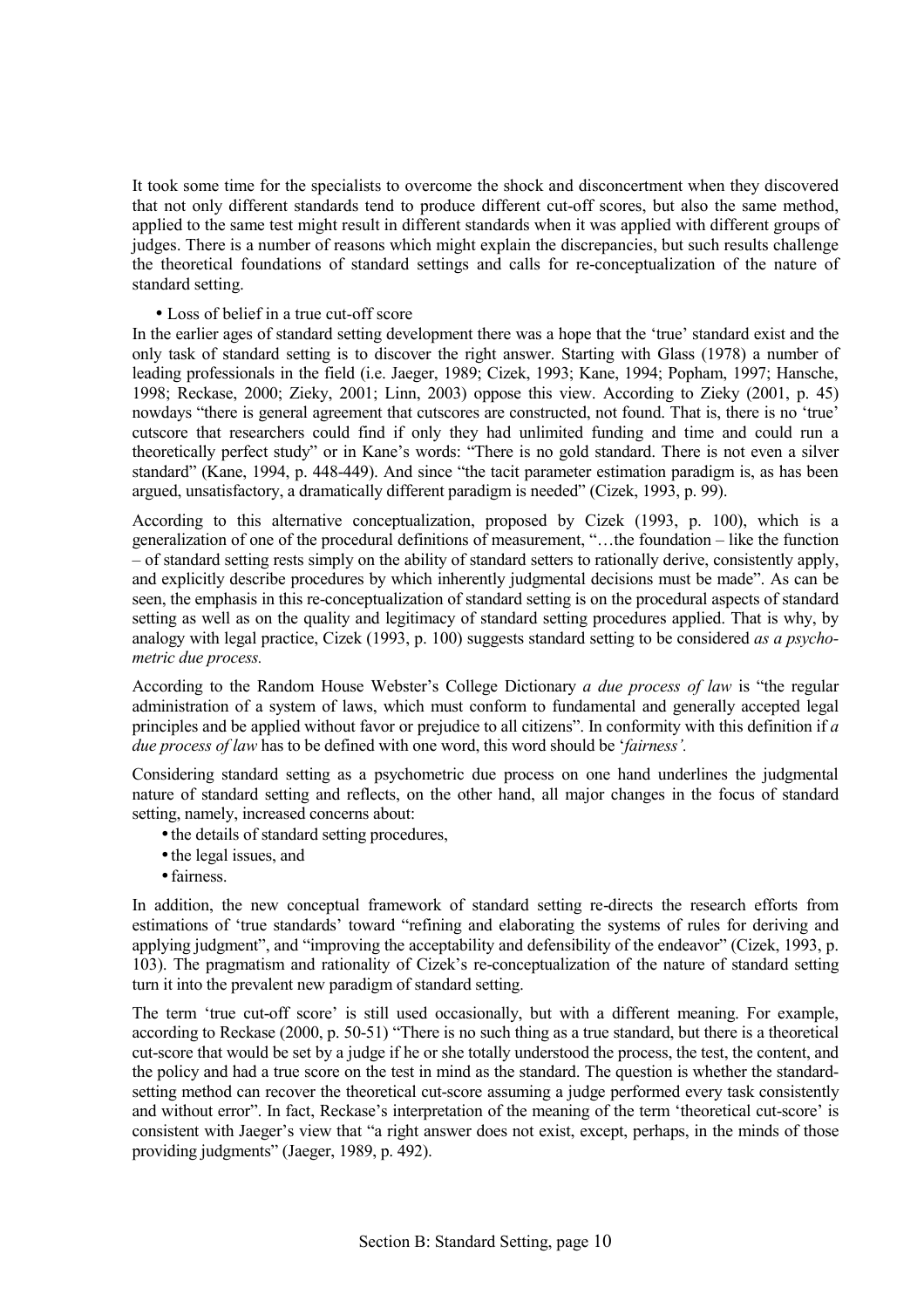The other areas of general agreement according to Linn (2003, p. 8) are, that:

- The role of the judges, involved in the standard setting procedure is crucial, and therefore they have to be well trained and knowledgeable, as well as to represent diverse perspectives. In other words, to represent different sets of values and beliefs.
- In the light of the procedural aspect of standard setting as a due process the well prepared documentation about all steps of standard setting process serves as procedural evidence and contributes to the credibility of the established performance standards.

#### 2.5. MAJOR ISSUES IN STANDARD SETTING

Irrespective of the areas of common agreement delineated above, standard setting remains the most controversial topic in the field of educational measurement.

A number of issues still wait to be properly resolved and require further research. Some of these issues will be discussed in more detail later in this chapter, but most of them deal with:

- Some details of the judgment process and factors which affect it
- Procedures for cut-off score establishment and their impact on the resulting cut-off scores
- Validation of standard setting and performance standards
- Advantages and disadvantages of different standard setting methods and the choice of the most appropriate one in a given situation.

#### **3. Standard Setting Methods**

The first standard setting method, known as Nedelsky's method, was published in 1954 (Nedelsky, 1954). Thirty two years later in one of the most cited and comprehensive reviews on standard setting Berk (1986) listed 38 different standard setting methods, describing in more detail and evaluating 23 of them on the basis of 10 criteria of technical adequacy and practicability. More recently Reckase (2000) in search for possible standard-setting methods to be applied for setting performance standards on the National Assessment of Educational Progress (NAEP), reviews 14 newly developed methods applying 4 evaluation criteria: (1) minimal level of distortion in converting judgments to a standard, (2) moderate to low cognitive complexity of the tasks judges are asked to perform, (3) acceptable standard errors of estimate for the cut-scores, and (4) replicable process for conducting the standard setting study (Reckase, 2000, p. 50). Another review, published in the same year (Hambleton et al., 2000) appraises 10 standard setting methods applicable to complex performance assessment with polytomous scoring.

Up to date there are over 50 different standard setting methods and for many of them a number of different modifications exists.

#### 3.1. CLASSIFICATION SCHEMES

In order to deal and summarize the increasing number of standard setting methods different schemes for classifications have been suggested. Berk (1986, p.139) suggests a 3-category classification scheme in which methods are classified '... according to whether they are based entirely on judgment (judgmental), primarily on judgment (judgmental-empirical), or primarily on test-data (empiricaljudgmental). This classification scheme is seldom used at present since with the development of standard setting methodology most of the methods incorporate both judgments and empirical data.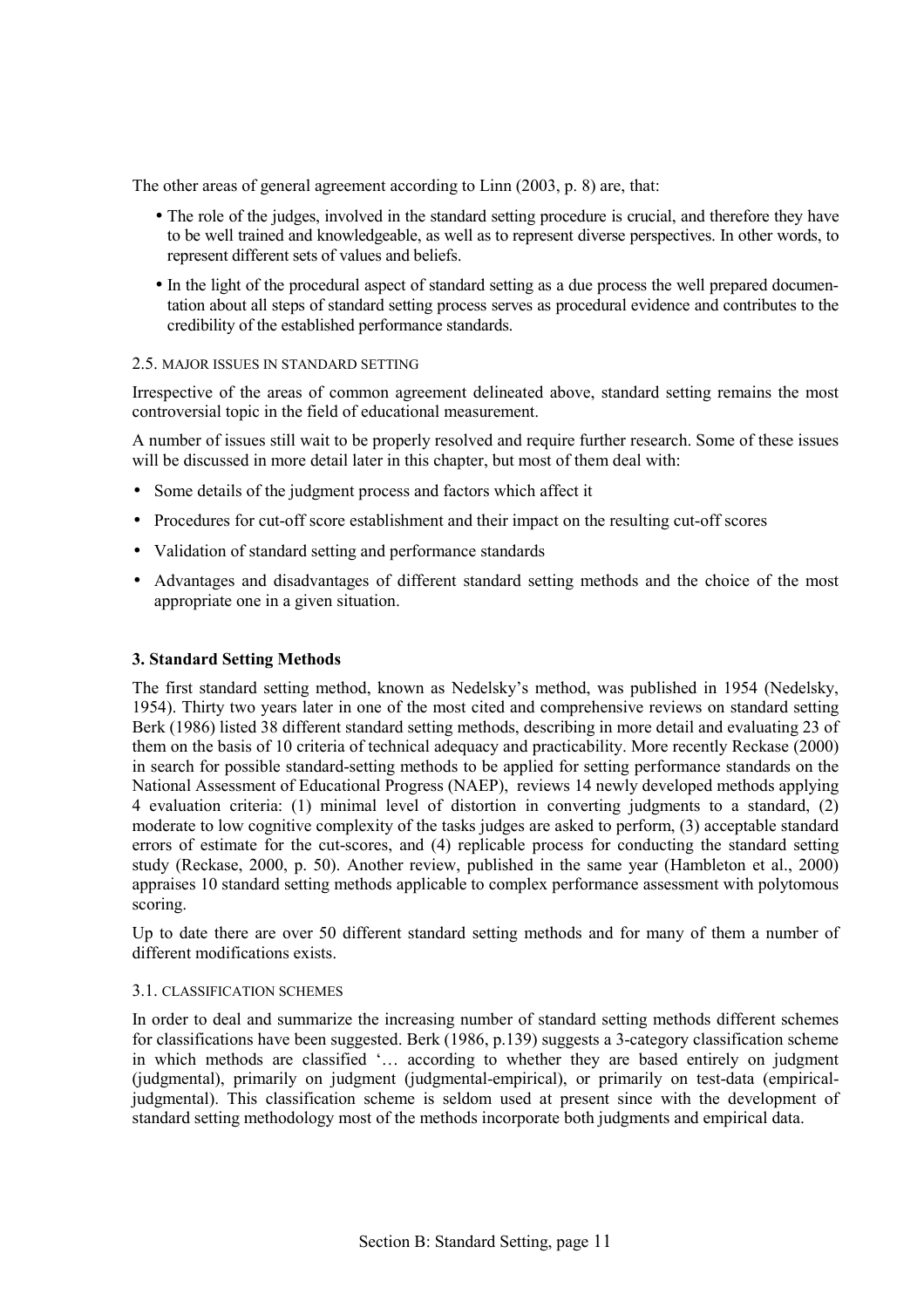The most commonly used classification scheme nowadays is the one suggested by Jaeger (1989, p. 493) who splits the standard setting methods into two large groups:

- test-centered continuum models, and
- examinee-centered continuum models.

The basis for this classification is the focus of the judgment task. According to this classification, testcentered methods are those methods in which judges have to make judgments about the examination tasks, while examinee-centered methods are those in which judgments concern real examinees and/or their work products. Sometimes the methods focused on the examinee performance are separated in another category called 'performance-centered' (Haertel & Lorié, 2000). Although this classification scheme is still the most prevalent one, some of the newly developed methods do not fit the twocategory scheme and require a third, complementary category usually under the name 'other methods', which includes methods focused on score distribution, methods based on decision theory or some statistical techniques like cluster analysis.

The limitations of Jaeger's classification scheme have led to development of new classification schemes. For example, Reckase (2001, pp. 46-49) suggests 3 different classification continuums: (a) the size or complexity of the judgment task; (b) the amount and type of the supporting information and feedback provided to judges; (c) the complexity of the method applied for cut-off score establishment. Hambleton et al. (2000, pp. 356-357) on the other hand, offered a six-dimension classification scheme:

- 1. Focus of panelists' judgments (tasks, examinees, work products, scored performances)
- 2. Judgment task presented to the panel
- 3. The judgmental process
- 4. Composition and size of the panel
- 5. Validation of the resulting standards
- 6. The nature of the assessment

These new classification schemes, however, are still in limited use and that is why the most popular Jaeger's scheme will be applied in this chapter.

## 3.2. OVERVIEW OF STANDARD SETTING METHODS

Each one of the existing standard setting methods has its advantages as well as a number of limitations. Therefore the decision which of them to be applied in a concrete situation, should be made only on the basis of thorough analysis of the pros and cons of each of them in the light of the state of affairs. Since an in depth description of all available standard setting methods is rather impossible within the framework of this chapter the table in the Appendix provides only a list of the 34 most popular methods with their main characteristics as well as the sources where a detailed description of the methods can be found. Based on the information in the table one will be able to select the most appropriate methods under the circumstances and then find the basic sources for a detailed description of the selected method.

The table in the Appendix includes 13 columns and the brief explanation of the content of these columns is as follows:

**Column 1** (*No*) provides the ID numbers for the methods listed in the table.

**Column 2** (*Method*) presents the names of the methods.

**Column 3** (*Source*) lists the main sources where the method is described. The complete bibliographical description of the sources is given in the References.

**Column 4** (*Test format*) describes the format of examination for which the method is appropriate.

**Column 5** (*Focus*) specifies the focus of the judgment task. The methods in the table are sorted on the basis of their focus and within each of the categories in this column the methods are ordered in alphabetical order. Roughly speaking the first 21 methods can be classified as test-centered methods. Method 22 (Multistage Aggregation) is a complex method which belongs to both categories (test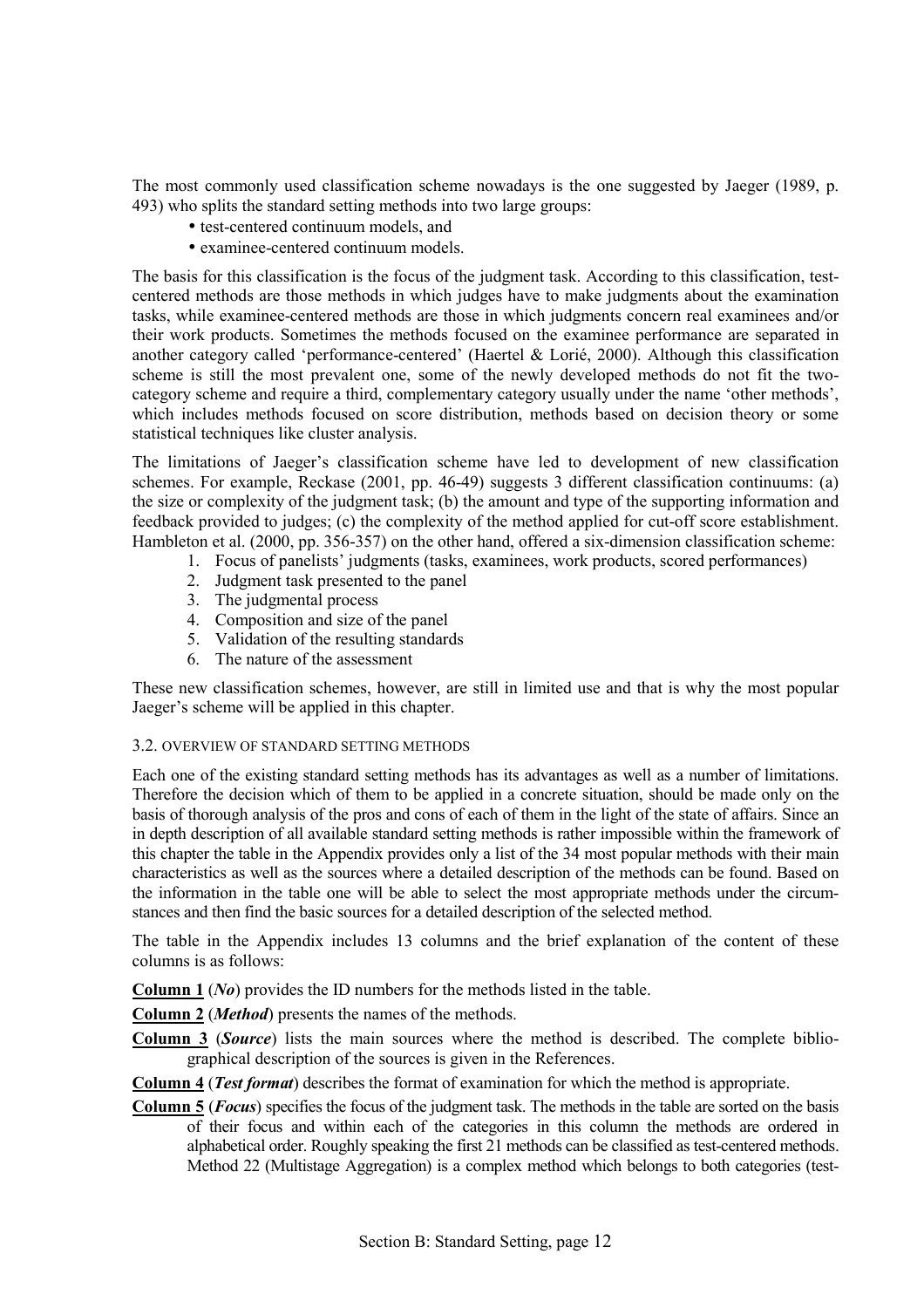centered and examinee-centered methods). The next 7 methods  $(23 – 29)$  belong to the group of examinee-centered methods, and the last 4 methods  $(31 - 34)$  do not fit Jaeger's classification scheme and therefore fall into the third category: 'other methods'. Method 30 also has more than one focus (items and populations) and can be considered either as a test-centered method or as belonging to the third category  $-$  'other methods'.

- **Column 6** (*Outcome*) describes the main outcomes of the accomplishment of the judgment task. The outcomes vary depending on the task and it focus. These outcomes might be for example classification of items (examinees, profiles, cognitive domains), estimations of cut-off scores (probability for success, pass/fail rates), etc.
- **Column 7** (*Feedback*) gives information about whether (**yes/no/?**) providing feedback to judges is considered as an essential part of the judgment process. The feedback can have different formats and can be provided on different stages of the judgment process. In this column feedback is considered as providing judges with information about their own rating behavior. The question mark (?), in this and the next columns, indicates that the main source of reference does not provide information on this point.
- **Column 8** (*Data*) indicates whether (**yes/no/?**) the judges are provided with empirical data during the judgment process.
- **Column 9** (*Rounds*) specifies the number of rounds in the judgment process. For different methods this number can vary between 1 and 4.
- **Column 10** (*Decision making*) concretizes how the decisions were made (individually or on the basis of group consensus) and whether the revision of the first decisions is allowed.
- **Column 11** (*Decision rule*) briefly describes the decision rule applied for cut-off score establishment. It should be mentioned that in many cases different decision rules can be applied to the same set of judgments and most likely different approaches will yield different cut-off scores. The adequacy of the resulting cut-off score can be judged only on the basis of sufficient validity evidence.
- **Column 12** (*Emp.data*) indicates whether (yes/no) empirical information is used on the stage of cut-off score establishment. The difference between this column and column 8 is the stage at which the empirical information is used. Column 8 indicates whether judges are provided with empirical data while column 12 indicates whether the empirical data is used on the stage of cut-off score establishment. Roughly speaking, the 'yes' in column 8 means that the method can be classified as judgmental-empirical in Berk's classification scheme, while the 'ves' in column 12 means that the method can be classified as empirical-judgmental. Some of the methods using empirical data on the stage of cut-off score establishment require Item Response Modeling to be applied to test items and sometimes also to judgments and if it is the case then the abbreviation (IRT) is added in Column 12.
- **Column 13** (*Adjustment*) indicates whether (**yes/no/?**) some kind of adjustment between judgments and empirical data was applied in the stage of cut-off score establishment. The adjustment can take different forms and this will be discussed in more detail later in this chapter.

Fig. 2 summarizes the main characteristics of the methods listed in the table in the Appendix and in the next sections the main results will be briefly discussed.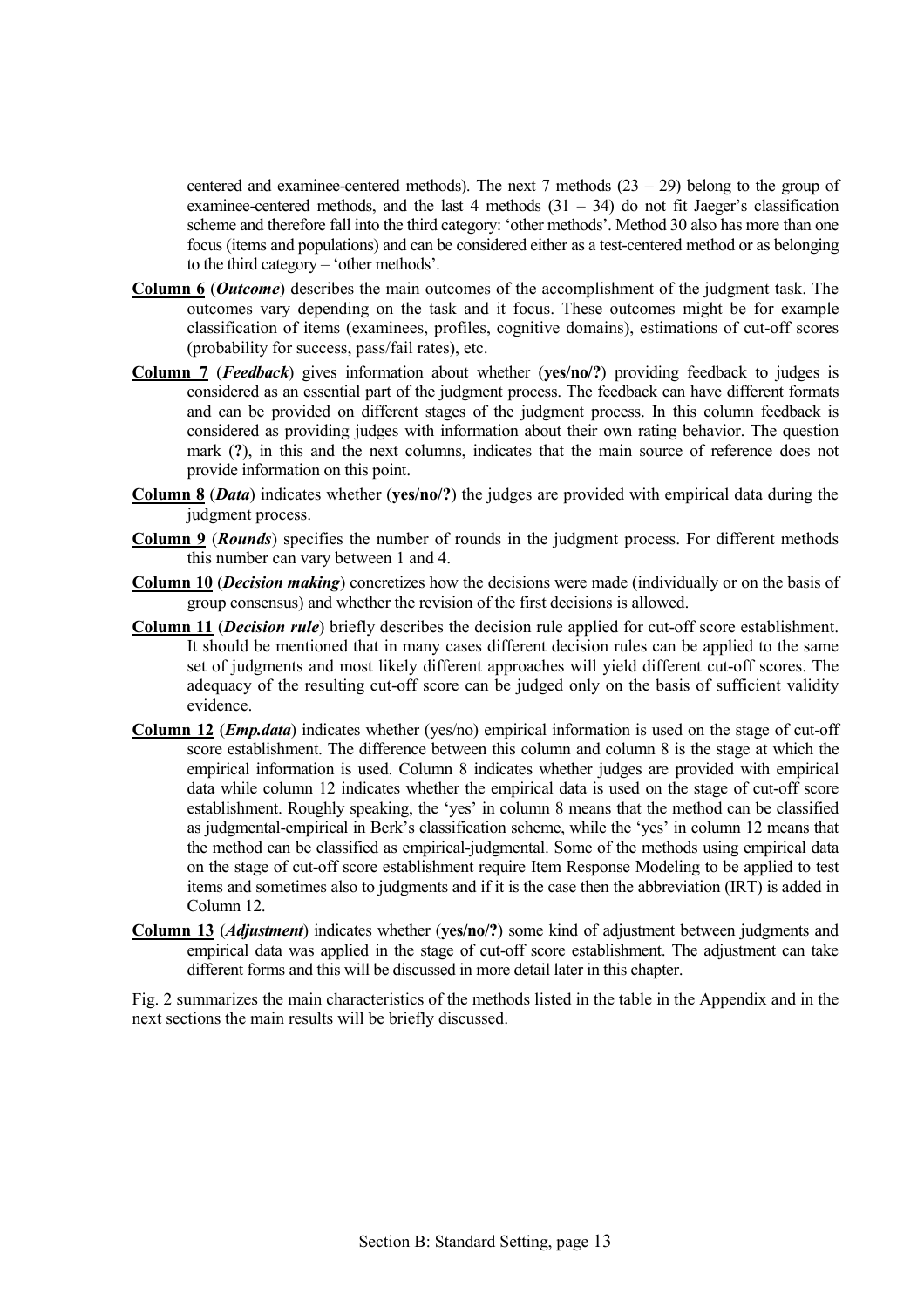Test format  $\bullet$  MC 2 6% • Dichotomy 8 24% • Polytomous 13 38% **(a)**  • All  $11 \t32\%$ Focus • Items 23 68% **(b)**  $\bullet$  Examinees 7 21%<br> $\bullet$  Other 4 12%  $4 \quad 12\%$ Feedback • Yes 14 41% (c)  $\bullet$ No  $\bullet$ 15 44% **(d)**  $\bullet$ No inf 5 15%  $\bullet$  No inf. Data  $\bullet$  Yes 9 26% (d)  $\bullet$ No  $21\frac{62\%}{\bullet}$  **(d)**  $\bullet$ No inf  $4\frac{12\%}{\bullet}$  $\bullet$  No inf. Rounds  $\bullet 1$  17 50% • 2 9 26%  $• 3$  6 18%  $\bullet 4$  1 3% **(e)**  • No inf.  $1 \quad 3\%$ Emp. Data  $\bullet$  No  $11 \quad 32\%$ (f)  $\bullet$  Yes 16 47%<br> $\bullet$  Yes (IRT) 7 21%  $\bullet$  Yes (IRT) Adjustment • No 20 59% **(g)**  • Yes 14 41%

**Fig. 2: Main Characteristics of the 34 Most Prominent Standard Setting Methods** 

## 3.2.1. *Test Format*

The first chart in Fig.2 reflects one of the major changes in the standard setting methodology  $-$  the development of new methods suitable for performance assessment. While most of the old test-centered methods are appropriate mainly for multiple-choice dichotomously scored items, the majority of the methods (70%) presented in the Appendix are suitable either for all test formats or at least for polytomously scored items.

## 3.2.2. *Focus of the Judgment Task*

As far as it concerns the focus (Fig. 2b) of the judgment task most of the methods (68%) are **testcentered**. One of the main advantages of the methods in this group is that they allow the same objects (items) to be judged by a large number of judges which increases the reliability of the resulting cut-off scores. Another plus is that most of these methods can be applied *a priori* when there is no empirical data available yet. An additional important advantage in terms of practicality is that the implementation of test-centered methods as a whole is easier than the implementation of the other methods. If we sum up these three main advantages of test-centered methods it becomes clear why they are the most preferred standard setting methods.

On the other hand, all test-centered standard setting methods require judges to estimate item difficulty either by estimating the probability of correct answer for a certain target group of examinees or by classifying items into a number of proficiency levels. The ability of judges to estimate item difficulty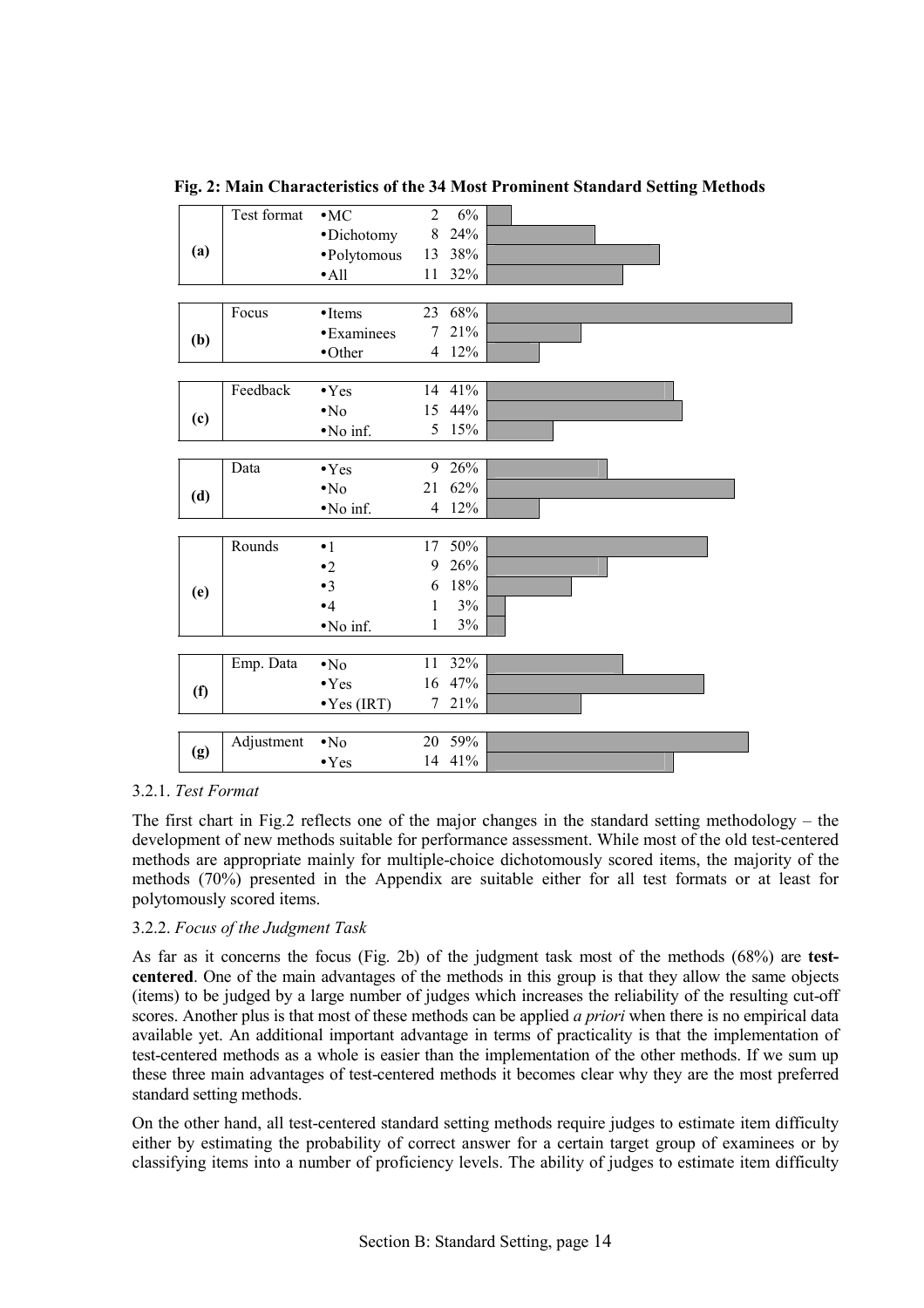has been an object of a number of studies (Smith & Smith, 1988; Livingston, 1991; DeMauro & Powers, 1993; Impara & Plake, 1998; Goodwin, 1999; Chang, 1999; Plake & Impara, 2001) and "...the most salient conclusion  $\ldots$  is that the use of a judgmental standard setting procedures that requires judges to estimate proportion correct values, such as that proposed by Angoff (1971), may be questionable" (Impara & Plake, 1998). In the light of this important conclusion, the fact that the prevalent standard setting methods are test-centered and require judges to provide estimations of item difficulty makes questionable the validity of the established cut-off scores, based on these methods. There are a few possible approaches to deal with this issue:

- When a test-centered method is applied for standard setting, extensive appropriate training should be provided in order to improve the correlation between empirical and estimated item difficulty. The training should be accompanied by a validity check and some adjustment to empirical data should be made too. From this point of view test-centered methods which provide empirical data to judges (column 8) or incorporate them during the final stage of cutoff score establishment (column 12) or apply some kind of adjustment (column 13) are more preferable then the other test-centered standard setting methods.
- Taking into account the above mentioned potential flaw of test-centered methods it might be wise to use these methods in combination with methods from the other two groups, or following Jaeger (1989, p. 500)  $\ldots$  it might be prudent to use several methods in any given study and then consider all of the results, together with extrastatistical factors, when determining the final cutoff score".

As far as it concerns **examinee-centered** methods the main trend in recent development is narrowing the focus of the judgment task. In the examinee-centered methods like the border-group method (No 23) and the contrasting-groups method (No 24), developed in the era of awaking (1960-1980), the judgments about each examinee are based on the examinee's behavior during the whole instructional period while in the more recently developed methods (Body of work method  $-$  No 25, Generalized examinee-centered method – No 26, etc.) the judgments about each examinee are based only on his/her overall performance on the test under consideration. Narrowing the focus of the judgment task in such a way allows overcoming the main disadvantage of earlier examinee-centered methods – the limited number of judges able to provide estimation of the proficiency level of a given examinee.

The main advantage of all examinee-centered methods is that the judges are much more familiar with the task to assess examinees' performance than to assess item difficulty. The growing interest in examineecentered methods in the last years can be explained with the fact that these methods are particularly appropriate for performance assessment in contrast to test-centered methods. That is why four out of the six examinee-centered methods presented in the Appendix were developed in the last 5-6 years together with a number of new modifications of the two well-known old methods  $-$  the border-group method (No 23) and the contrasting-groups method (No 24).

The limited number (4 or 5) of methods in the third category (**Other methods)** explains why this category still does not have a proper name. What all methods in this category (No  $30 -$ No  $34$ ) have in common is that their focus is on the score distribution or score profiles. Most of them are applicable to all test formats and the cut-off score establishment based on both - empirical data as well as on judgments. In other words, the methods in the third categories might be described as empirical-judgmental in terms of Berk's classification scheme (Berk, 1986, p.139)

## 3.2.3. *Judgment Process*

The provision of **feedback** about rating behavior, **empirical data** about item difficulty and score distributions, as well as **group discussion** are considered among the most influential factors in standard setting (Fitzpatrick, 1989; Norchini, et al., 1988; Plake, et al., 1991; Maurer & Alexander, 1992; Hansche, 1998; Hambleton, et al. 2000; Buckendahl, 2000; Hambleton, 2001; Norcini, 2003).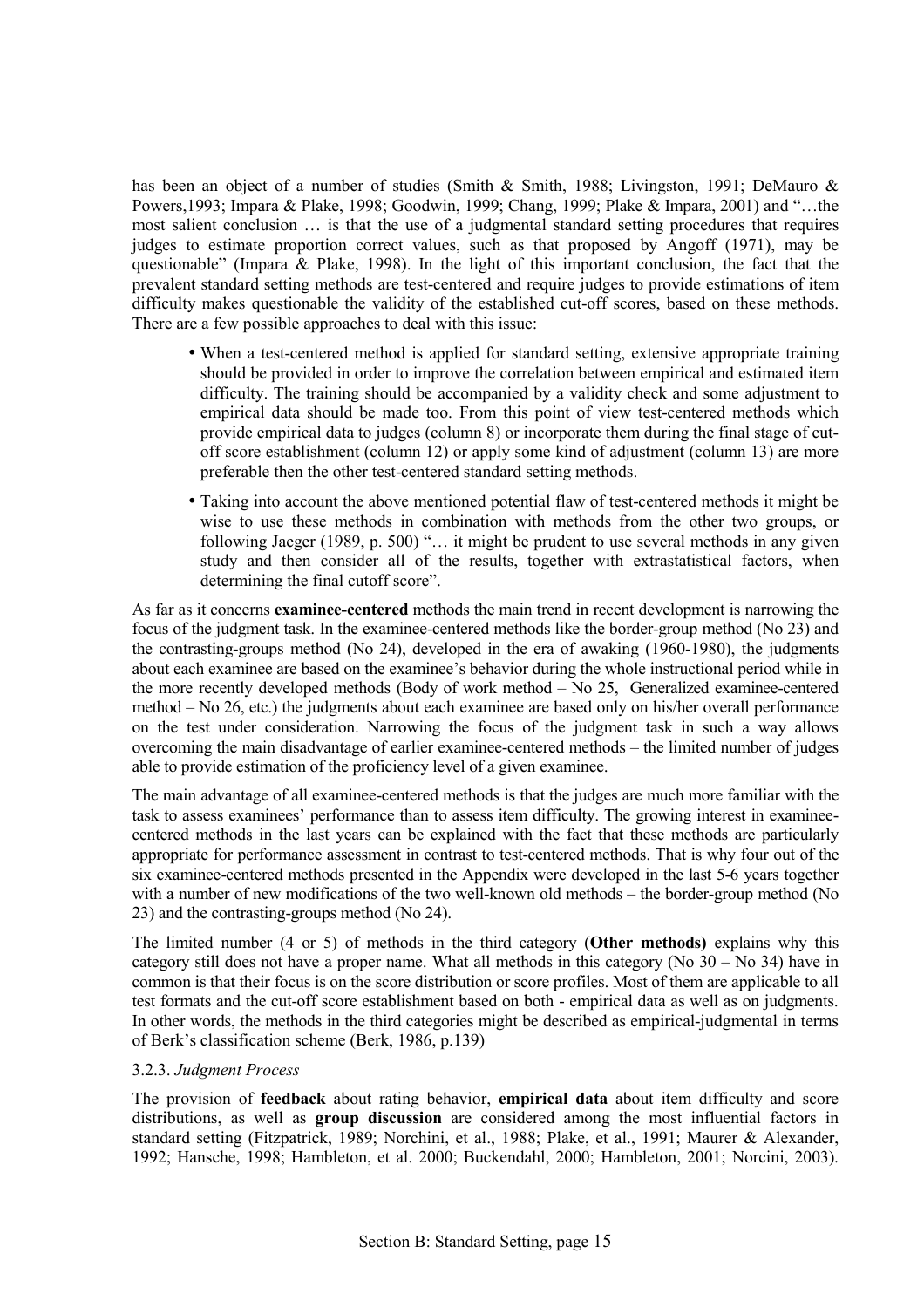There is also considerable evidence that the impact of these three components (feedback, normative data, and group discussion) strongly depends on their format and timing. Most of the authors support the idea that each of these components is important and should take place in the standard setting procedure, but there is also a common agreement that more research is needed in this area to ascertain which type and format of feedback and normative data are the most effective and what is the best time during the judgment process when this information should be given to the judges.

What is also needed is better documentation on the training and the judgment process as a whole. According to Reckase  $(2000, p. 46)$  "training seems to be an underappreciated part of the standardsetting process. Most reports of standard-setting procedures provide little detail about trainingî. The summary results about the **feedback** (Fig. 2c) support to some extent Reckase's conclusion. According to these results feedback to judges is provided only in 41% of the methods. Taking into account that during the training stage some kind of feedback about rater behavior is usually provided irrespective of the standard setting method applied, the percentage mentioned above seems rather low. A possible explanation of this fact would be the lack of detailed information about the training stage, which coincides with the observation made by Reckase that in general the training process is not well documented and reported.

As far as it concerns the **normative data** (Fig. 2d), the fact that for most of the methods (62%) such data is not provided to the judges has a logical explanation. In most of the methods (68%) empirical data are used, but on later stage – during the process of cut-off score establishment (Fig.2 – f). There are at least three main reasons for this preference:

- a. It is rather hard to monitor how and to what degree the judges use the empirical information they were provided with to adjust their rating. On the other hand, accommodating empirical data with the judgments on the stage of cut-off score establishment can be controlled and well documented.
- b. In terms of practicality, it is easier to accommodate the empirical data on the last stage than to provide judges with it.
- c. From the point of view of number of rounds, and consequently time required to provide judges with normative data, usually entails more than one round.

The last point (c) explains also why at least half of the methods require no more than one round (Fig. 2e) and only 21% of the methods require more than two rounds. Standard setting is a complex process with many participants involved and although it requires a lot of time, usually it is conducted under time pressure. That is why the KIS principle "Keep It Simple!" in terms at least of number of rounds plays an important role in the development and the application of standard setting methods.

## 3.2.4. *Cut-off Score Establishment*

The decision rules applied for establishing the cut-off scores are usually based on an aggregation function of the judgments. The choice of this aggregation function depends mainly on the focus of the judgment task and the characteristics of the responses to it. The analysis of the decision rules reveals also that although standard setting is considered as decision making there are still only a limited number of methods which are based on the decision theory approach (No 14, No 15, and No 30) while the nature of standard setting as such presupposes much broader usage of such methods. In fact, as Rudner (2001, p. 2) mentions only "isolated elements of decision theory have appeared sporadically in the measurement literature" and goes on suggesting that "... key articles in the mastery testing literature of the 1970s employed decision theory ... and should be re-examined in light of today's measurement problems".

As far as it concerns the need of **empirical data**, the majority of methods (68%) require such data at least on the stage of cut-off score establishment. Besides, in almost one third (7 out of 23, see Fig. 2f) of the methods using the empirical data at that stage, **IRT** modeling is applied.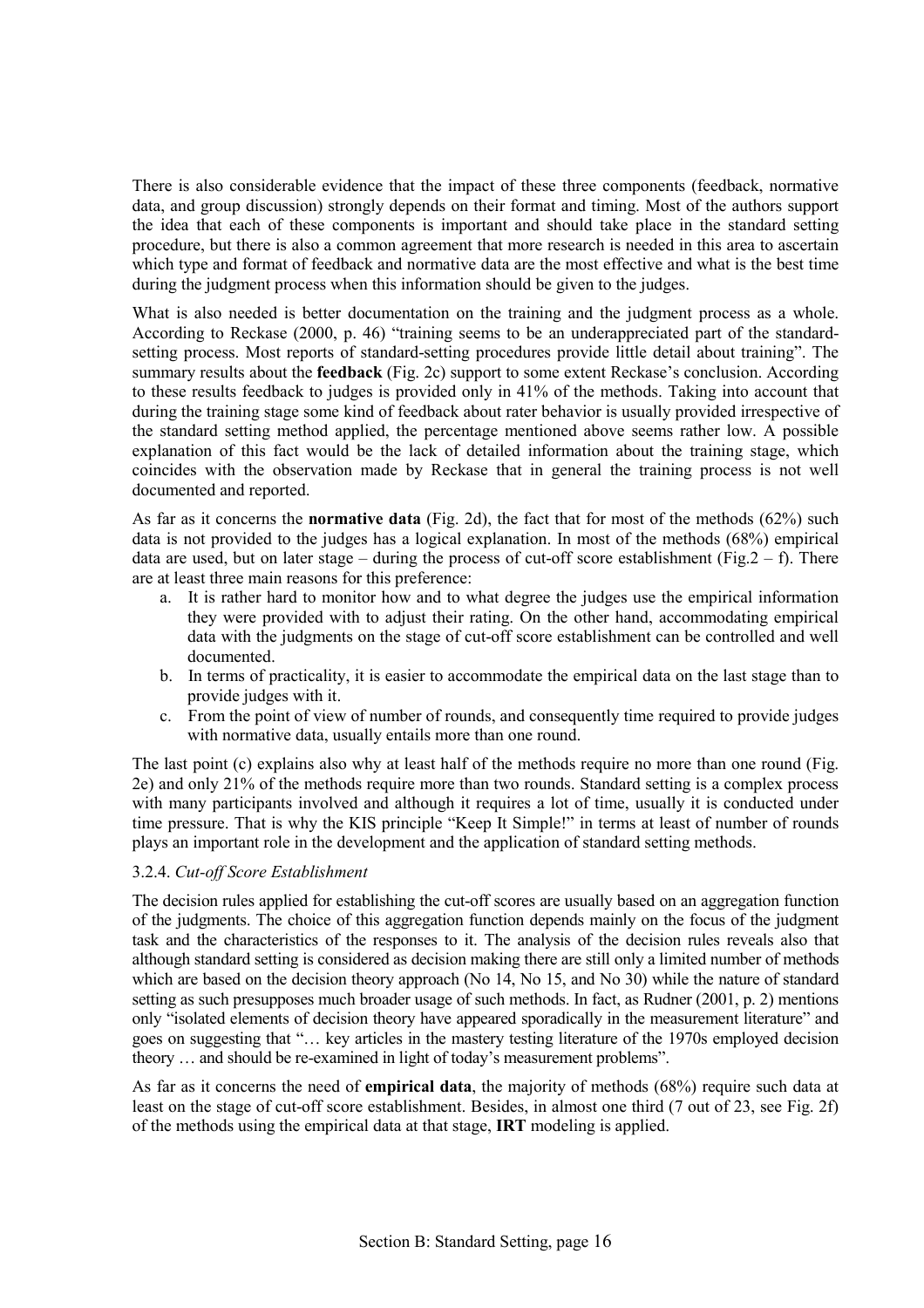The IRT approach has many advantages: sample free estimation of item parameters; test-free estimation of person parameters; prior information about the standard error of measurement at each point of the ability scale. These advantages together with the availability of a variety of user-friendly software products designed for this kind of analysis makes IRT modeling a preferred approach to test development and analysis in all fields of educational measurement. For that reason it is not surprising that there is growing interest also in applying IRT modeling in standard setting. This approach, however, has its accompanying issues which have to be resolved before its broader application.

The main problem with all standard setting methods applying IRT modeling is that due to the probabilistic nature of IRT models they require an additional arbitrary decision to be made about so called 'item mastery level'. Item difficulty in most of the IRT models (at least one and two parameter models) is defined as that point of the proficiency scale where the chance of a person at this level to answer the item correctly is 50%. Although this definition of item difficulty is in harmony with item response theory, from the point of view of mastery testing many authors regard it as too low and suggest higher degrees of mastery to be considered. The satisfactory high probability of correct answer is usually called 'a mastery level', but nobody is able to say definitively what 'satisfactory high probability' means. That is for different methods and even for the same method, but in its different applications the mastery level varies in a very broad range  $-$  between 50% and 80%. Even within the same examination system, for example in the National Assessment of Educational Progress (NAEP) in the USA, the mastery level for items during the last 20 year has been changed from 80% in the early 1980s to 65% at the late 1980s, and then more recently went back to 50% giving up the ëmastery approach' and turning back to IRT model-based approach (Kolstad  $\&$  Wiley, 2001).

Different standard methods deal in different ways with the problem of mastery level. For some of the methods the mastery level is defined *a priori* by the author. For instance, in the Bookmark method (No 17), it was set to be 66% (Reckase, 2000) and for the Item Domain method (No 20) the mastery level is predefined to be 80% (Schulz, et al., 1999). In some other standard setting methods, judges are those who have to define the item mastery level as is the case with the Combined Judgment-empirical method (No 19), but this approach also causes some additional, unexpected problems (Livingston, 1991). In the few applications of Item Mastery method (No 15) another approach was adopted  $-$  the mastery level was defined a posteriori on the basis of the analysis of the loss function and the efficiency of judges at different mastery levels (Kaftandjieva & Verhelst, 2000).

There are some other promising suggestions how to deal with the problem of item mastery level (Huynh, 1998; Haertel & Lorié, 2000; Kolstad & Wiley, 2001), but still a substantial amount of research will be needed before the problem will be properly resolved. And since "... arbitrary decisions often entail substantial risks of disruption and dislocation" before the problem is properly resolved it would be better to remember the warning Glass (1978, p. 258) gave 25 years ago: "Less arbitrariness is safer!"

Another limitation of the IRT approach is that getting a stable estimation of item and person parameters requires rather large samples of examinees as well as large item pools, which makes the approach inapplicable in case of small-scale examinations.

The basic flaw of many applications of IRT modeling in language testing especially is that there is not enough evidence provided about the model-data fit, which makes the findings of these studies more or less questionable. The model-data fit evidence (not only statistical) gains even more importance, when IRT modeling is applied in standard setting, because the established standards cannot be defensible if they were built on a doubtful basis.

As far as it concerns the **adjustment** between **judgments** and **empirical data** on the stage of cut-off score establishment, it is regrettable that the majority of standard setting methods (59%) do not apply it, because since  $\cdot\cdot\cdot$ , there is no gold standard? (Kane, 1994, p. 448) the comparison between the empirical data and the judgments is the only reality check we have at our disposal.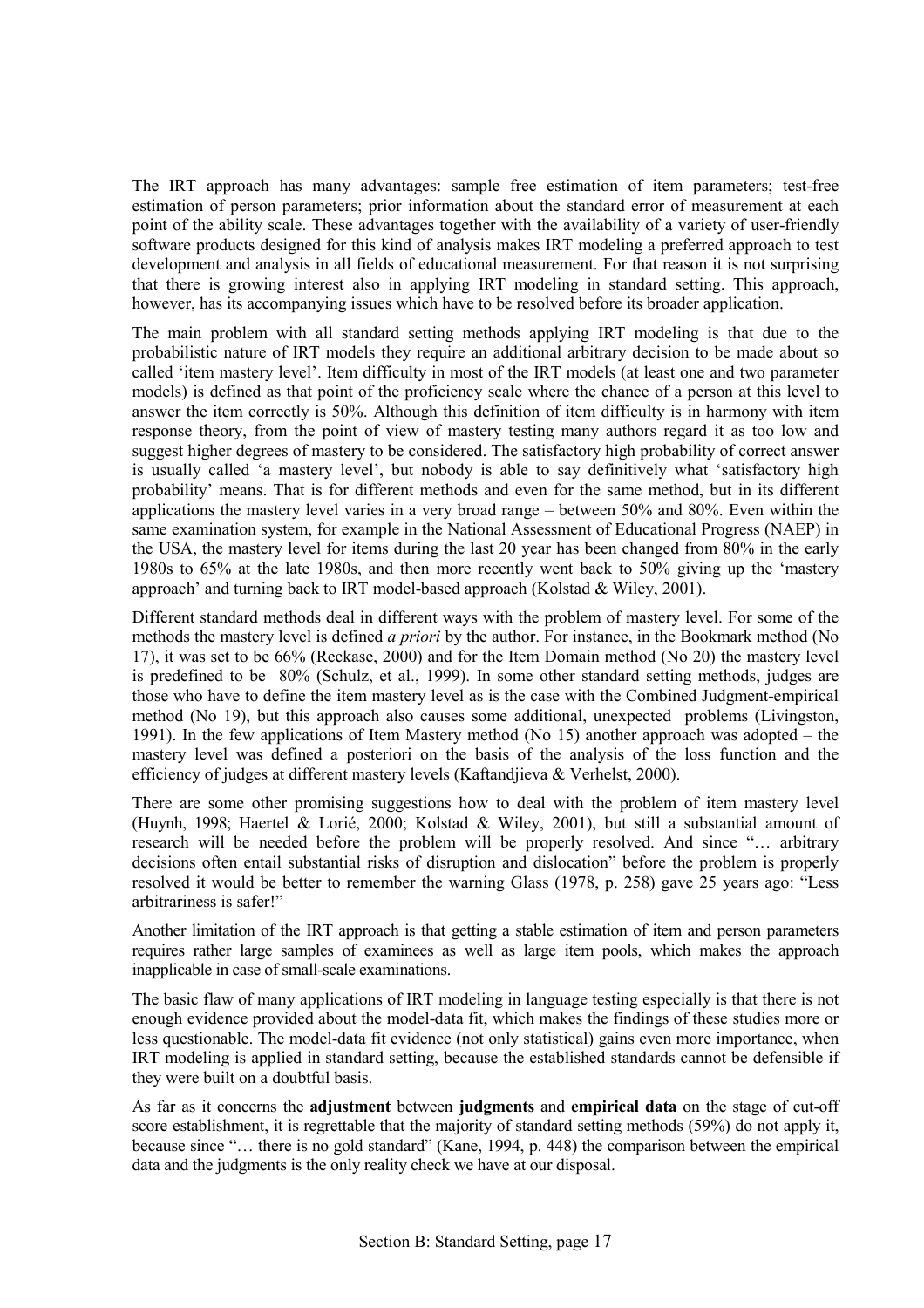Of course, the adjustment can be done in different ways and in different stages of the standard setting procedure. Cizek (1996, pp.16-17), for example, discuss three other forms of adjustment:

- (a) adjustment to participants,
- (b) adjustment to data provided by participants, and
- (c) adjustment to the final standard (passing score).

According to Cizek (1996), an **adjustment to participants** means to give different weights to the judgments of different judges depending on their consistency with the empirical data or in the extreme case to eliminate the judges who deviate significantly from the established criteria.

There is no common agreement on this topic, mainly because the elimination of some of the judges is seen as 'politically incorrect', but at the same time a lot of indices of so called 'intra-judge consistency' have been suggested and applied in a number of studies (van der Linden, 1982; Kane, 1987; Maurer & Alexander, 1992; Taube, 1997; Chang, 1999). Going back to the issue of ëpolitical incorrectness', the most important, from the psychometric point of view, is the validity of established cut-off scores. If the rating of some of the judges differs substantially from the empirical data this is an indicator of misunderstanding the judgment task and therefore the judgments of this judge cannot be trusted. If this is discovered during the training stage and the judge becomes aware of his/her deviance, he/she might adjust his/her rating behavior in an appropriate way. That is why providing feedback to the judges during the training is very important. If, however, the aberrant pattern was discovered only on the stage of cut-off score establishment the best way to deal with the problem is to assign different weights to the judges according to their intra-judge consistency. It may not be politically correct to the judges, but it is fair to the examinees and if we consider the standard setting as a due process we can refer to the possibility of ruling out some of the juror due to some of his/her personal characteristics which might lead to biased judgment.

An **adjustment to data provided by participants,** on the other hand, aims to reduce the variability among judges and is closely connected with inter-judge consistency. It can be done through appropriate training and/or guided group discussion. Reaching high inter-judge consistency will reduce the standard error, and increase the reliability of standard setting, but it should not be at the expense of taking into account that different parties involved in the judgment process might differ in their value systems and expectations.

If an **adjustment to the final standard** takes place, it is usually done after the establishing of the cutoff scores, and typically the decision for such an adjustment is made by another panel of judges, who weighs the proposed cut-off scores along with other considerations such as test reliability and standard error of measurement, classification error and passing rates (Mills & Melican, 1988). Two kinds of wrong decisions due to the error of measurement are possible when examinees are assigned to different levels of proficiency based on their test scores:

- (a) to assign an examinee to a lower level, when he/she actually belongs to the higher level (*false negative error*), or
- (b) to assign an examinee to a higher level, when he/she actually belongs to the lower level (*false positive error*).

More commonly the adjustment is done by lowering the final cut-off score by one, two or three standard errors in order to decrease false negative errors. The argument for such an adjustment is to give the examinee "the benefit of the doubt" (Cizek, 1996, p. 17). This procedure is very often applied and it is even recommended due to some legal considerations (Biddle, 1993). If such adjustment to the cut-off score is to be made, however, it should be taken into account that the decrease of one type of error automatically leads to the increase of the other type of error. Therefore, in case the adjustment is made, some additional evidence in support of this decision should be provided.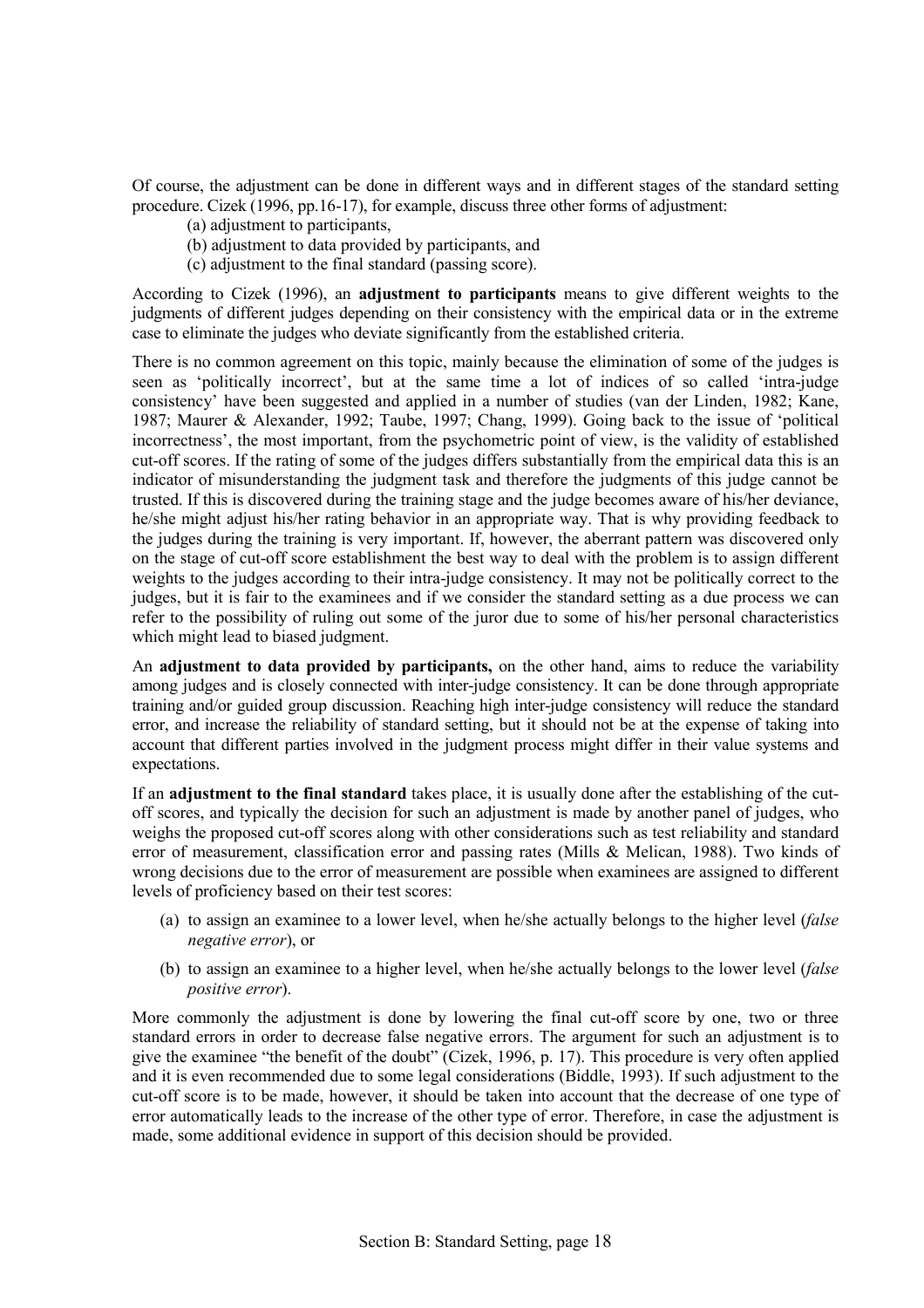**In summary**, there is a large variety of standard setting methods and, as a rule, different methods usually yield different cut-off scores. To make the things even more complicated, it should be mentioned that the best standard setting method as such does not exist. Each of the methods has its own pros and cons and the choice of the method should depend mainly on:

- Test format
- Number of items
- Sample size
- Availability of normative data
- Stakes (high or low) of the examination
- Adverse impact of standard setting
- Perceptions and/or evidence about the validity of different standard setting methods
- Available resources in terms of time, staff, funding, equipment, degree of expertise, software available, etc.

And since there is no best method and different methods more often than not produce different cut-off scores, the best advice is to follow Jaeger's recommendation (Jaeger, 1989) to use several methods (2) or 3, if possible), preferably with different focuses of the judgment tasks and then, based on all results as well as the avalable other sources of information and external factors which have to be taken into account, to establish the final cut-off scores.

## **4. Validity Evidence**

Standard setting is a complex endeavor, but to validate the standards is even more difficult (Kane, 2001, p. 54). That is why, although Chapter 6 in this Manual already covers to some extent the issue of empirical validation, some of the main aspects of building an interpretive argument with respect to standard setting validation are briefly discussed here as well.

According to the *Standards for Educational and Psychological Testing* (AERA, APA, & NCME, 1999, p. 9) *validity* refers to "the degree to which evidence and theory support the interpretations of test scores entailed by proposed uses of testsî. In the context of standard setting, since there are no 'gold standards' and 'true cut-off scores', to validate established cut-off scores means to provide evidence in support of the plausibility and appropriateness of the proposed cut-off scores interpretations, their credibility and defensibility (Kane, et al., 1999).

As the cut-off scores are operational versions of performance standards, represented by points on the scale in which test results are presented, the validation of the cut-off scores cannot be done in isolation. The validity of interpretations of cut-off scores is confined within the validity of test scores as a whole and the validity of the applied performance standards. In other words, test validity and the validity of performance standards are necessary but not sufficient conditions for valid cut-off scores interpretations.

For example, as far as it concerns the CEF scales of language proficiency there is evidence of their validity as performance standards (North, 2002; Kaftandjieva & Takala, 2002). This fact, however, does not guarantee valid interpretations of the CEF scales in any particular case of their application. Therefore, the validation effort in every linkage between language examinations and the Common European Framework for Languages (CEF) should provide enough evidence not only for the plausibility of proposed cut-off scores interpretations, but also for the validity of CEF scale interpretations as well as for the validity of test score interpretations as a whole.

After highlighting the two main prerequisites for valid cut-off score interpretations (test validity and the validity of the performance standards adopted) let us focus on the validity issues concerning only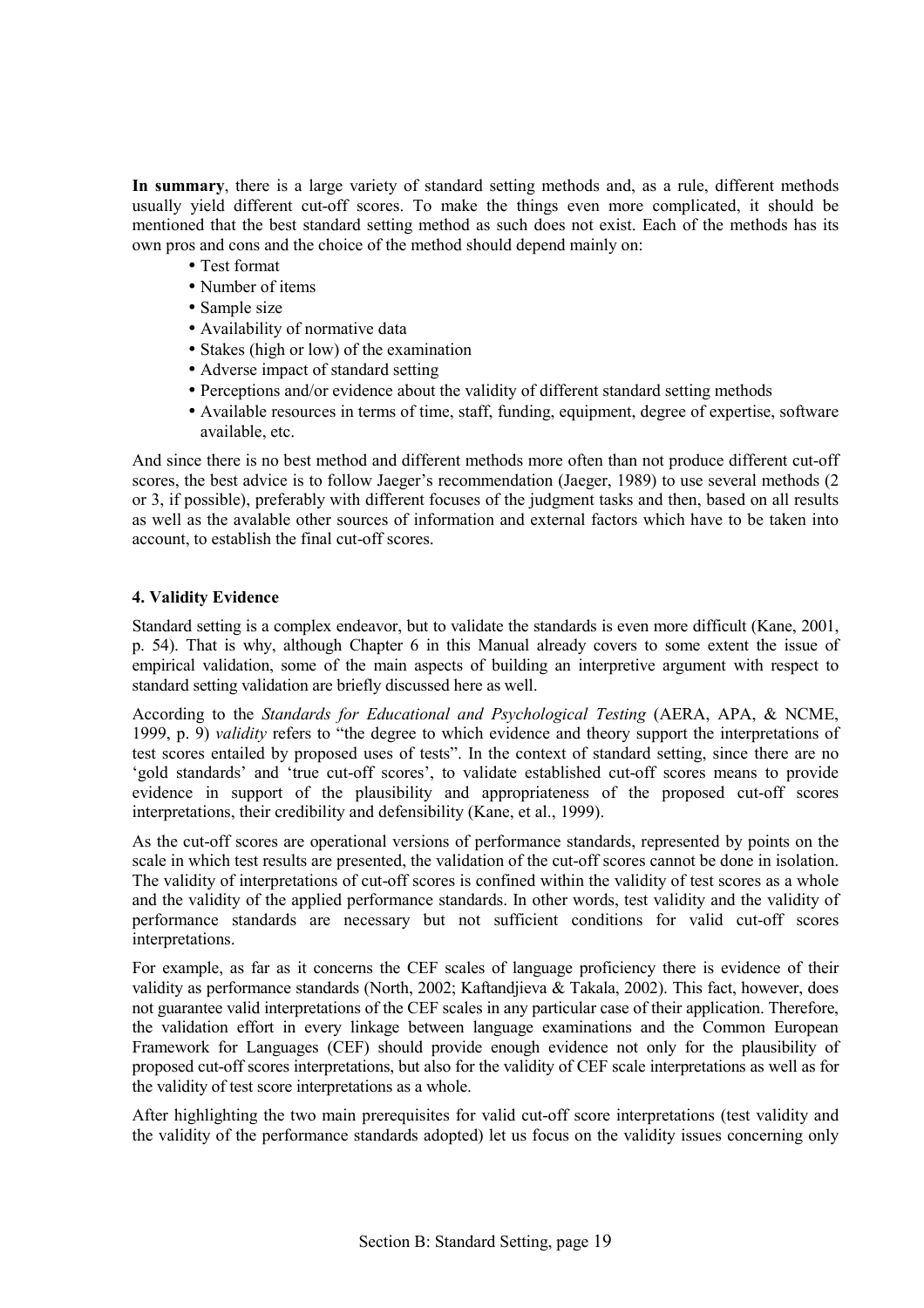the standard setting. Two main types of validity evidence will be considered: procedural and generalizability evidence.

#### 4.1. PROCEDURAL EVIDENCE

The main concern of procedural evidence is the suitability and the proper implementation of the chosen standard setting procedures with regard to the concrete circumstances. Although procedural evidence cannot guarantee the validity of cut-off scores interpretations, the lack of such evidence can affect negatively the credibility of the established cut-off scores.

Procedural evidence is important especially from the point of view of standard setting as a psychometric *due process*, since it reflects the procedural nature of the due process (Cizek, 1993, p. 100). On the other hand, standard setting is based on value judgments and therefore it is some kind of policy decision, and as such its credibility can be evaluated mainly on the basis of procedural evidence. In other words, "... we can have some confidence in standards if they have been set in a reasonable way

 $\dots$ , by persons who are knowledgeable about the purpose for which the standards are being set, who understand the process they are using, who are considered unbiased, and so forth" (Kane, 1994, p. 437). In other words, "... the defensibility of standards is linked to the extent to which they can survive logical and judicial scrutiny and interpretation" (Cizek, 1993, p. 102).

The importance of procedural evidence becomes even greater if we take into consideration the fact that due to the nature of standard setting only a limited number of reality checks are available.

The role of careful documentation of the standard setting process is essential in providing sound procedural validity evidence and that is why one of the 20 criteria for evaluating standard setting research, suggested by Hambleton (2001, p. 113) is: *<sup>'</sup>Was the full standard-setting process documented (from the early discussions of the composition of the panel to the compilation of validity evidence to support the performance standards)?* (*... Attachments might include copies of the agenda, training materials, rating forms, evaluation forms, etc)*<sup>"</sup>.

Two of the four recommended guidelines for standard setting provided by Cizek (1996, p. 14) also concern procedural evidence and proper documentation.

The provided procedural evidence should include (Kane, 1994; Cizek, 1996; Haertel & Lorié, 2000; Hambleton, 2001):

- Definition of the purpose of standard setting, and corresponding constructs
- Definition of performance standards applied
- A description of the standard setting method applied and the rationale for its choice
- Selection of the judges
- Training of judges
- Feedback from judges about their understanding of the purpose of standard setting, and judgment task as well as about their level of satisfaction with the process as such and with the final cut-off scores.
- Description of data collection procedures
- Description of procedures applied for cut-off score establishment
- Description of adjustment procedures, if such procedures were implemented.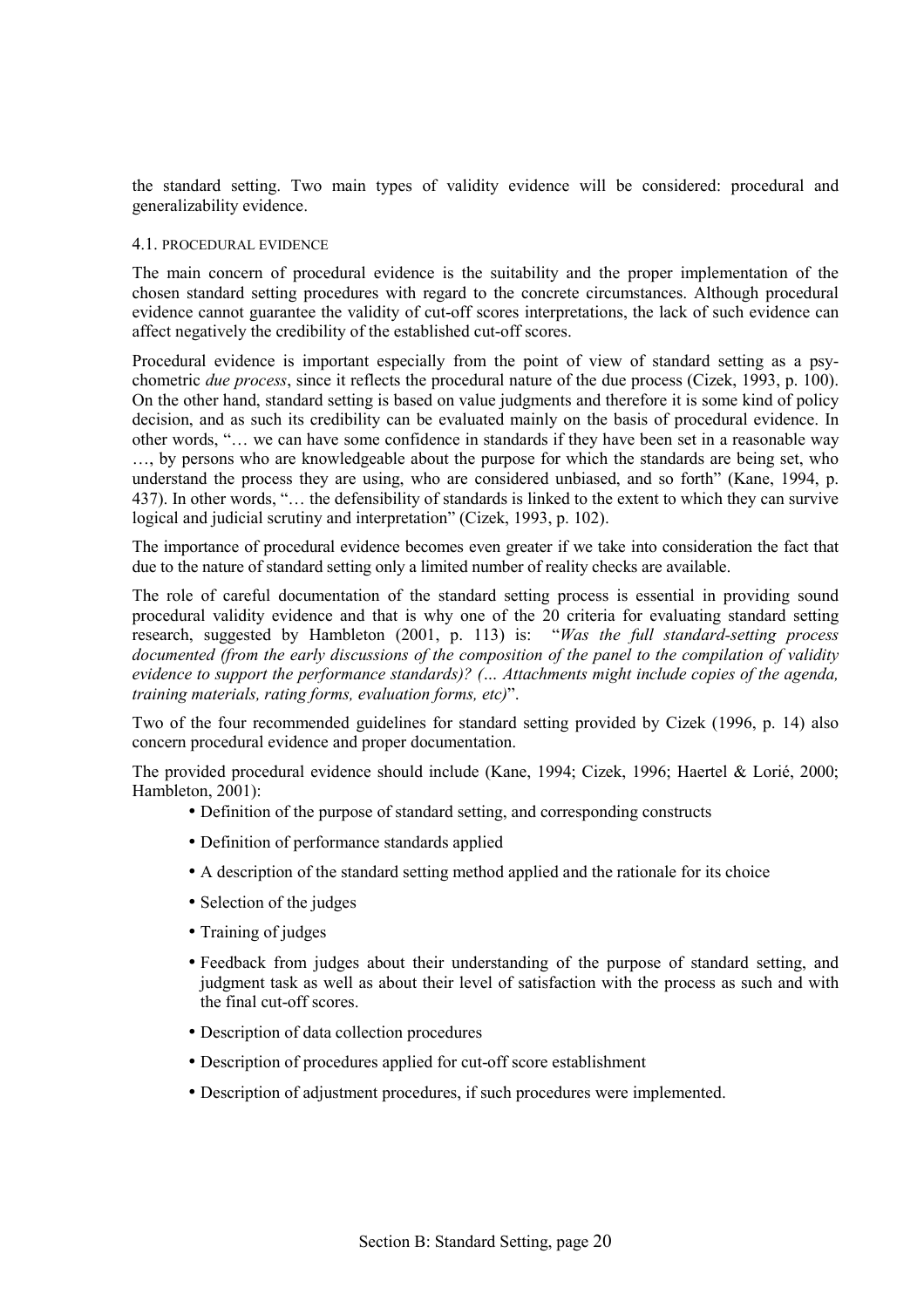#### 4.2. GENERALIZABILITY EVIDENCE

Generalizability is one of the six aspects of Messick's unitary concept of construct validity (Messick, 1989). According to Messick (1995, p. 475) the generalizability aspect  $\cdot$ ... examines the extent to which score properties and interpretations generalize to and across population groups, settings and tasks, including validity generalizations of test criterion relationshipsî and focuses mainly on the consistency and replicability of the results.

Due to the subjective nature of standard setting, the consistency and replicability of the results do not guarantee the validity of the proposed cut-off score interpretations, but the lack of consistency can seriously jeopardize the cut-off score credibility. That is why "... the search for (a) *comparability* (i.e., convergence) between different methodologies and (b) *consistency* within methodologies<sup>7</sup> are defined by Cizek (1993, p. 96) as the implicit goals of any standard setting research and considered as means to verify that the arbitrariness of standard setting does not mean capricious standard setting (van der Linden, 1982, p. 295).

Most of the validity studies are focused on the generalizability across judges, examination tasks (Miller  $&$  Linn, 2000) and standard setting methods, but the other facets such as occasions or examinees deserve attention too, especially when examinee-centered standard setting methods are applied. And, as usual, the more sources are used for providing generalizability evidence, the more solid is the evidence and hence provides stronger support for the validity of the proposed cut-off scores interpretations. Some of these different sources of generalizability evidence will be discussed briefly in the following sections.

## 4.2.1. *Precision of cut-off score estimations*

The standard error of cut-off score estimations indicates how close to the established cut-off point would be a new cut-off point resulting from a replication of the standard setting, and according to Kane (1994, p. 445) this is one of internal validity checks.

A small standard error of cut-off score estimation is considered as one of the basic evaluation criteria for assessing the quality of a standard setting, but unfortunately, studies reporting the standard error of cut-off estimation are still rare according to Reckase (2000, p. 52).

Different approaches can be applied for the estimation of standard error  $-$  replicating the standard setting with different groups of judges or using different sets of items, or different samples of examinees, or applying different standard setting methods. The problem with all these approaches is that even conducting a single standard setting study is quite laborious and therefore the replications are very rare.

Another way to estimate the standard error is to apply generalizability theory (see Chapter 6 in the Manual, and Supplement E in this document for more details) to a single occasion estimating variance components for judges and items. Based on these estimates the standard error of measurement can be estimated too.

Hambleton (2001, p. 109) suggests even a simpler way  $-$  to split randomly the judges into two or more groups and to use the resulting cut-off scores from different groups as a basis for the estimation of the

standard error. The formula which can be applied in this case is rather simple: *n*  $SE_C = \frac{SD_C}{\sqrt{}}$ , where

 $SE_C$  is the standard error of the mean cut-off point C,  $SD_C$  is the standard deviation of the cut-off points, resulting from different groups of judges, and *n* is the number of groups of judges.

When standard setting is based on independent judgments instead of dividing judges into two or more groups each judge can be considered as a group consisting of one element. For example, the following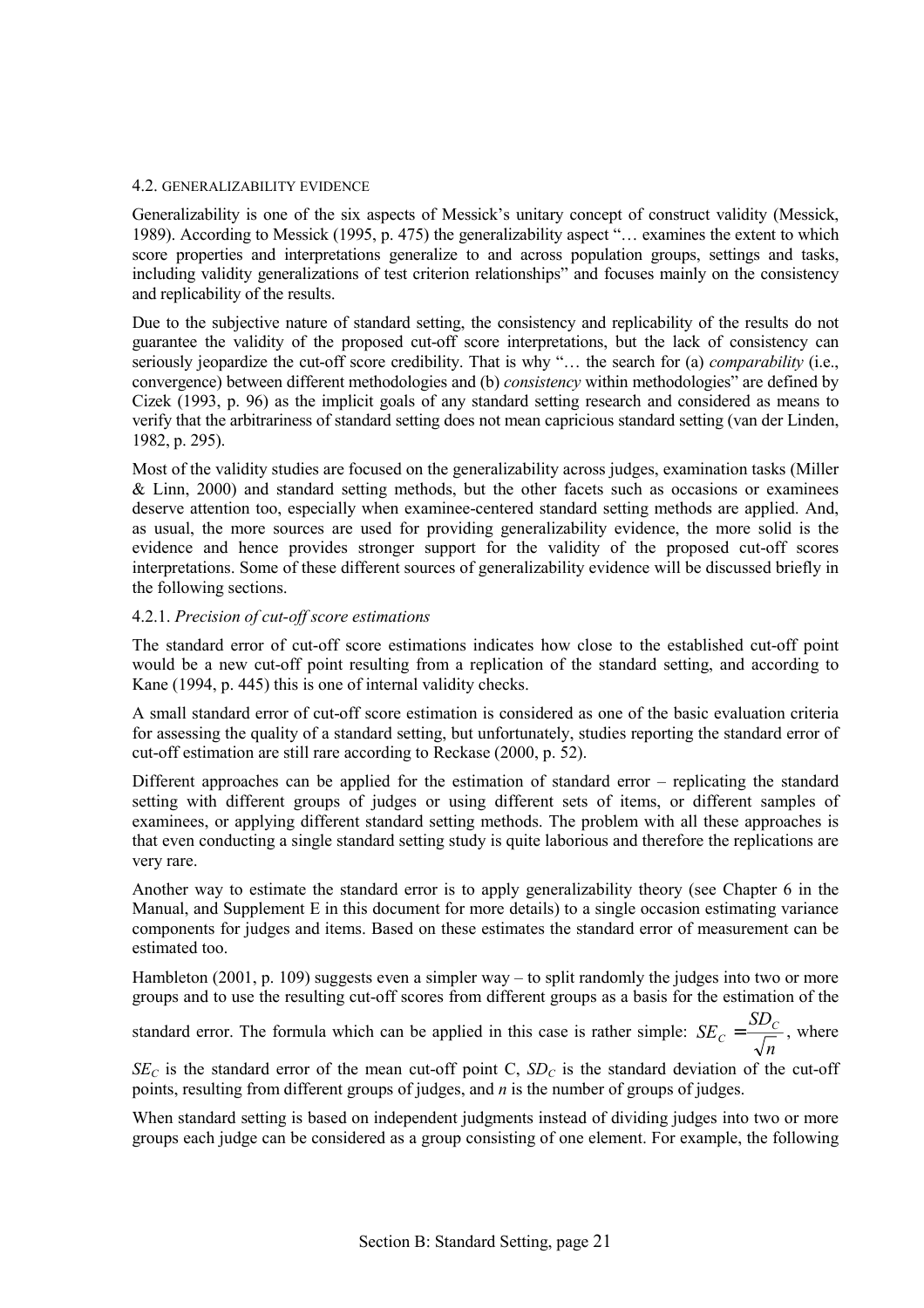table (Table 2) represents the cut-off points resulting from standard setting on the same test, but based on the independent judgments of 15 judges.

**Table 2: Cut-off scores based on 15 independent judgments** 

| Judges $J1$         | J2 | J3 | J <sub>4</sub> | $\vert$ J5 | $\parallel$ J6 | $\blacksquare$ J7 | J8 | $\vert$ J9 |                |    |                 |    |    |       | J10   J11   J12   J13   J14   J15   Mear   SD |     |
|---------------------|----|----|----------------|------------|----------------|-------------------|----|------------|----------------|----|-----------------|----|----|-------|-----------------------------------------------|-----|
| $\text{Cut-off}$ 96 | 80 |    | 96   95   94   |            | 96 84          |                   | 89 | 81         | $\frac{89}{ }$ | 82 | 89 <sup>1</sup> | 89 | 89 | 86 89 |                                               | 5.6 |

Replacing in the above formula  $SD<sub>C</sub>$  with 5.6 and  $n$  with 15 (the number of independent groups) the standard 5.6

error of the **mean** cut-off point (89) will be equal to 1.44 ( $SE_c = \frac{5DC}{\sqrt{1.5}} = \frac{5.6}{2.8} = 1.44$ 3.9  $SE_C = \frac{SD_C}{\sqrt{n}} = \frac{5.6}{\sqrt{15}} = \frac{5.6}{3.9} = 1.44$ .

Whatever method for the estimation of the standard error is applied it should not be forgotten that in addition to the error of cut-off point estimation there is another source of error due to the measurement instrument (test). The standard error of the test can be used as a criterion for evaluating the magnitude of the standard error of cut-off score estimation. According to Cohen et al. (1999, p. 364) a standard error in the cut-off score that is less than one half of the standard error in the test (*SEM*) adds relatively little to the overall error and therefore would have little impact on the misclassification rates.

For the example above the *SEM* for that test is **8.7**, which means that the standard error of the cut-off score ( $SD<sub>C</sub> = 1.44$ ) is much less than one half of *SEM* (1.44/8.7 = 0.17) and therefore it can be considered as relatively small and acceptable.

It should be mentioned, however, that the above criterion is not absolute. In other words, if the standard error of the test is too large (the test has low reliability) then the fact that the  $S\mathbf{E}_c$  is less than  $\frac{1}{2}$  **SEM** does not provide very much support for the validity of the cut-off scores, since the total error of measurement will be too large for reliable ability estimation of the examinees and consequently for their reliable classification into different levels of proficiency.

It deserves to be mentioned that test reliability affects strongly the reliability of the classification decisions based on the established cut-off scores (Wright & Masters, 1982, pp.  $105 - 106$ ; Fisher, 1992; Wright, 1996; Schumacker, 2003). The so called **Index of Separation** (  $I_{\textit{SEP}} = \sqrt{\frac{\textit{Re}l}{1 - \textit{Re}l}}$ , which is based on the

test reliability (*Rel*), can be used to estimate "... the number of statistically different performance strata that the test can identify in the sample" (Wright, 1996). The following table (Table 3) is based on this index and presents what should be the required level of test reliability in order to ensure a reliable separation into the desired number of proficiency levels.

| <b>Number of Levels</b>  |        |        |        |        |        |
|--------------------------|--------|--------|--------|--------|--------|
| Number of Cut-off Points |        |        |        |        |        |
| <b>Test Reliability</b>  | > 0.61 | > 0.80 | > 0.88 | > 0.92 | > 0.95 |

 **Table 3: Number of Proficiency Levels & Test Reliability** 

The results in the above table demonstrate clearly the importance of test reliability for trustworthy classification decisions based on the proposed cut-off scores interpretations. That is why it is highly recommended that, instead of applying standard setting to an existing test, to specify in advance the number of proficiency levels and then to develop a test, matching as much as possible these levels, with more items whose difficulty is supposed to be at the same levels where the cut-off points are expected to be (Kane, 1994, p. 430). This approach is appropriate especially in the case of an existing Item Bank developed on the basis of IRT modelling.

Another good advice is, instead of using one long test in order to classify examinees in a larger number of proficiency levels (all 6 CEF levels, for example), to apply more than one shorter test, classifying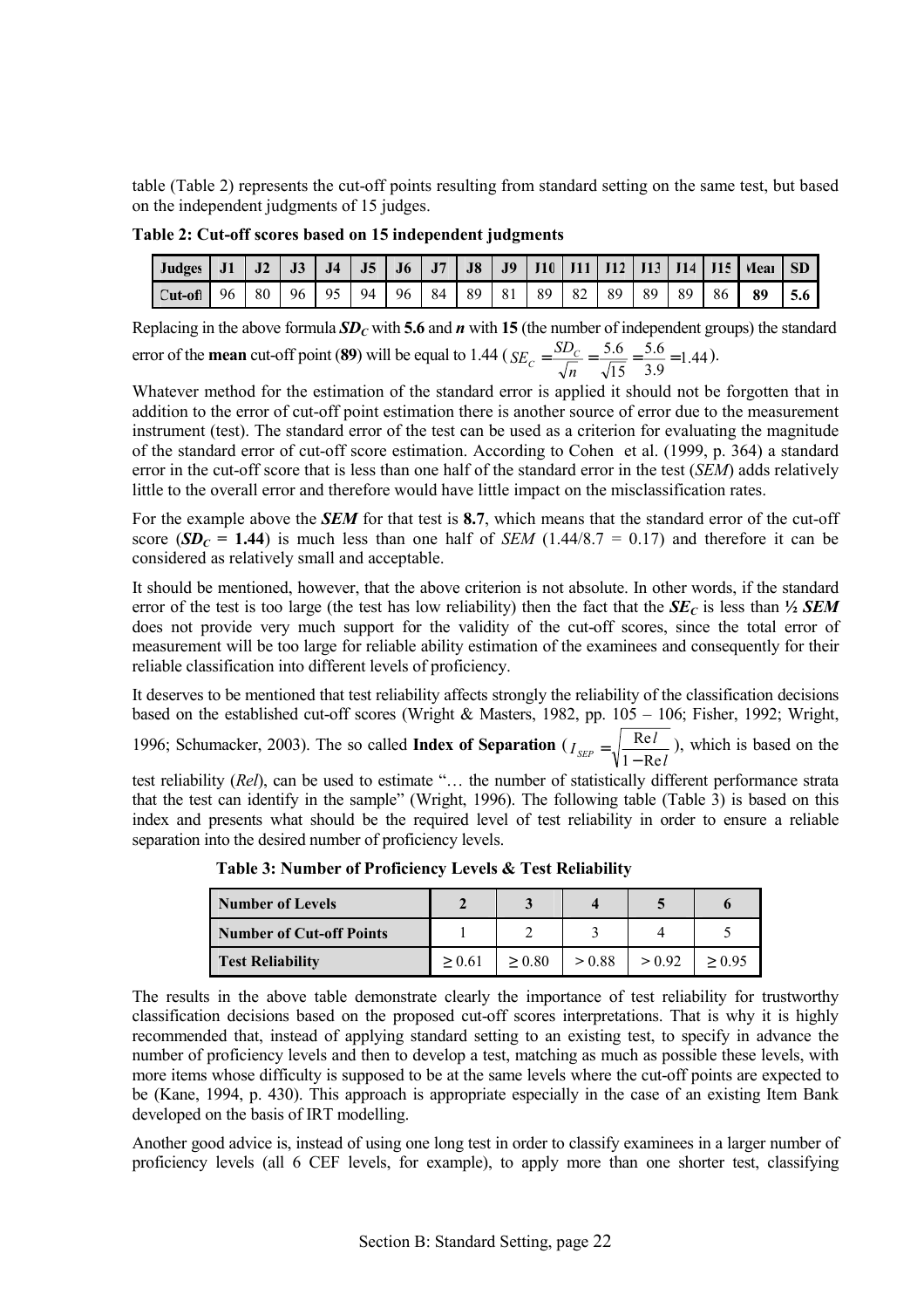examinees in a more limited number of levels (2 or 3 preferably), applying a classification scheme like for example: *below B2, B2, above B2*. This approach can be considered as some kind of adaptive testing on test level and to ensure to some extent lower classification error.

And the last, but not the least important, advice is that there is a very simple way of increasing the precision of cut-off score estimates simply by increasing the number of judges and/or items and/or occasions used in the standard setting (Kane, 1994, p. 439). One of the most often put questions concerning standard setting is: *How many judges are enough?* Unfortunately, this question does not have a simple answer. Livingston & Zieky (1982) suggest the number of judges to be not less than 5. Maurer, et al. (1991) found that at least 9 to 11 judges are needed to produce adequately reliable rating at least when the Angoff standard setting is applied. Based on the court cases in the USA, Biddle (1993) recommends from 7 to 10 Subject Matter Experts to be used in the Judgement Session. As a general rule Hurtz & Hertz (1999, p. 896) recommend 10 to 15 raters to be sampled, preferably representing "... as many constituent groups as possible, including individuals who practice and hold expertise in different specializations within their professions". Although the Hurtz  $\&$  Hertz (1999) advice concerns only the application of Angoff standard setting method, bearing in mind that most of the test-centered standard setting methods can be considered as modifications of Angoff method at least in terms of the format, focus and the outcomes of the judgment task, this general rule can be extended.

Another advice concerning the number of judges is given by Jaeger (1991, p. 10) who recommends the size of sample of judges to be such that the standard error of the mean of the cut-off points suggested by individual judges  $(SE_C)$  " $\dots$  is small, compared to the standard error of measurement of the test for which a standard is sought".

## 4.2.2. *Inter-judge consistency*

Inter-judge consistency is another kind of internal validity check, which is closely related to the precision of the cut-score estimations and again it should be mentioned that high level of inter-judge consistency does not guarantee, but only support, the validity of cut-off score interpretations.

Inter-judge consistency refers to the degree of uniformity of judgments of different experts on the same objects (level descriptors, items, examinees or examineesí performances). There are many different factors which can affect the inter-judge consistency and although many studies were focused on this topic, still a lot of work has to be done. Irrespective of the factors having impact on the inter-judge consistency, there are three main sources of inconsistency:

- the inconsistency due to a different conception of mastery;
- the inconsistency due to different interpretations of performance standards (levels of language proficiency);
- the inconsistency due to different value systems.

That is why the first two stages of the Standardisation Process – Familiarisation and Training (see Chapter 5 in this Manual) – are of great importance, since their main goal is to reduce the inconsistency due the different interpretations of performance standards and different conceptions of mastery.

There are different ways of analysis of inter-judge consistency. Analysis of the correlation between ratings or calculating Cronbach  $\alpha$  are among the most often applied methods although in the framework of standard setting they are hardly the most appropriate, since it is possible to have a perfect correlation of +1.00 between two judges with zero-agreement between them about the levels to which descriptors, items, examinees or their performances belong, as can be seen in the following hypothetical example (Table 4) – three judges rate 7 objects on a 6-point scale and although the correlation between Rater 1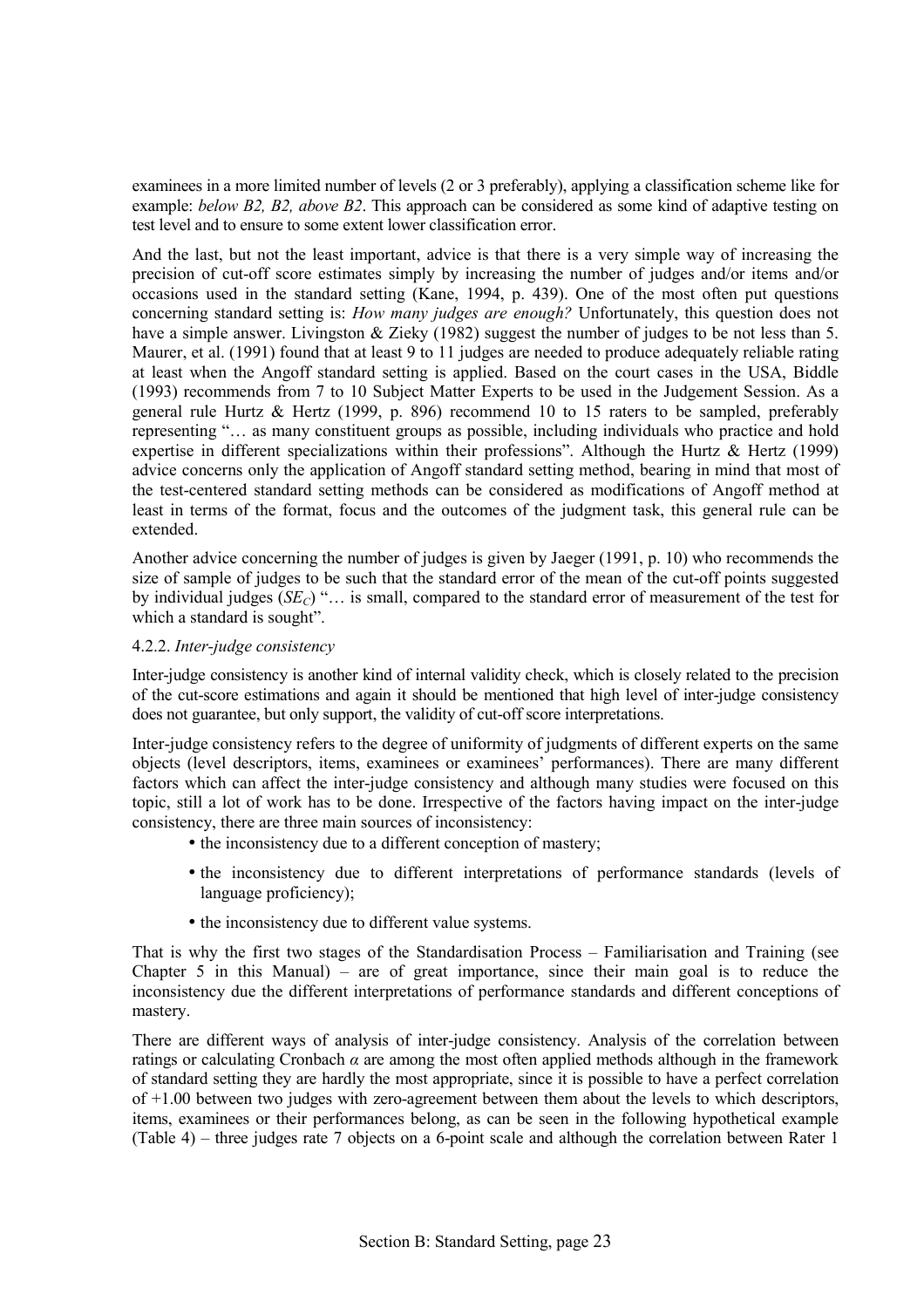and Rater 2 is equal to  $+1.00$ , the percentage of agreement between them is equal to  $0\%$  due to the fact that they use different ranges of the scale.

|         |   | <b>Objects</b><br>Agreement |                |                         |   |   |   |         | Correlation |         |
|---------|---|-----------------------------|----------------|-------------------------|---|---|---|---------|-------------|---------|
|         |   | $\overline{2}$              | 3              | $\overline{\mathbf{4}}$ | 5 | 6 | 7 | Rater 1 | Rater 2     | Rater 3 |
| Rater 1 |   | 6                           | 4              | 4                       |   |   | 6 | X       | $+1.00$     | $+0.82$ |
| Rater 2 | 2 | 3                           |                |                         | 2 | C | 3 | $0\%$   | X           | $+0.82$ |
| Rater 3 | 6 | 6                           | $\overline{4}$ | 4                       | 4 |   | 6 | 71%     | 0%          | X       |

 **Table 4: Relation between Correlation and Agreement** 

A simple, but still quite appropriate, index for inter-judge consistency is the **percentage of exact agreement** between each two raters, or the average agreement with the corresponding range (min/max). The main disadvantage of this index is that it does not take into account the possibility of agreement by chance. For example in case of pass/fail decisions two raters can reach 50% agreement even if they guess randomly, while if the 6-point CEF scales are used the agreement by chance will be only 17%. That is why the interpretations of the percentage of exact agreement should always take into account the number of rating categories. The lower the number of these categories is the higher will be the percentage of chance agreement.

In contrast to the percentage of exact agreement **Cohen's coefficient**  $\kappa$  takes into account the probability of agreement by chance. Kappa (*κ*) is based on the absolute percentage of agreement and might be interpreted as a percentage of agreement corrected for chance agreement and that is why it is lower then the percentage of exact agreement (except in the case of  $100\%$  agreement, when  $\kappa = 1$ ).

| JudgeA              | A1               | A2                      | B1             | B2                                      | C1               | C2             | <b>FOTAL</b>            | JudgeB                                  | 'ASS            | <b>AIL</b>     |
|---------------------|------------------|-------------------------|----------------|-----------------------------------------|------------------|----------------|-------------------------|-----------------------------------------|-----------------|----------------|
| IudgeA <sub>1</sub> |                  |                         |                |                                         |                  |                |                         | $\lceil \text{udgeB}_1 \rceil$          |                 |                |
| A1                  | $\mathbf{3}$     | 1                       | $\theta$       | $\theta$                                | $\theta$         | $\theta$       | $\overline{\mathbf{4}}$ | <b>PASS</b>                             | $5\phantom{.0}$ | $\overline{4}$ |
| A2                  | $\boldsymbol{0}$ | $\overline{\mathbf{3}}$ | 1              | $\theta$                                | $\theta$         | $\theta$       | $\overline{\mathbf{4}}$ | <b>FAIL</b>                             | $\overline{2}$  | 9              |
| B1                  | $\mathbf{0}$     | $\theta$                | $\overline{2}$ | 1                                       | $\mathbf{1}$     | $\theta$       | $\overline{\mathbf{4}}$ | <b>TOTAL</b>                            | 7               | 13             |
| B2                  | $\boldsymbol{0}$ | 1                       | $\theta$       | $\overline{2}$                          | $\theta$         | $\theta$       | $\mathbf{3}$            | $\%$ of exact agreement = 70%           |                 |                |
| C1                  | $\boldsymbol{0}$ | $\theta$                | $\theta$       | $\mathbf{1}$                            | $\mathbf{2}$     | $\theta$       | $\mathbf{3}$            | Cohen's $\kappa = 0.381$ ( $p = .081$ ) |                 |                |
| C <sub>2</sub>      | $\theta$         | $\theta$                | $\Omega$       | $\theta$                                | $\boldsymbol{0}$ | $\overline{2}$ | $\mathbf{2}$            |                                         |                 |                |
| <b>TOTAL</b>        | 3                | 5                       | 3              | $\overline{\mathbf{4}}$                 | 3                | $\mathbf{2}$   | 20                      |                                         |                 |                |
|                     |                  |                         |                | $\%$ of exact agreement = 70%           |                  |                |                         |                                         |                 |                |
|                     |                  |                         |                | Cohen's $\kappa = 0.637$ ( $p = .000$ ) |                  |                |                         |                                         |                 |                |

| <b>Table 5: Inter-judge Consistency</b> |  |
|-----------------------------------------|--|
|-----------------------------------------|--|

| $\sqrt{J}$ udge $B$<br>$\lceil \text{udgeB}_1 \rceil$ | 'ASS | ₹АIL             | <b>TOTAL</b> |
|-------------------------------------------------------|------|------------------|--------------|
| <b>PASS</b>                                           | 5    |                  | 9            |
| <b>FAIL</b>                                           | 2    | $\boldsymbol{Q}$ | 11           |
| <b>TOTAL</b>                                          |      | 13               | 20           |
| $\%$ of exact agreement = 70%                         |      |                  |              |
| Cohen's $\kappa = 0.381$ ( $p = .081$ )               |      |                  |              |

Since the chance agreement depends on the number of categories it is possible for the same percent of exact agreement to correspond to different kappa's values as it is demonstrated in Table 5. This table summarizes the results of inter-judge consistency analysis in two cases when different scales with different number of categories (six and two). As can be seen from the table in both cases the two judges agreed in 14 out of 20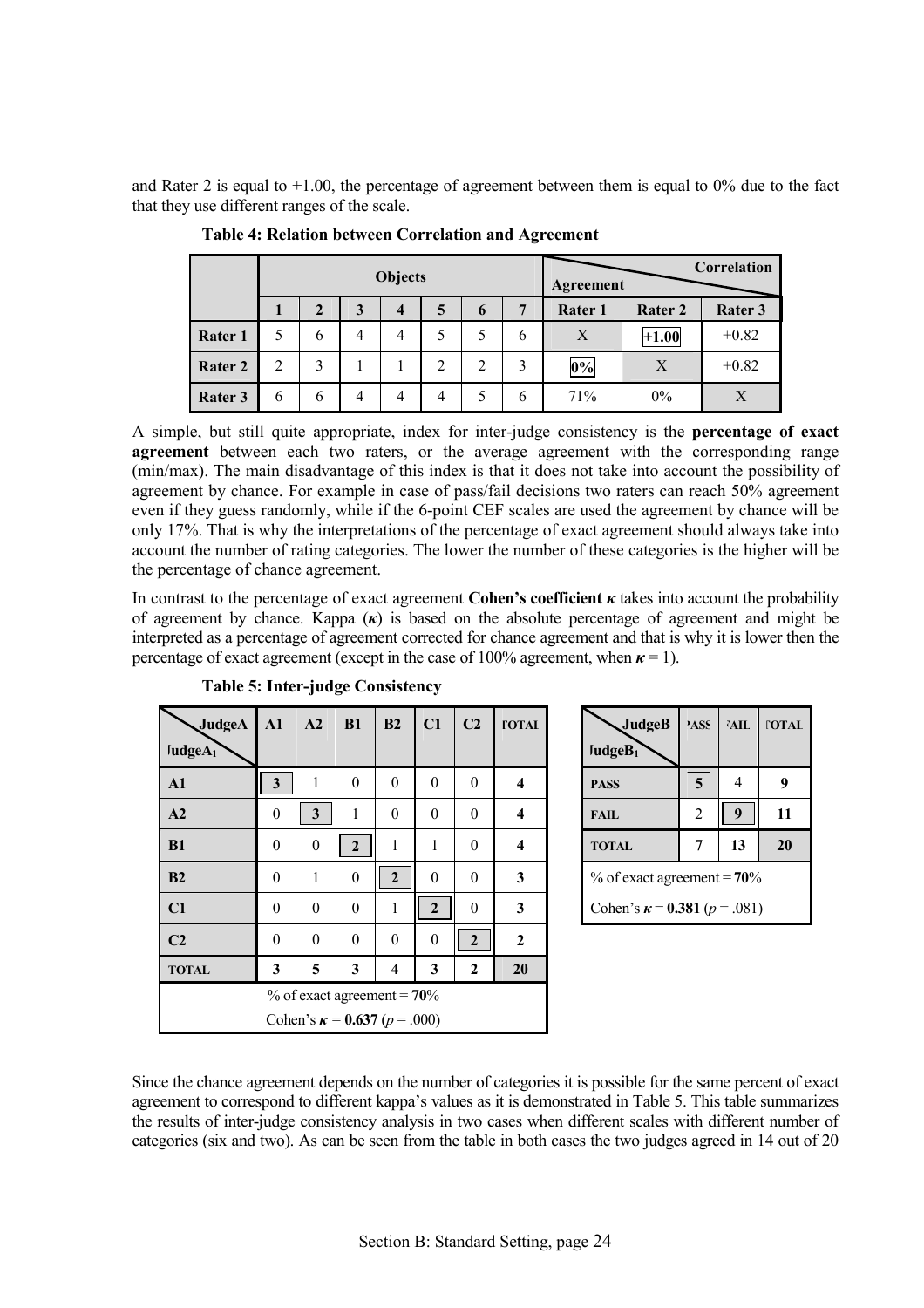cases which means that the percentage of exact agreement is the same:  $70\%$  ( $=\frac{14}{20}*100$ ). Cohen's kappa

however is much higher in the first case than in the second. Even more, in the first case *κ* differs significantly from the chance agreement ( $p < .05$ ) while in the second case  $\kappa$  indicates that the agreement between the two judges might be due to chance only ( $p > .05$ ).

The example provided in Table 5 demonstrates that the same percentage of exact agreement might be interpreted in different ways (as high or low) depending on circumstances.A large number of other, more sophisticated methods for the analysis of inter-judge consistency exist, some of them, like intra-class correlation, based on the analysis of variance, others based on latent-variable modeling approach (Abedi & Baker, 1995) or IRT modeling (Engelhard & Stone, 1998). They all have advantages and limitations, but their main shortcoming is that in comparison with the simpler indexes, like the percentage of agreement, they require more time and expertise. If providing feedback to the judges is an essential part of the judgment process then the time factor becomes very important and the percent of agreement should be preferred.

## 4.2.3. *Intra-judge consistency*

The term ë*intra-judge consistency*í might be interpreted in two different ways. The first possible interpretation is in terms of replicability (stability) of the ratings of a single judge over time periods and occasions. In other words, the degree to which a judge tends to make the same judgments about the same objects on different occasions. Although the degree of intra-judge consistency can be used as supporting validity evidence (another kind of internal validity check), especially to support the claim that irrespective of its arbitrariness standard setting is not capricious, the analysis of this kind of intrajudge consistency is very rarely conducted in the field of standard setting.

In 1982 van der Linden (1982) gave another interpretation of this term and suggested a latent trait method for its analysis. According to his definition, "intrajudge consistency arises when judges specify probability of success on the items which are incompatible with each other and, consequently, imply different standards" (van der Linden, 1892, p. 296). Since then this phenomenon (intra-judge consistency) has been extensively analyzed. The main reason for this constant interest is that the testcentered methods are still the prevalent standard setting methods, and almost all of them, in one way or another, require judges to make estimations of item difficulty. That is why the analysis of intra-judge consistency as almost the only 'reality check' of the established cut-off scores becomes one of the main sources for providing validity evidence at least for the test-centered standard setting methods.

The results of the analysis of intra-judge consistency and the effect of different factors on it lead to a better understanding of the judgment process. As a result, a number of new standard setting methods and/or different modifications of the existing standard setting methods were developed and implemented in order to decrease the degree of intra-judge inconsistency.

When the judgment task requires judges to estimate the probability of a correct answer for every item, then one of the most often used index of intra-judge consistency is the correlation between judgments and the empirical item difficulty. Two other indices suggested by Maurer, et al., (1991) and Chang (1999) are also appropriate when the judgment task is to estimate the probability of a correct answer.

When the outcomes of the judgment task are dichotomous or polytomous classifications of items then the above mentioned indices of intra-judge consistency are not very appropriate. In this case, some kind of scaling (calibration) of judgments should be applied first and then the correlation between these calibrations and item difficulty might be computed and used as an index of intra-judge consistency.

IRT modeling is one of the most promising approaches to the analysis of intra-judge consistency (van der Linden, 1982; Kane, 1987; Taube, 1997; Engelhard & Stone, 1998; Kaftandjieva & Takala, 2000),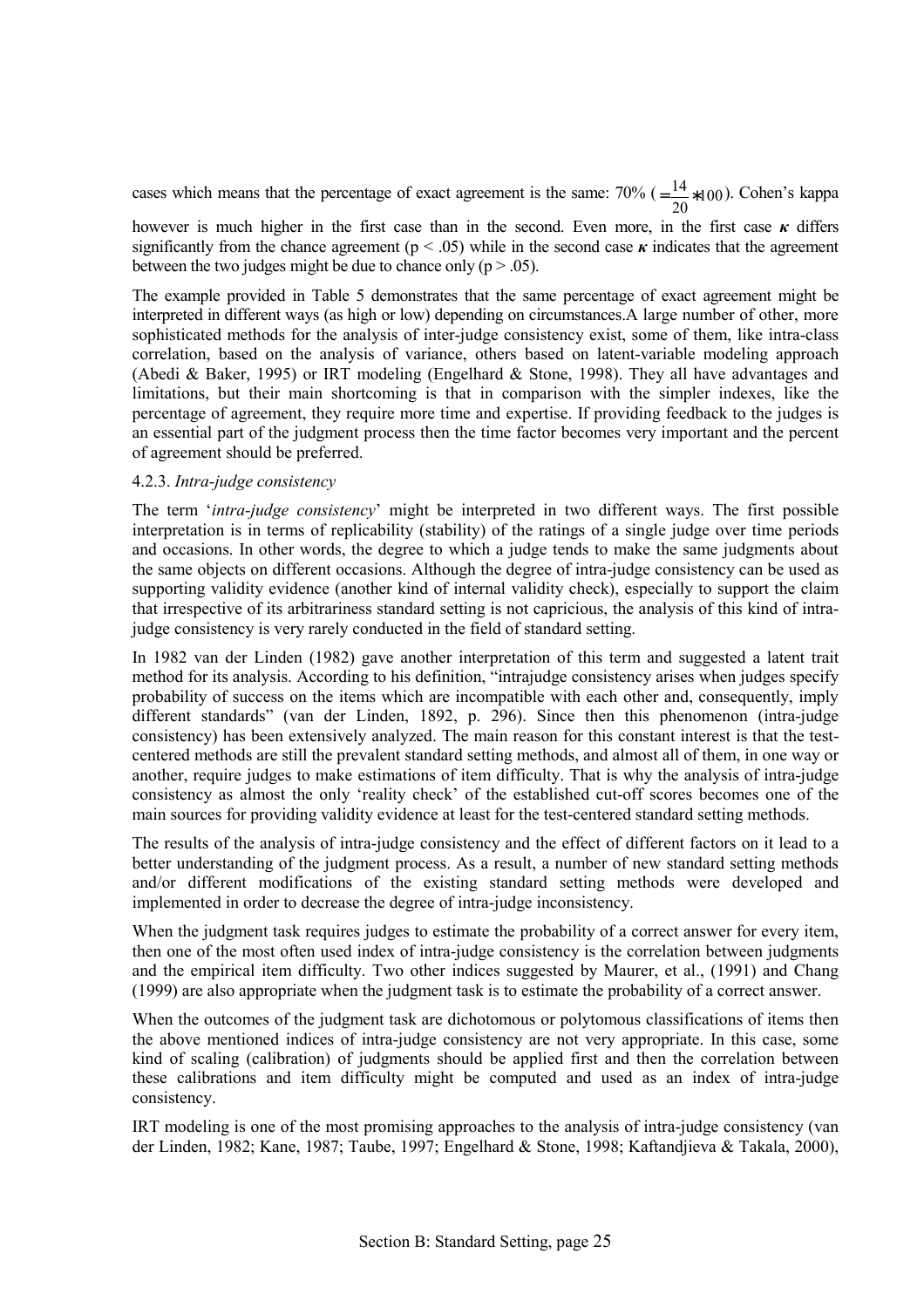but it has its own limitations too. The major limitation is that there is no guarantee that the data (either from test administrations or from judges) will fit the chosen IRT model. An additional limitation is that with a small number of items (judges) the stability of estimations will be questionable.

## 4.2.4. *Decision consistency and accuracy*

The aim of any standard setting procedure is to establish cut-off scores on the basis of which examinees are classified in a limited number of proficiency levels. *Decision consistency* refers to the agreement between the classifications of the same examinees on two different examinations with the same test (or with parallel forms of the test). Two statistics can be used as indices of decision consistency  $-$  the percentage of agreement between the two classifications and Cohenís *κ*. The main problem with establishing the decision consistency, however, is not in the computing of the indices, but in the fact that the above-mentioned indices both require two administrations of the test to the same examinees, which in practice is rather hard to implement. To overcome this problem a few methods for determining decision consistency, based on a single administration, were developed. Some of them can be applied only to tests with dichotomous-scored items (Huynh method, Subkoviak method, Marshal-Haertel method – Subkoviak, 1984), while a more recent one, developed by Livingston and Lewis (1995) and gaining more and more popularity can be applied to "... any test score for which a reliability coefficient can be estimated" (Livingston  $\&$  Lewis, 1995, p. 179). Another advantage of the Livingstone and Lewis method is that it allows on the basis of a single administration to estimate decision consistency as well as decision accuracy. According to Livingston and Lewis (1995, p. 180), *decision accuracy* refers to "... the extent to which the actual classifications of test takers (on the basis of their single-form scores) agree with those that would be made on the basis of their true scores, if their true scores could somehow be knownî. The only drawback of this method is its technical sophistication (Hambleton  $\&$  Slater, 1997), which might limit its application.

There are different factors which might influence the degree of decision accuracy. Based on a simulation study, Ercikan and Julian (2002) found that the degree of decision accuracy decreases when the number of proficiency levels increases. It confirms the already made recommendation to classify examinees on the basis of a single examination in a limited number of proficiency levels (2 or 3 preferably). The same study provides additional evidence that the decision accuracy depends strongly on test reliability, but the impact of the error of measurement (*SEM*) at the cut-off points is even stronger. According to their findings (Ercikan & Julian, 2002, pp. 290-291) to classify accurately at least 80% of the examinees in more than 3 proficiency levels, the reliability of the test should be not lower than 0.95. If the test reliability is below 0,95 the same level of accuracy (80%) can be obtained only if the number of classification categories (proficiency levels) is less than four.

As far as it concerns decision consistency, if two standard setting methods were applied, then the consistency of the decisions based on the two sets of established cut-off scores could be analyzed. This kind of analysis can be viewed as an 'external validity check' and a high degree of agreement would provide a strong validity evidence for the plausibility of the proposed cut-off scores.

Instead of applying another standard setting method, another external criterion (teacher's rating, selfassessment, another test, etc.) can be used to classify the same examinees and then to analyze the decision consistency of the two classifications. In line with Messick's unified view of validity (Messick, 1989, 1995) it can be considered not only as a generalizability evidence, but also as a kind of evidential validity evidence.

## 4.2.5. *Pass rate*

The analysis of the pass rate or the percentage of examinees assigned to each level is another way to support the validity of proposed cut-off score interpretations. It is especially valuable when the fairness of cut-off scores interpretations has to be demonstrated. The stability of the pass rate over years, examinations or samples drawn from the same population is a strong support for the consequential validity of cut-off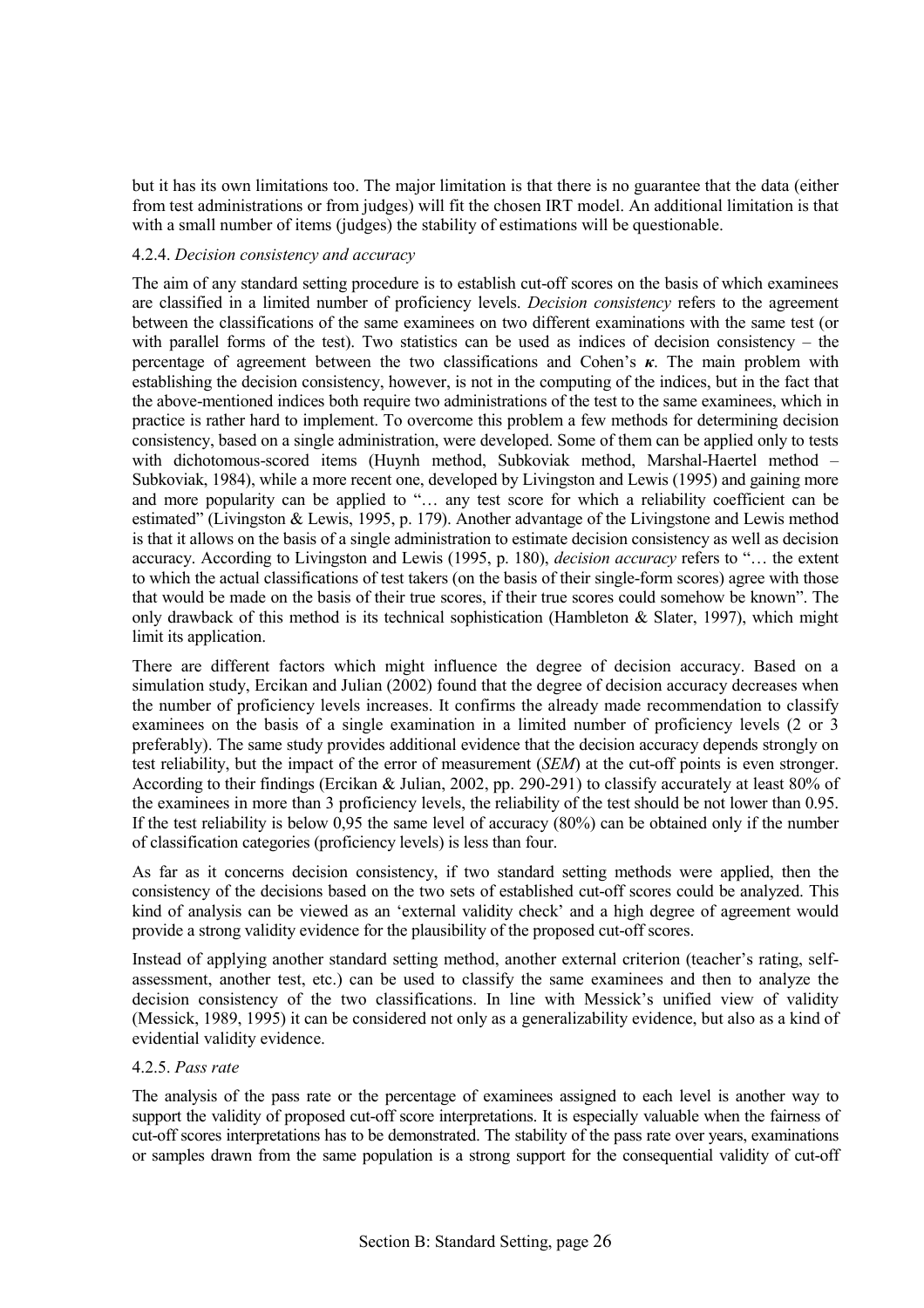interpretations. And since "the chief determiner of performance standards is not truth; it is consequences" (Popham, 1997), the analysis of pass rates has great importance.

Fig. 3 gives an example of such kind of analysis. The graph presents the results of three consecutive test administrations of the Finnish National Language Certificate Tests (YKI) for English – Intermediate level (B1-B2), Reading comprehension. Different test versions were used for each administration, but the items included in these three different tests belong to an Item Bank built on the basis of IRT modeling, and hence the results of all tests are presented in the same scale and cut-off scores were established once (when the Item Bank was built) and applied for classification decisions in all subsequent test administrations.



Fig. 3. Pass rate: English – Intermediate – Reading

The number of examinees per session varied between 483 and 626, but as can be seen from Fig. 3 the pass rate over the sessions with different examinees and different tests is quite stable with a tendency of decrease of the percentage of examinees below B1 and increase of the percentage of candidates on level B2 and above.

The analysis of the pass rates can be used also as an external validity check if the pass rate, based on the newly established cut-off scores, is compared with the pass rates based on the implementation of another test. The comparability of the two pass rates will support the credibility of the newly established cut-off scores. On the other hand, if there is a big discrepancy between the pass rates from two different tests the only logical conclusion is that the interpretations of test scores of at least one of the two tests are inappropriate. Unfortunately, it is impossible to infer only from the inconsistency of the pass rates which one of the two test score interpretations is the more credible one.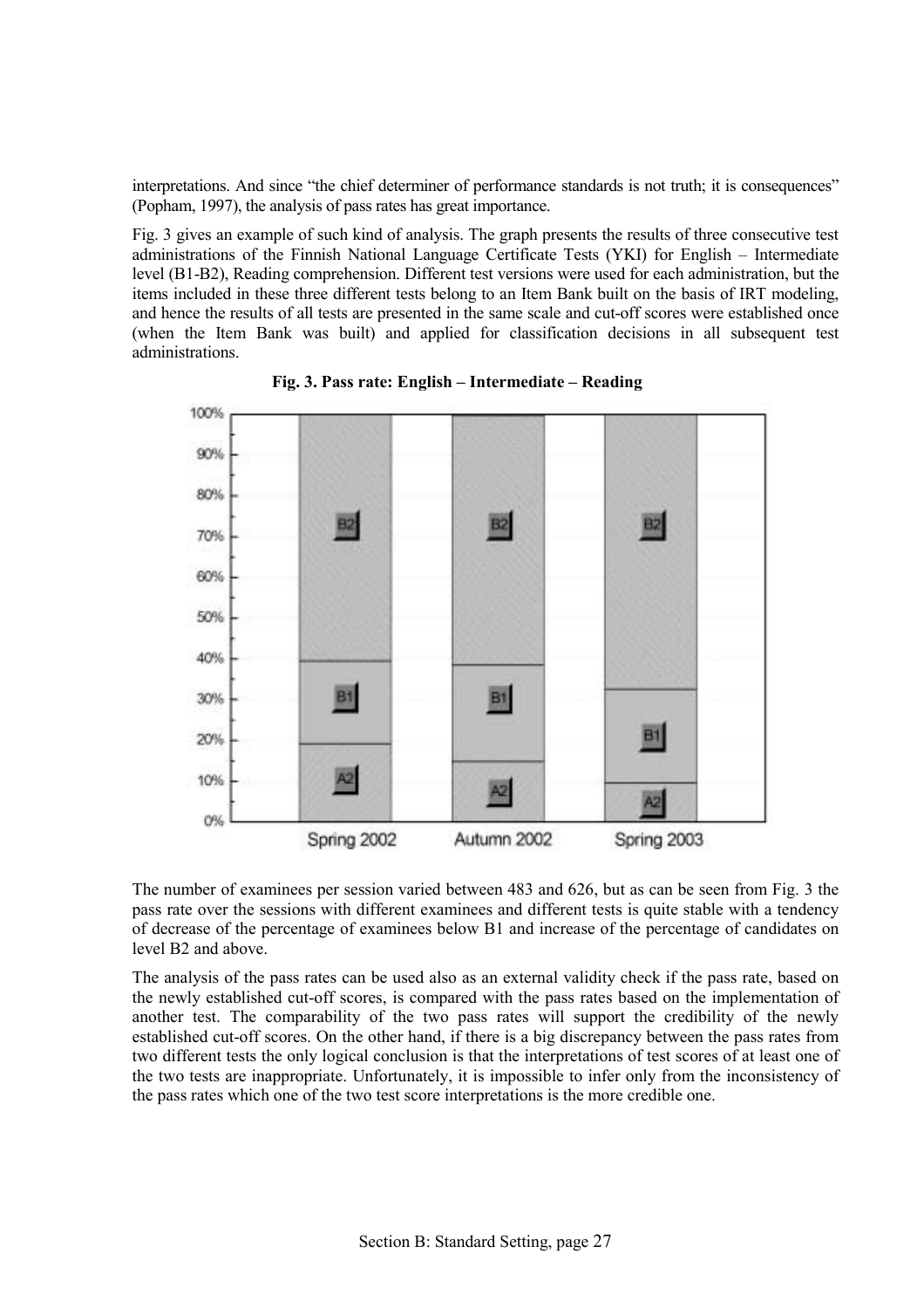## **5. Main steps in the standard setting process and some basic recommendations**

#### 5.1. SELECTION OF METHOD

It was already mentioned that many factors should be considered when the decision about which standard setting method to apply has to be made. Since there are more than 30 different standard setting methods, the choice of the method for the concrete situation should be based on a thorough review of the existing standard setting methods and their pros and cons in the light of the concrete testing situations. Different authors suggest different selection criteria (Cizek, 1996; Reckase, 2000; Hambleton, 2001), but the most important criteria are:

- **(a)** The appropriateness of the method for the concrete situation;
- **(b)** The feasibility of the method implementation under the current circumstances;
- **(c)** The existing validity evidence for the quality of the selected method.

Of course, the last criterion does not guarantee automatically the validity of the cut-off score interpretations in every new implementation of the selected method, but the credibility of the established cut-off scores would increase if there is enough prior evidence of the quality of the method. That is why, if for one reason or another, a less widespread standard setting method is preferred, then a detailed methodological description of the method should be provided together with sound and compelling arguments for its development and implementation as well as strong enough validity evidence for its quality (Cizek, 1996).

Another issue to be considered when the standard method is selected is its complexity. Rightly or not, ìÖ standard-setting methods that require effort are likely to be viewed as more credible than those that do not" (Norcini & Shea, 1997, p. 44), but although this should be taken into account it cannot be the main selection criterion, not only because "the intent is to demonstrate due diligence, not endurance" (Norcini & Shea, 1997, p. 44), but also, because of merely practical limitations, which in the most real world situations are of great importance.

#### 5.2. SELECTION OF JUDGES

Since standard setting is a judgment process the role of judges in it is well recognized by virtually everybody who works in the field of standard setting. A number of recommendations have been made (Jaeger, 1991; Maurer & Alexander, 1992; Berk, 1996; Cizek, 1996; Norcini & Shea, 1997; Reckase, 2000; Hambleton, 2001; Raymond & Reid, 2001), sometimes contradicting each other. For example, according to Raymond & Reid (2001, p. 130) " $\ldots$  participants for standard setting panels should: (a) be subject matter experts; (b) have knowledge of the range of individual differences in the examinee population and be able to conceptualize varying levels of proficiency; (c) be able to estimate item difficulty; (d) have knowledge of instruction to which examinees are exposed; (e) appreciate the consequences of the standards; (f) collectively represent all relevant stakeholders.

It seems rather hard to fulfill all these requirements for all judges involved. It concerns especially requirements (a) and (f), because if we involved representatives of diverse groups like parents, administrators, managers, etc. more probably they will not be subject matter experts and will not possess many of the other characteristics, either.

On the other hand, the last requirement is important since, if it is taken into consideration, it definitely will increase the credibility of the established cut-off scores. That is why the recommendation given by Berk (1996, p. 222) makes a lot of sense. He recommends, instead of choosing two samples of judges, to choose one sample, representing, as well as possible, all relevant stakeholders and another sample, consisting of subject matter experts fulfilling as much as possible the requirements (b), (c) and (d). Only the second sample will be involved in the standard setting procedure, making judgments about items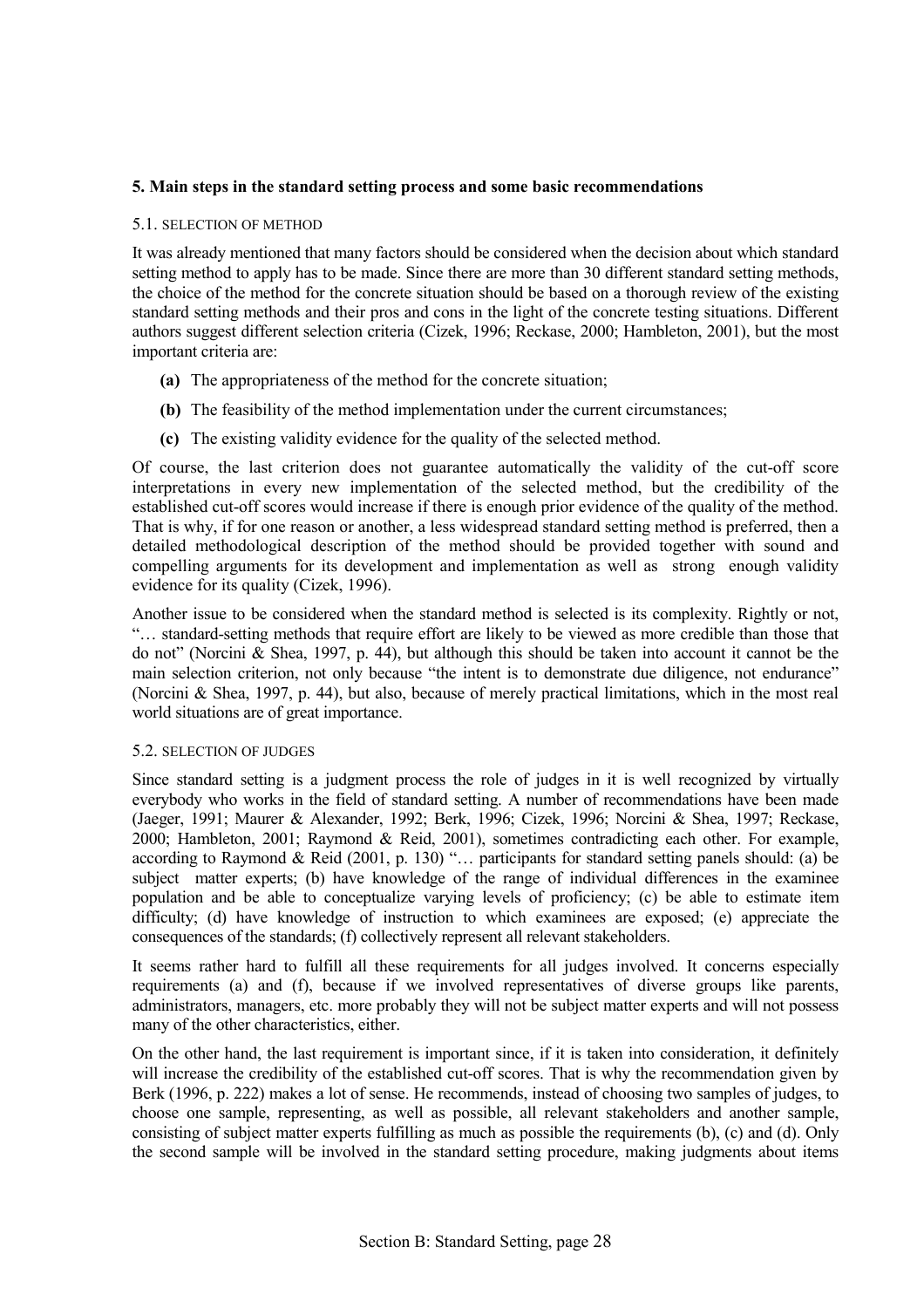(examinees or performances) while the first sample might be involved in the beginning and the end of standard setting process. In the beginning, to provide information about the expectations of the representatives of different groups about the possible consequences of standard setting, and at the end, to get feedback about the plausibility of the established cut-off scores and discuss and possibly apply some cut-off score adjustment.

Taking into account how important and at the same time how difficult it is to select the most appropriate judges Jaeger (1991, p.4-5) suggests the identification of judges with sufficient expertise to be done through post hoc analysis of judges' recommendations. In fact, what he suggests indirectly is to disqualify judges with high degree of intra-judge inconsistency or at least to apply different weights to the judgments of different judges. And although there are some arguments against this idea, it deserves at least to be considered.

As far as it concerns the number of judges, the general advice would be: as many as possible, but not less than 10 for the second group of judges, who will participate in the actual judgment process. As far as it concerns the first group of judges, representing different groups of stakeholders  $-$  the more diversity it represents the better.

## 5.3. TRAINING

Irrespective of the selected standard method, the crucial part in every standard setting procedure is the training of judges. At the same time, in practice, the training process is usually underestimated and poorly documented (Reckase, 2000; Raymond & Reid, 2001).

In the standard setting literature the stage of familiarization as it is presented in chapter 5 of this Manual is usually considered as an initial step in the training process and therefore the aim of the training process as a whole is threefold:

- (a) to ensure a unified interpretation of proficiency levels by all judges;
- (b) to guarantee that every judge understands completely the judgment task
- (c) to get information about rating behavior and the degree of competence of every rater.

Raymond and Reid (2001, p. 148) mentioned three major criteria for effective training: (1) stability over occasions; (2) consistency with assumptions underlying the standard-setting method; and (3) reflective of realistic expectations.

There are a few important things which should be taken into account when the training is planned, organized and conducted:

- 1. Plan and give opportunity to judges **to take the test** under standard or near standard conditions.
- 2. Provide judges with the **scoring key** or the detailed scoring scheme for every test item.
- 3. Design easy to use **rating forms.**
- 4. Provide judges with as much as possible **feedback** about their rating behavior, and the degree of their inter- and intra-judge consistency.
- 5. Provide judges with **empirical data**. (If the judgment process is taking place before the examination, use old empirical data).
- 6. Give the judges an opportunity **to discuss** their ratings.
- 7. Continue the training until the satisfactory level of inter- and intra-judge consistency has been reached.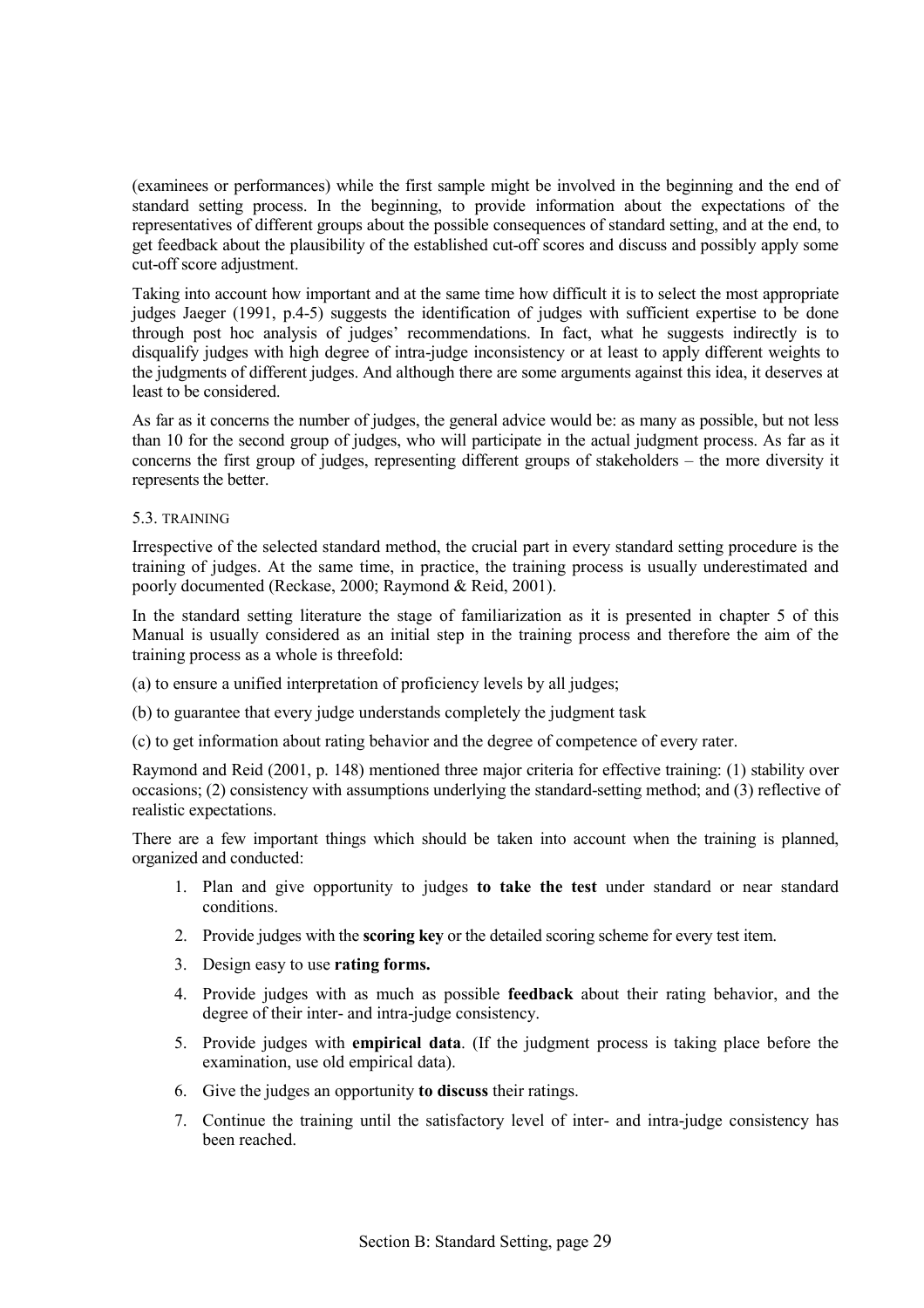- 8. Get **feedback from judges** about their satisfaction with the training process and their confidence in their ability to complete the judgment task. (A good example of such an evaluation form is provided by Hambleton  $(2001, pp. 105-108)^1$ .
- 9. Do not forget to document well the entire training process.

#### 5.4. JUDGMENT PROCESS

In contrast with the training process, there are no specific recommendations except probably one  $\overline{\phantom{a}}$ follow as strictly as possible the prescribed procedures and document the process. If due to the  $circumstances$  some modifications have to be made  $-$  provide the rationale. And again as with the training – ask judges to fill in an evaluation form about the judgment process, the standard setting method applied and about their satisfaction with the resulting cut-off scores.

## 5.5. CUT-OFF SCORE ESTABLISHMENT

Irrespective of the quality of the method chosen, the choice of judges and the quality of the training, and how proper the implementation of the standard method is, it still might happen that the resulting cut-off scores are not very plausible.

Instead of defending them at any price, the wiser policy is to collect as much additional information as possible from different sources – past examinations, the expectations of different groups of stakeholders, the feedback from judges, and of course, whenever possible to apply an additional standard setting method. Taking into account all this information, adjust the already established cut-off scores in a way which will increase their plausibility and credibility.

This recommendation is in the line with Popham's view (Popham, 1997, p. 110) on standard setting as "fundamentally a consider-the-consequences enterprise".

Someone might say that standard setting is complicated enough even without the last recommendation to collect additional information, including the implementation of another standard setting procedure, and he or she will be right. On the other hand, nobody has ever claimed that standard setting is ëa piece of cake'. To set the passing scores is a great responsibility and everybody involved in this business should be aware of it.

A Bulgarian proverb says "Measure seven times before making a cut!" When the decisions based on the established cut-off scores will affect in one way or another a number of examinees, then collecting information from as many sources as possible does not seem such a burden, bearing in mind the consequences.

#### 5.6. VALIDATION AND DOCUMENTATION

 $\overline{a}$ 

Providing strong validity evidence and documenting all steps in the standard setting endeavor might look as an additional burden, especially if this is considered only as a means to convince the other interested parties of the plausibility and credibility of the proposed cut-off scores. If, however, we look at it as a way to decrease our own uncertainty about the credibility of the established cut-off points and in this way to reduce the burden of the huge responsibility in taking decisions about the other human beings, then validation and documentation make a lot of sense and deserve the effort.

<sup>&</sup>lt;sup>1</sup> The same form can be found in Hansche (1998, pp.107-111), which is available online.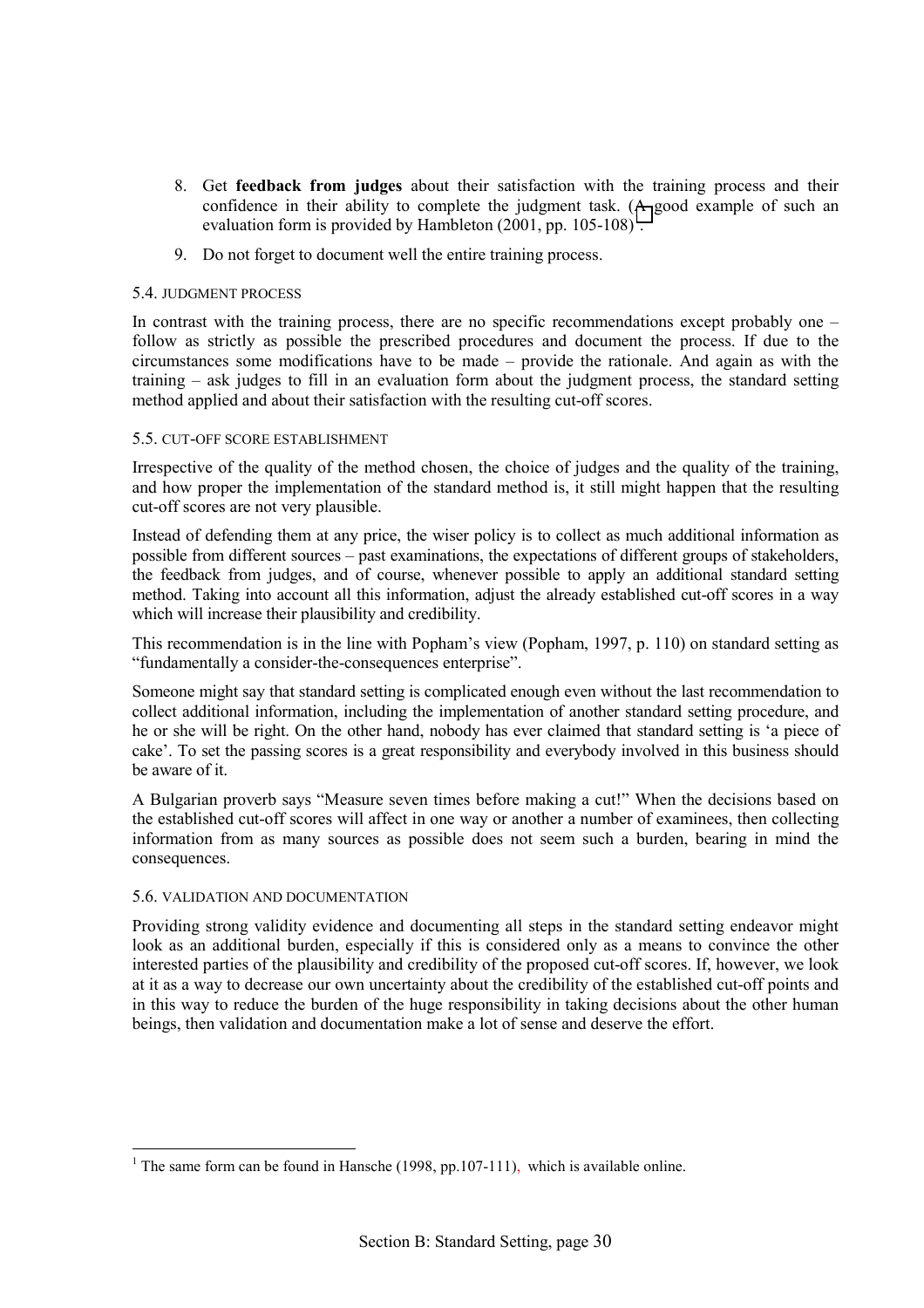#### **Conclusion**

There is a long list of references in this chapter and it is a sign of the amount of work done in the field of standard setting. My favorite book 'The Little Prince', however, is not in that list. But one of the characters in that book, the fox, used to say something which can be applied to everything concerning standard setting and it is: '*Nothing is perfect*!'

To summarize – there is no 'gold standard', there is no 'true' cut-off score, there is no best standard setting method, there is no perfect training, there is no flawless implementation of any standard setting method on any occasion and there is never sufficiently strong validity evidence. In three words  $$ nothing is perfect. Cicero says that '*There are many degrees of excellence*', but when making decisions concerning the other human beings I would prefer the other saying made by Lucan: *'Don't consider that anything has been done if anything is left to be done'*. Whether it sounds pessimistic or optimistic depends on the point of view, but it is the same with all value judgments, including standard setting.

## **REFERENCES**

- **Abedi, J. & Baker, E.** (1995). A Latent-Variable Modeling Approach to Assessing Interrater Reliability, Topic Generalizablity, and Validity of Content Assessment Scoring Rubrics. *Educational* & *Psychological Measurement*, 55, (5), 701-716.
- **American Educational Research Association, American Psychological Association, and National Council on Measurement in Education**. (1985). *Standards for Educational and Psychological Testing*. Washington, DC: American Psychological Association.
- **American Educational Research Association, American Psychological Association, & National Council on Measurement in Education.** (1999). *Standards for educational and psychological testing.* Washington, DC: American Educational Research Association.
- **Angoff, W. H.** (1971) Scales, norms and equivalent scores. In: *Educational Measurement.* Ed. by R. L. Thorndike, (Second Edition), Washington, D.C.: American Council on Education, 508-600.
- Berk, R. (1986). A Consumer's Guide to Setting Performance Standards on Criterion-Referenced tests. *Review of Educational Research*, 56, (1), 137-172.
- Berk, R. (1996). Standard Setting: The next generation (Where few Psychometricians Have Gone Before!) Applied Measurement in Education, 9, (3), 215-235.
- **Biddle, R.** (1993). How to Set Cutoff Scores for Knowledge Tests Used In Promotion, Training, Certification, and Licensing., *Public Personnel Management*, 22, (1), 63-70.
- **Brandon, P.** (2002). Two versions of Contrasting-Groups Standard-Setting Method: A Review. *Measurement and Evaluation in Counseling and Development*, 35, 167-181.
- **Buckendahl, C., Impara, J., Giraud, G., Irwin, P.** (2000). *The Consequences of Judges Making Advanced Estimates of Impact On a Cut Score.* Paper presented at the annual meeting of the American Educational Research Association, New Orleans, Louisiana.
- **Carson, J. D.** (2001). Legal Issues in Standard Setting for Licensure and Certification. In G. J. Cizek (Ed.), *Standard-setting: Concepts, methods, andperspectives.* Hillsdale NJ: Erlbaum, 427-444.
- **Cascio, W., Alexander, R., & Barret, G.** (1988). Setting Cutoff Scores: legal, Psychometric, and Professional Issues and Guidelines. *Personnel Psychology*, 41, 1-24.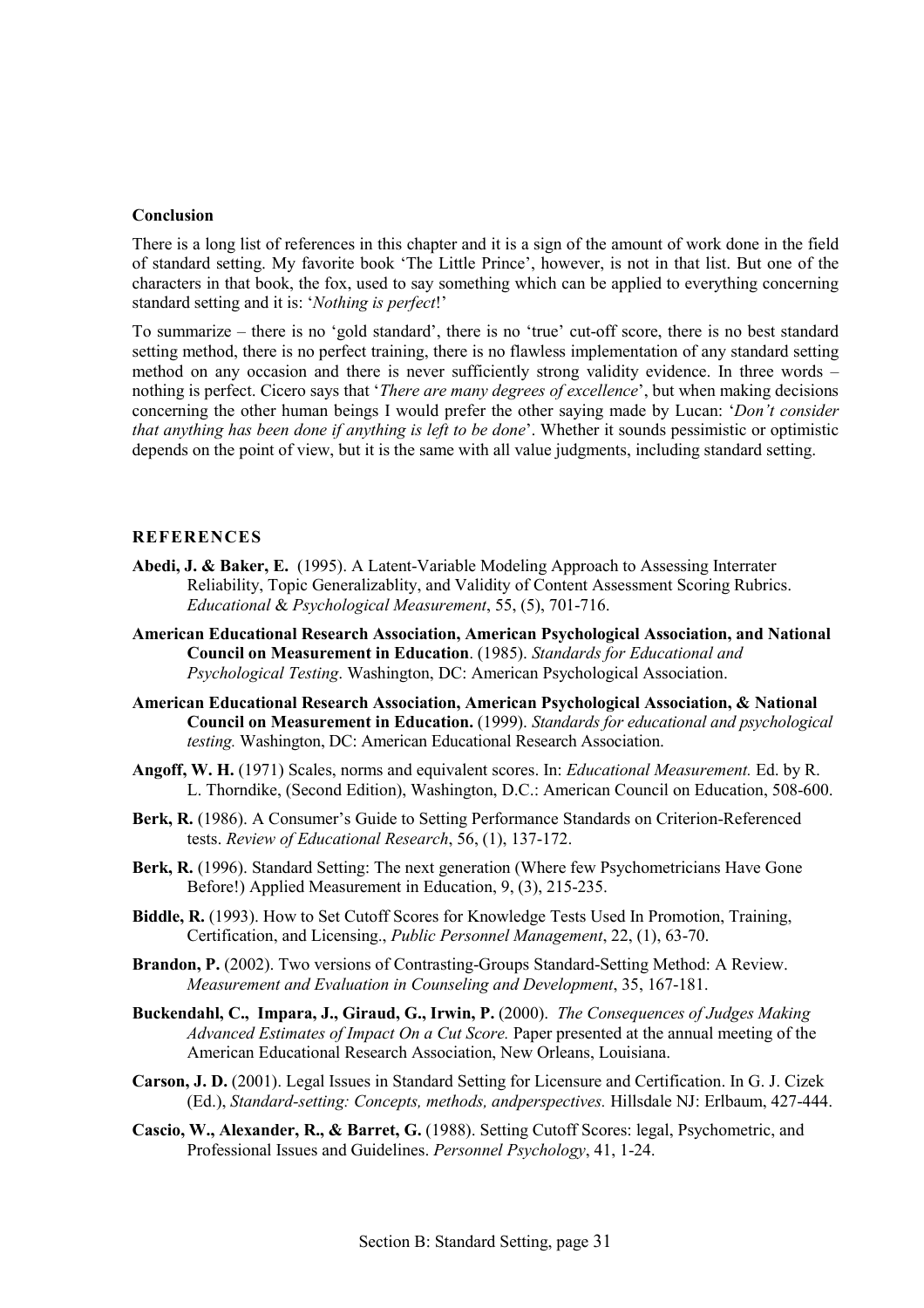- **Case, S. & Swanson, D.** (1998). *Constructing Written Test Questions for the Basic and Clinical Sciences.* Philadelphia: National Board of Medical Examiners*.*
- **Chang, L.** (1999). Judgmental Item Analysis of the Nedelsky and Angoff Standard-Setting methods. *Applied Measurement in Education, 12 (2): 151–165.*
- **Cizek, Gr. J. (**1993**).** Reconsidering Standards and Criteria. *Journal of Educational measurement*, 30, (2), 93-106.
- **Cizek, Gr. J. (**1996**).** Standard Setting Guidelines. *Educational Measurement: issues and Practice,* 15, 13-21.
- **Cizek, Gr. J. (**2001**).** Conjectures on the Rise and Call of Standard Setting: An Introduction to Context and Practice. In G. J. Cizek (Ed.), *Standard-setting: Concepts, methods, and perspectives.*  Hillsdale NJ: Erlbaum, 3-18.
- **Clauser, B. & Nungester, R.** (1997). Setting Standards on Performance assessment of Physiciansí Clinical Skills Using Contrasting Groups and receiver Operating Characteristic Curves. *Evaluation & the Health Professions*, 20, (2): 215-238.
- **Clauser, B., Subhiyah, R., et al.** (1995). Scoring Performance Assessment by Modeling the Judgment of Experts. *Journal of Educational Measurement*, 32, (4), 397-415.
- **Cohen, A., Kane, M. and Crooks, T.** (1999). A generalized examinee-centered method for setting standards on achievement tests. *Applied Measurement in Education*, 14: 343-366.
- **CRESST Assessment Glossary.** (1999). Retrieved December 12, 2003 from CRESST National Center for Research on Evaluation, Standards, and Student Testing Web site: <http://www.cse.ucla.edu/CRESST/pages/glossary.htm>
- **DeMauro, G. & Powers, D.** (1993). *Logical Consistency of the Angoff Method of Standard setting.* RR-93-26, Princeton, Educational testing Service.
- **Dylan, W.** (1996). Meaning and Consequences in Standard Setting. *Assessment in Education: Principles, Policy & Practice*, 3, (3), 287-308.
- **Engelhard, G. & Stone, Gr.** (1998). Evaluating the Quality of Ratings, Obtained from Standard Setting Judges. *Educational & Psychological Measurement*, 58, (2), 179-196.
- **Ercikan, K. & Julian, M.** (2002). Classification Accuracy of Assigning Student Performance to Proficiency Levels: Guidelines for Assessment Design. *Applied Measurement in Education,*  15, (3), 269-294.
- **Fisher, W. Jr.** (1992). Reliability Statistics. *Rasch Measurement Transaction*, 6:3, p.238, Retrieved December 8, 1999 from: h[ttp://209.41.24.153/rmt/rmt63.htm](http://209.41.24.153/rmt/rmt63.htm)
- **Fitzpatrick, A.** (1989). Social Influences in Standard Setting: The Effects of Social Interaction on Group Judgment. *Review of Educational Research*, 59, (3), 315-328.
- **Glass, G. V.** (1978). Standards and criteria. *Journal of Educational Measurement*, 15, (4), 237–261. Retrieved October 12, 1999 from h[ttp://glass.ed.asu.edu/gene/papers/standards](http://glass.ed.asu.edu/gene/papers/standards)
- **Goodwin, L. D.** (1999). Relations between Observed Item Difficulty Levels and Angoff Minimum Passing Levels for a Group of Borderline Examinees. *Applied measurement in Education.* 12, (1), 13-28.
- **Goldman, A. I.** (1999). *Knowledge in a Social World*. Oxford: Clarendon Press.
- **Green, B. F.** (2000). Setting Performance Standards. Paper presented at MAPAC meeting. Retrieved August 16 from: http://www.ipmaac.org/mapac/meetings/2000/berrtgre.pdf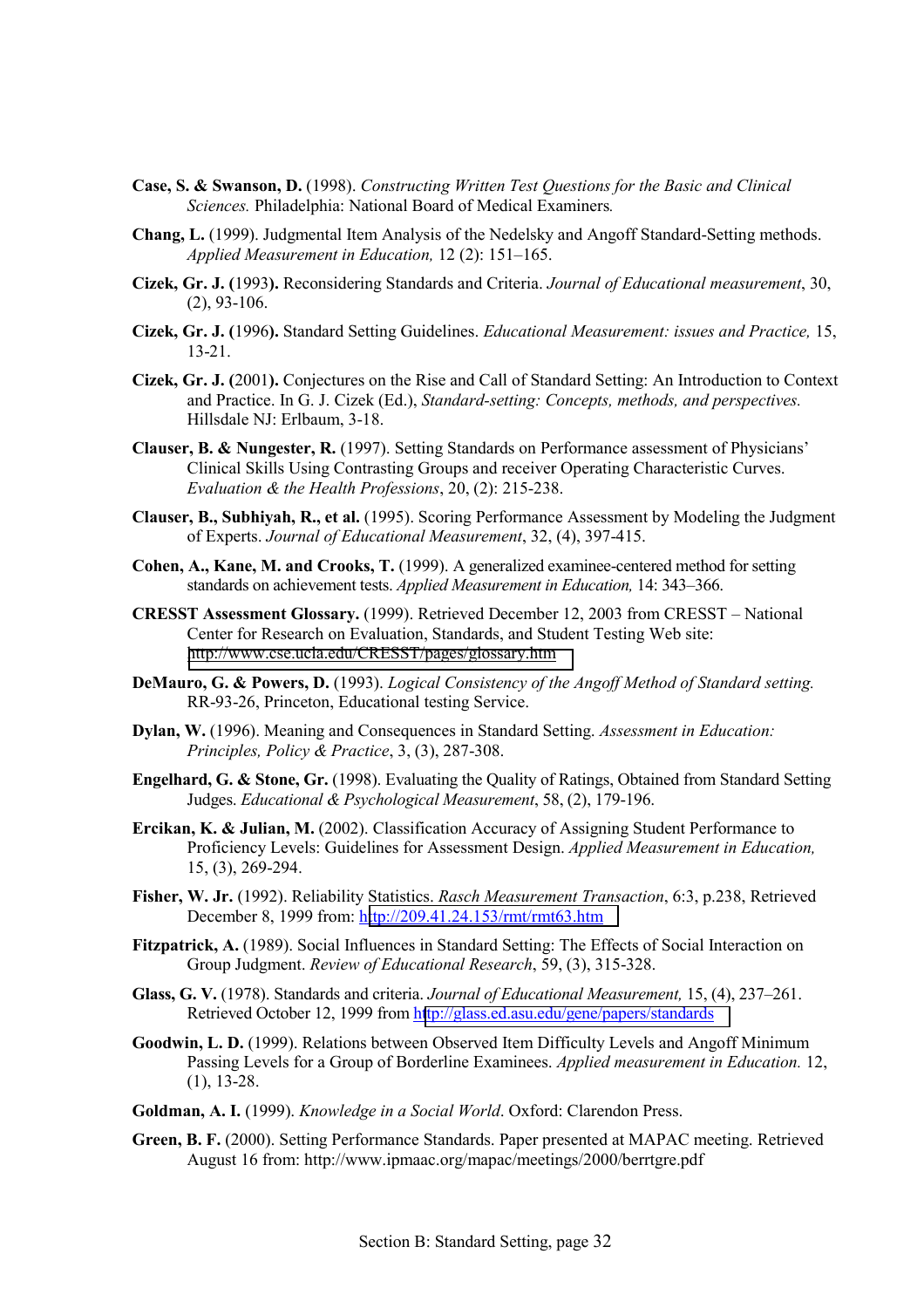- **Haladyna, Th. & Hess, R. (2000).** An Evaluation of Conjunctive and Compensatory Standard-Setting Strategies for test Decision. *Educational Assessment*, 6, (2), 129-153.
- **Hambleton, R. K.** (1978). On the Use of Cut-off Scores with Criterion-Referenced Tests in Instructional Settings. *Journal of Educational Measurement*, 15, (4), 277–289.
- **Hambleton, R. K.** (2001) Setting Performance Standards on Educational Assessments and Criteria for Evaluating the Process. In G. J. Cizek (Ed.) *Setting Performance Standards: Concepts, Methods, and Perspectives.* Mahwah, N.J.: Erlbaum, 89-116.
- Hambleton, R. Jaeger, R., Plake, B. & Mills, C. (2000). Setting Performance Standards on Complex Educational Assessments. *Applied Psychological Measurement*, 24 (4), December 2000, 355– 366.
- **Hambleton, R. & Slater, Sh.** (1997). Reliability of Credentialing Examinations and the Impact of Scoring Models and Standard-Setting Policies. *Applied Measurement in Education,* 10, (1), 19- 38.
- **Hansche**, **L**. (1998). *Handbook for the Development of Performance Standards: Meeting the Requirements of Title I*., Washington, DC: US Department of Education and the Council of Chief State School Officers, Retrieved October 23, 2003 from SCASS CAS Publications and Products Web site:

[http://www.ccsso.org/projects/SCASS/Projects/Comprehensive\\_Assessment\\_Systems\\_for\\_ES](http://www.ccsso.org/projects/SCASS/Projects/Comprehensive_Assessment_Systems_for_ESEA_Title_I/Publications_and_Products/) [EA\\_Title\\_I/Publications\\_and\\_Products/](http://www.ccsso.org/projects/SCASS/Projects/Comprehensive_Assessment_Systems_for_ESEA_Title_I/Publications_and_Products/)

- **Haertel, E. & LoriÈ, W.** (2000) Validating Standards-Based Test Score Interpretations. Retrieved [December 12, 2003] from h[ttp://www-stat.stanford.edu/~rag/ed351/Std-Setting.pdf](http://www-stat.stanford.edu/~rag/ed351/Std-Setting.pdf)
- **Huff, C.** (2001). *Overcoming Unique Challenges to a Complex Performance Assessment: A Novel Approach to Standard Setting.* Paper presented at the Annual meeting of NCME.
- **Huynh, H.** (1998). On Score Locations of Binary and Partial Credit Items and their Applications to Item Mapping and Criterion-Referenced Interpretation. *Journal of Educational and Behavioral Statistics*,  $23, (1), 35 - 56.$
- **Impara, J. & Plake, B.** (1997). Standard Setting: An Alternative Approach. *Journal of Educational Measurement*, 34, (4), 353-366.
- **Impara, J. C. & Plake, B. S.** (1998). Teachers' Ability to Estimate Item Difficulty: A Test of the Assumptions in the Angoff Standard Setting Method. *Journal of Educational Measurement*, 35 (1), 69-81.
- **Jaeger, R. M.** (1989). Certification of student competence. In: *Educational Measurement*, **(**Third Edition**),** Ed. by R. L. Linn, Washington, DC: American Council on Education, 485-511.
- **Jaeger, R.** (1991). Selection of Judges for Standard Setting. *Educational measurement: Issues and Practice,* 10, (2), 3-10.
- **Jaeger, R. M., & Mills, C. N.** (2001). An integrated judgment procedure for setting standards on complex large-scale assessments. In G. J. Cizek (Ed.), *Standard-setting: Concepts, methods, and perspectives.* Hillsdale NJ: Erlbaum, 313-338.
- **Kaftandjieva, F. & Takala, S.** (2000). Intra-judge Inconsistency or What Makes an Item Difficult for Experts. Paper presented at EARLI Assessment SIG Conference, Maastricht, The Netherlands.
- **Kaftandjieva, F. & Takala, S.** (2002). Council of Europe Scales of Language Proficiency: A Validation Study. In: *Common European Framework of References for Languages: Learning, Teaching, Assessment. Case Studies*. Strasburg: Council of Europe, 106-129.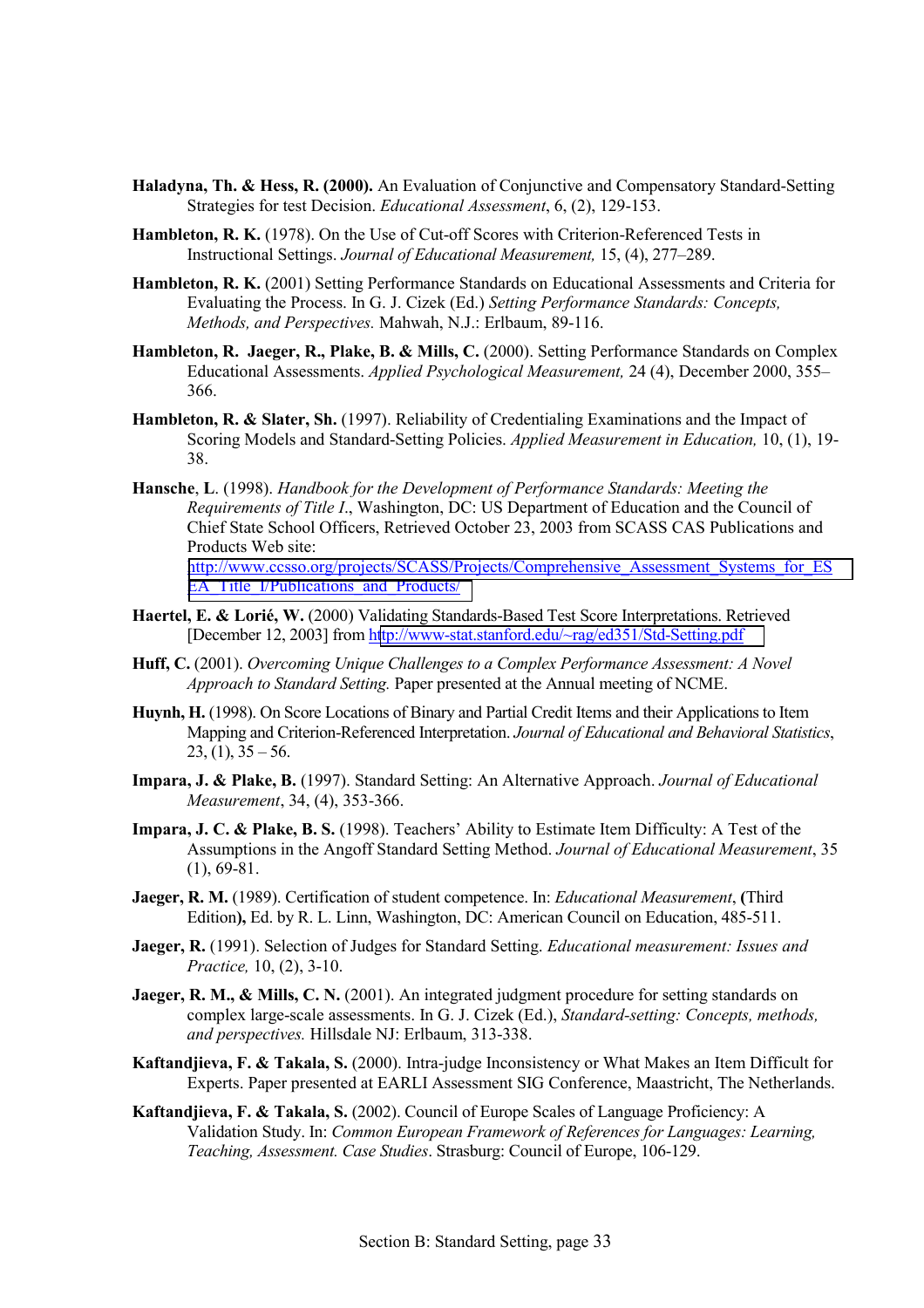- **Kaftandjieva, F. & Takala, S.** (2002). *Relating the Finnish Matriculation Examination English Test Results to the CEF Scales*. Paper presented at Helsinki Seminar on Linking Language Examinations to Common European Framework of Reference for Languages: Learning, Teaching, Assessment.
- **Kaftandjieva, F., Verhelst, N. & Takala, S.** (1999). *DIALANG*: *A Manual for Standard setting procedure.* (Unpublished).
- **Kaftandjieva, F., Verhelst, N.** (2000). *A new standard setting method for multiple cut-off scores.*  Paper presented at LTRC 2000, Vancouver.
- **Kane, M.** (1987). On the Use of IRT Models with Judgmental Standard Setting procedures. *Journal of Educational Measurement,* 24, (4), 333-345.
- **Kane, M.** (1994). Validating the performance standards associated with passing scores. *Review of Educational Research*, 64, (3), 425-461.
- **Kane, M.** (2001). So Much Remains the Same: Conception and Status on Validation in Setting Standards. In G. J. Cizek (ed.), *Setting performance standards: Concepts, methods, and perspectives*. Mahwah, NJ: Lawrence Erlbaum, 53-88.
- **Kane, M., Crooks, T. & Cohen, A.** (1999). Designing and Evaluating Standard-Setting Procedures for Licensure and Certification Tests. *Advances in Health Sciences Education*, 4, 195–207.
- **Kingston, N., Kahl, S. R., Sweeney, K., & Bay, L.** (2001). Setting performance standards using the body of work method. In G. J. Cizek (ed.), *Setting performance standards: Concepts, methods, and perspectives*. Mahwah, NJ: Lawrence Erlbaum, 219-248.
- **Kolstad, A. & Wiley, D.** (2001). *On the Proficiency Penalty Required by Arbitrary Values of the Response Probability Convention Used in Reporting Results from IRT-based Scales.* Paper prepared for presentation to the annual meetings of the American Educational Research Association, Seattle, Washington, Retrieved [September 29, 2003] from h[ttp://www.c](http://www.c-save.umd.edu/ResearchPublicationsAndReports.html)[save.umd.edu/ResearchPublicationsAndReports.html](http://www.c-save.umd.edu/ResearchPublicationsAndReports.html)
- **Linn, R. L.** (2001). *The Design and Evaluation of Educational Assessment and Accountability Systems*. CSE Technical Report 539. CREST/University of Colorado at Boulder.
- **Linn, R. L.** (2003). Performance standards: Utility for different uses of assessments. *Education Policy Analysis Archives,* 11, (31). Retrieved [September 29, 2003] from <http://epaa.asu.edu/epaa/v11n31/>
- **Livingston, S.** (1991). *Translating Verbally Defined Proficiency Levels into Test Score Intervals.* Paper presented at the Annual meeting of NCME, Chicago.
- **Livingston, S. & Lewis, Ch.** (1995). Estimating the Consistency and Accuracy of Classifications Based on Test Scores. *Journal of Educational Measurement,* 32, (2), 179-197.
- **Livingston, S. & Zieky, M.** (1982) *Passing Scores: A Manual for Setting Standards of Performance on Educational and Occupational Tests.* Princeton, NJ: ETS.
- **Loomis, S. C., & Bourque, M. L.** (2001). From tradition to innovation: Standard-setting on the National Assessment of Educational Progress. In G. J. Cizek (Ed.), *Standard setting: Concepts,methods, and perspectives.* Mahwah NJ: Erlbaum, 175-218.
- **Maurer, T. J., Alexander,R. A., Callahan, C. M., Bailey, J. J.,&Dambrot, F. H.** (1991). Methodological and psychometric issues in setting cutoff scores using the Angoff method. *Personnel Psychology*, *44*, 235-262.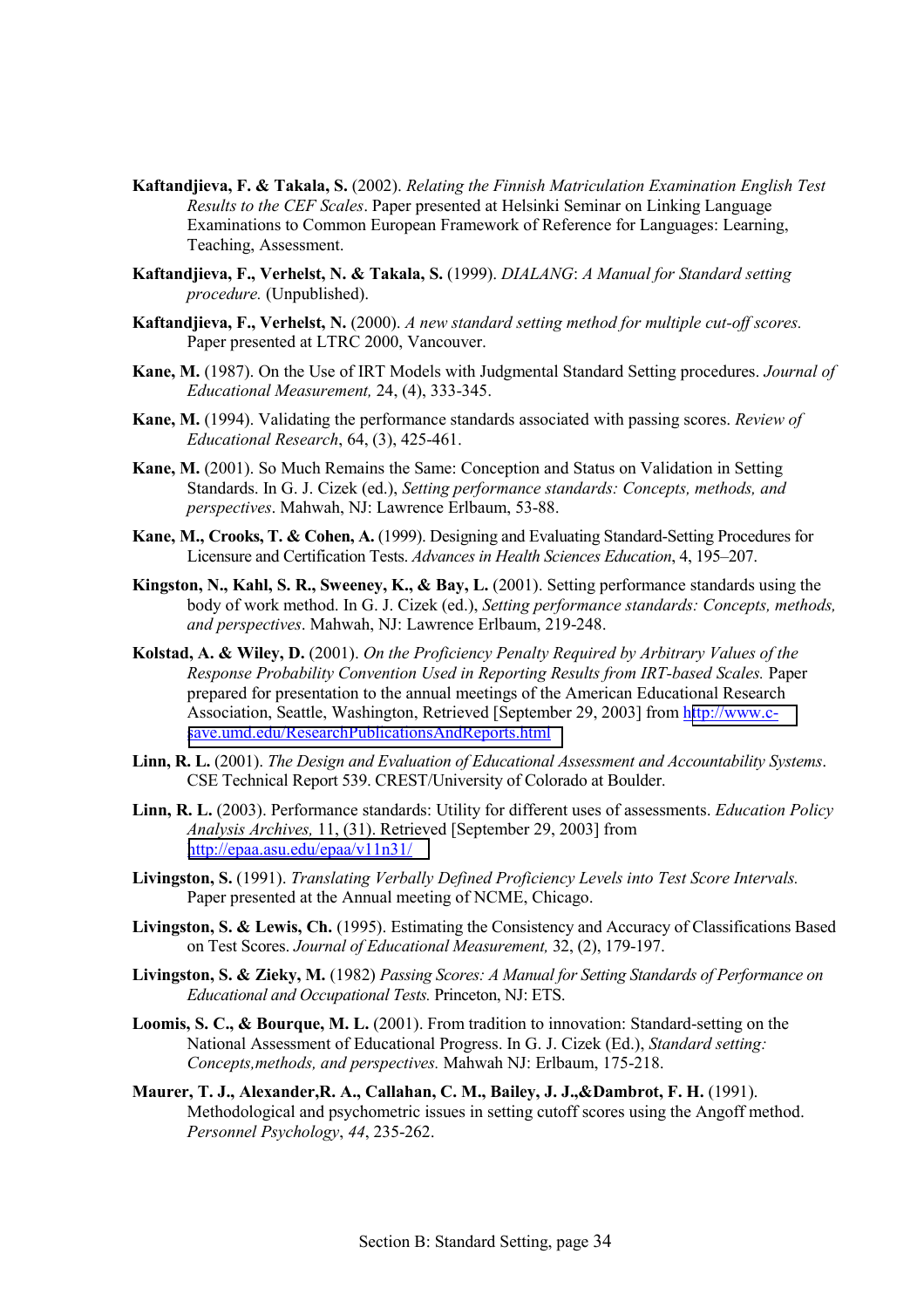- **Maurer, T. & Alexander, R.** (1992). Methods for Improving Employment Test critical Scores Derived by Judging Test Content: A Review and Critique. *Personnel Psychology,* 45, 277-745.
- **Messick, S.** (1989). Validity. In R. L. Linn (Ed.), *Educational measurement* (3rd ed.). New York: American Council on Education.
- **Messick, S.** (1995). Validity of psychological assessment: Validation of inferences from persons' responses and performances as scientific inquiry into score meaning. *American Psychologist, 50,* 741-749.
- **Miller, M. & Linn, R.** (2000). Validation of Performance- Based Assessments. *Applied Psychological Measurement, 24, (4), 367–378.*
- **Mills, C. & Melican, G.** (1988). Estimating and Adjusting Cutoff Scores: Features of Selected Methods. *Applied Measurement in Education*, 1, (3), 261-275.
- **Mitzel, H. D. et al.** (2001). The bookmark procedure: Cognitive perspectives on Standard-setting. In G. J. Cizek (Ed.), *Standard-setting: Concepts, methods, and perspectives.* Hillsdale NJ: Erlbaum, 249-282.
- **Nedelsky, L.** (1954). Absolute Grading Standards for Objective Tests. *Educational and Psychological Measurement*, 14, (1), 3-19.
- **Norcini, J.,** (2003). Setting Standards on Educational Tests. *Medical Education*, 37, 464–469.
- **Norcini, J. & Shea, J.** (1997). The Credibility and Comparability of Standards. *Applied Measurement in education,* 10, (1), 39-59.
- **Norcini, J., Shea, J. and Kanya, D.** (1988). The Effect of Various Factors on Standard Setting. *Journal of Educational Measurement, 25, 7–65.*
- **North, B.** (2002). Developing Descriptor Scales of Language Proficiency for the CEF Common Reference Levels. In: *Common European Framework of References for Languages: Learning, Teaching, Assessment. Case Studies*. Strasburg: Council of Europe, 87-105.
- **Philips, S. E.** (2001). Legal Issues in Standard Setting for K-12 programs. In: G. J. Cizek (Ed.), *Standard-setting: Concepts, methods, andperspectives.* Hillsdale NJ: Erlbaum, 411-426.
- Plake, B. & Hambleton, R. (2000). A Standard-Setting Method designed for Complex Performance Assessment: Categorical Assignment of Student Work. *Educational Assessment*, 6 (3), 197- 215.
- Plake, B. S., & Hambleton, R. K. (2001). The analytic judgment method for setting standards on complex performance assessments. In G. J. Cizek (Ed.), *Standard-setting: Concepts, methods, andperspectives.* Hillsdale NJ: Erlbaum, 283-312.
- **Plake, B., Hambleton, R. & Jaeger, R.** (1997). A New Standard-Setting Method for Performance assessments: The Dominant Profile Judgment method and Some Field-test results. *Educational and Psychological Measurement*, 57, (3), 400-411.
- Plake, B. & Impara, J. (2001). Ability of Panelist to Estimate Item Performance for a Target Group of Candidates: An Issue in Judgmental Standard Setting. *Educational Assessment,* 7, (2), 87-97.
- **Plake, B., Melican, G. & Mills, C.** (1991). Factors Influencing Intrajudge Consistency During Standard Setting. *Educational Measurement: Issues and Practice,* 10, (2), 15-26.
- **Popham, W. J.** (1978). As Always, Provocative. *Journal of Educational Measurement*, 15, (4), 297– 300.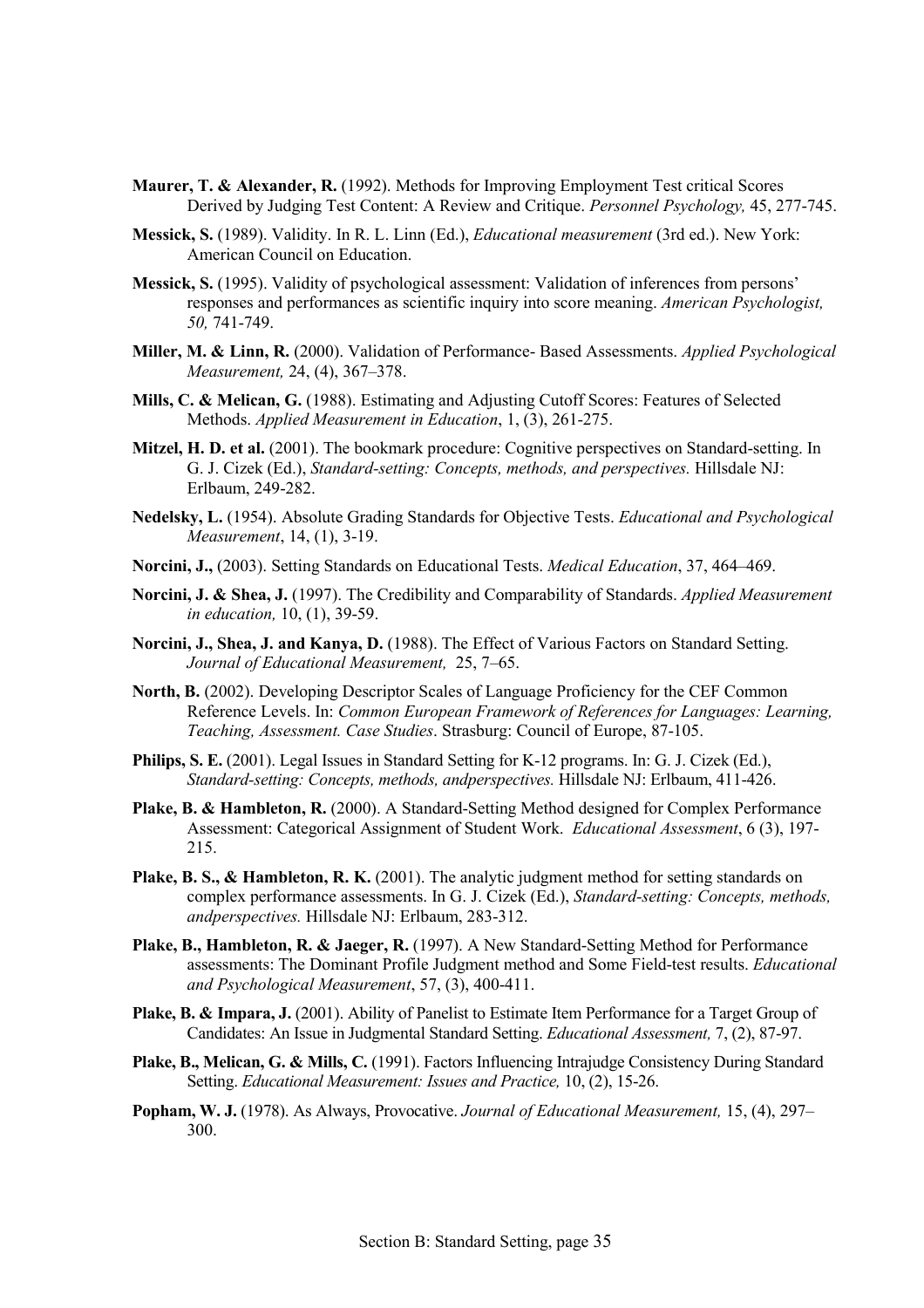- **Popham, W. J.** (1997). The Criticality of Consequences in Standard Setting: Six lessons learned the hard Way by a Standard Setting Abettor. Section 7 in *Proceedings of Achievement Levels Workshop*, Boulder, National Assessment Governing Board, U.S. Department of Education, The Nation's Report Card, NAEP, Retrieved December 4, 2003 from: [http://www.nagb.org/pubs/conf\\_proc.pdf](http://www.nagb.org/pubs/conf_proc.pdf)
- **Putnam, S., Pence, P. & Jaeger, R.** (1995). A Multi-Stage Dominant Profile Method for Setting Standards on Complex Performance Assessments. *Applied Measurement in Education*, 8, (1), 57- 83.
- **Reckase, M. D.** (2000). A Survey and Evaluation of Recently Developed Procedures for Setting Standards on Educational Tests. In: *Student performance Standards on the National Assessment of Educational progress: Affirmations and Improvement*. Ed. By M. L. Bourqey & Sh. Byrd, Washington: NAEP, pp.  $41 - 70$ .
- *Random House Webster's Electronic Dictionary and Thesaurus*, (1992), College Edition, Version 1.0, Reference Software International.
- **Raymond, M. & Reid, J.** (2001). Who Made Thee a Judge? Selecting and Training Participants for Standard Setting. In: G. J. Cizek (Ed.), *Standard-setting: Concepts, methods, andperspectives.*  Hillsdale NJ: Erlbaum, 119-173.
- **Rudner, L.** (2003). *The Classification Accuracy of Measurement Decision Theory***.** Paper presented at the annual meeting of the National Council on Measurement in Education, Chicago. Retrieved December 25, 2003 from: ht[tp://edres.org/mdt/papers/ncme2003c.pdf](http://edres.org/mdt/papers/ncme2003c.pdf)
- **Rudner, L.** (2001). *Measurement Decision Theory*. Retrieved December 25, 2003 from: <http://edres.org/mdt/>
- **Schulz, E. M., Kolen, M. J. & Nicewander, W. A. (1999).** A Rationale for Defining Achievement Levels Using IRT-Estimated Domain Scores. *Applied Psychological Measurement,* 23 (4),  $347 - 362$ .
- **Schumacker, R.** (2003). Reliability of Rasch Measurement: Avoiding the Rubber Ruler. Paper presented at the annual meeting of the American Educational Research Association, Chicago, Illinois.
- **Sireci, S.** (2001). Standard Setting using Cluster Analysis. In G. J. Cizek (Ed.), *Standard-setting: Concepts, methods, andperspectives.* Hillsdale NJ: Erlbaum, 339-354.
- **Smith, R. & Smith, J.** (1988). Differential Use of Item Information by Judges Using Angoff and Nedelsky Procedures. *Journal of Educational Measurement,* 25 (4), 259-274.
- **Stephenson, A., Elmore, P. & Evans, Jh.** (2000). Standard-Setting techniques: An Application for Counseling Programs. *Measurement and Evaluation in Counseling and Development*, 32, 229- 243.
- **Stone, Gr. E.** (2002). *The Emperor has No Clothes:What Makes a Criterion-Referenced Standard Valid?* Paper presented at the Fifth Annual International Objective Measurement Workshop, New Orleans, Louisiana.
- **Subkoviak, M. J.** (1984). Estimating the reliability of mastery-nonmastery classifications. In: R. A. Berk (Ed.), *A guide to criterion-referenced test construction,* Baltimore: The Johns Hopkins University Press, 267–290.
- **Taube, K. (1997).** The Incorporation of Empirical Item Difficulty Data into the Angoff Standard-Setting Procedure. *Evaluation & the Health Professions*, 20 (4), 479-498.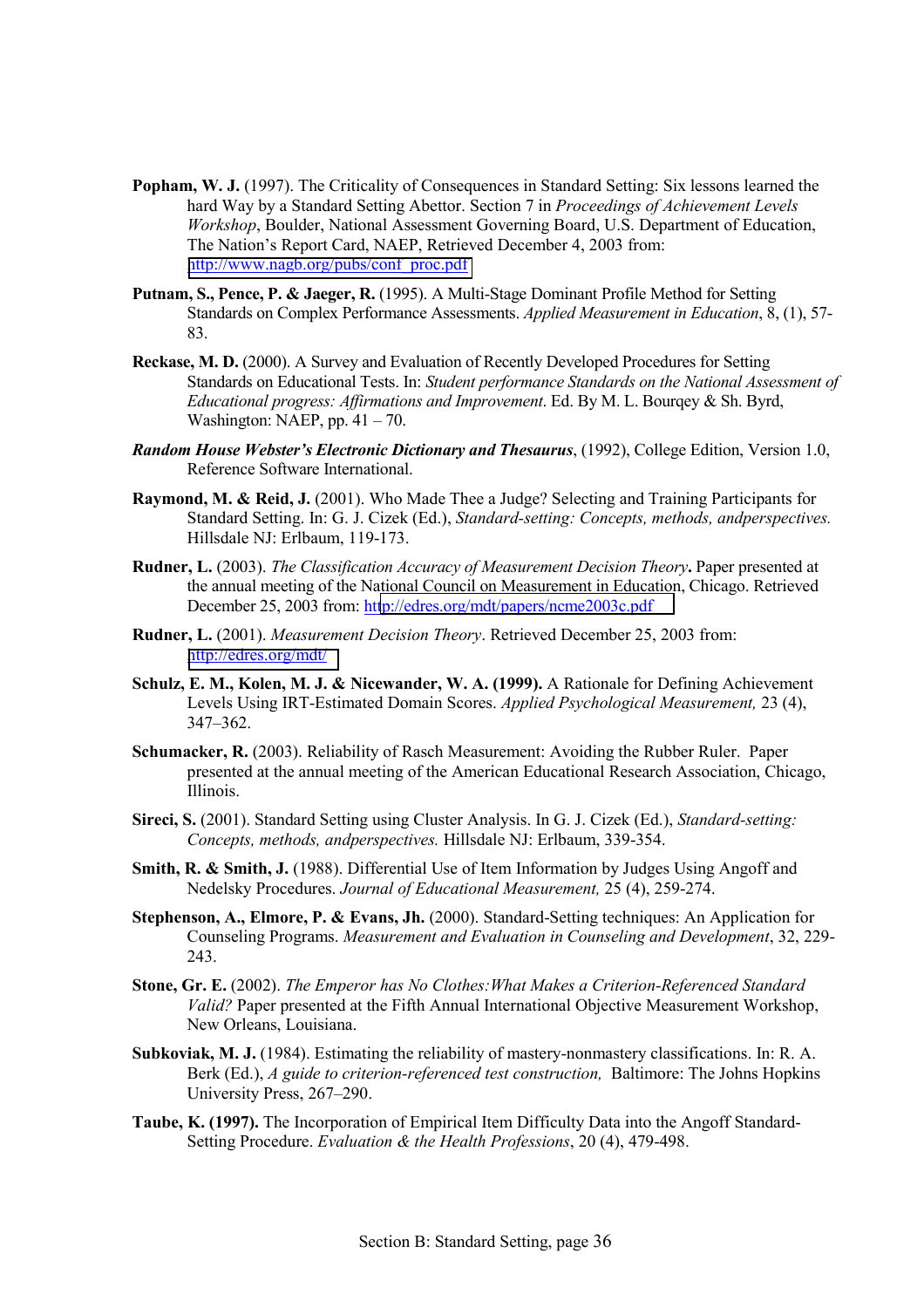- **van der Linden, W. J.,** (1982). A Latent Trait Method for Determining Intrajudge Inconsistency in the Angoff and Nedelsky Techniques of Standard Setting. *Journal of Educational Measurement*, 19,  $(4)$ ,  $295 - 308$ .
- **van der Schoot, F. C. J. A.** (2002). *IRT-based method for standard setting in a three-stage procedure.* Paper presented at the annual meeting of the National Council on Measurement in Education, New Orleans.
- **Verhelst, N.D., and Kaftandjieva, F.** (1999). *A rational method to determine cutoff scores (Research Report 99–07).* Enschede, The Netherlands: University of Twente, Faculty of Educational Science and Technology, Department of Educational Measurement and Data Analysis.
- **Winter, Ph.** (2001). *Combining Information from Multiple Measures of Student Achievement for School-Level Decision-Making: An Overview of Issues and Approaches*. Washington: Council of Chief State School Officers, Retrieved December 30, 2003 from Center for the Study of Assessment Validity and Evaluation (C-SAVE) Web site: [http://www.c](http://www.c-save.umd.edu/rept1_final.pdf)[save.umd.edu/rept1\\_final.pdf](http://www.c-save.umd.edu/rept1_final.pdf)
- **Wright, B.** (1996). Reliability and Separation. Rasch Measurement Transactions, 9:4, p.472, Retrieved December 8, 1999 from: h[ttp://209.41.24.153/rmt/rmt94.htm](http://209.41.24.153/rmt/rmt94.htm)
- **Wright, B. & Masters, N.** (1982). Rating Scale Analysis. Chicago: MESA Press.
- **Wright, B. & Grosse, M.** (1993). How to Set Standards. *Rasch Measurement Transactions.* 7:3, 315- 6. Retrieved December 17, 2003 from Institute for Objective Measurement Web site: <http://www.rasch.org/rmt/rmt73e.htm>
- **Zieky, M. J**. (2001). So Much Has Changed: How the setting of Cutscores Has Evolved Since 1980. In G. J. Cizek (Ed.), *Standard-setting: Concepts, methods, and perspectives.* Hillsdale NJ: Erlbaum, 19-52.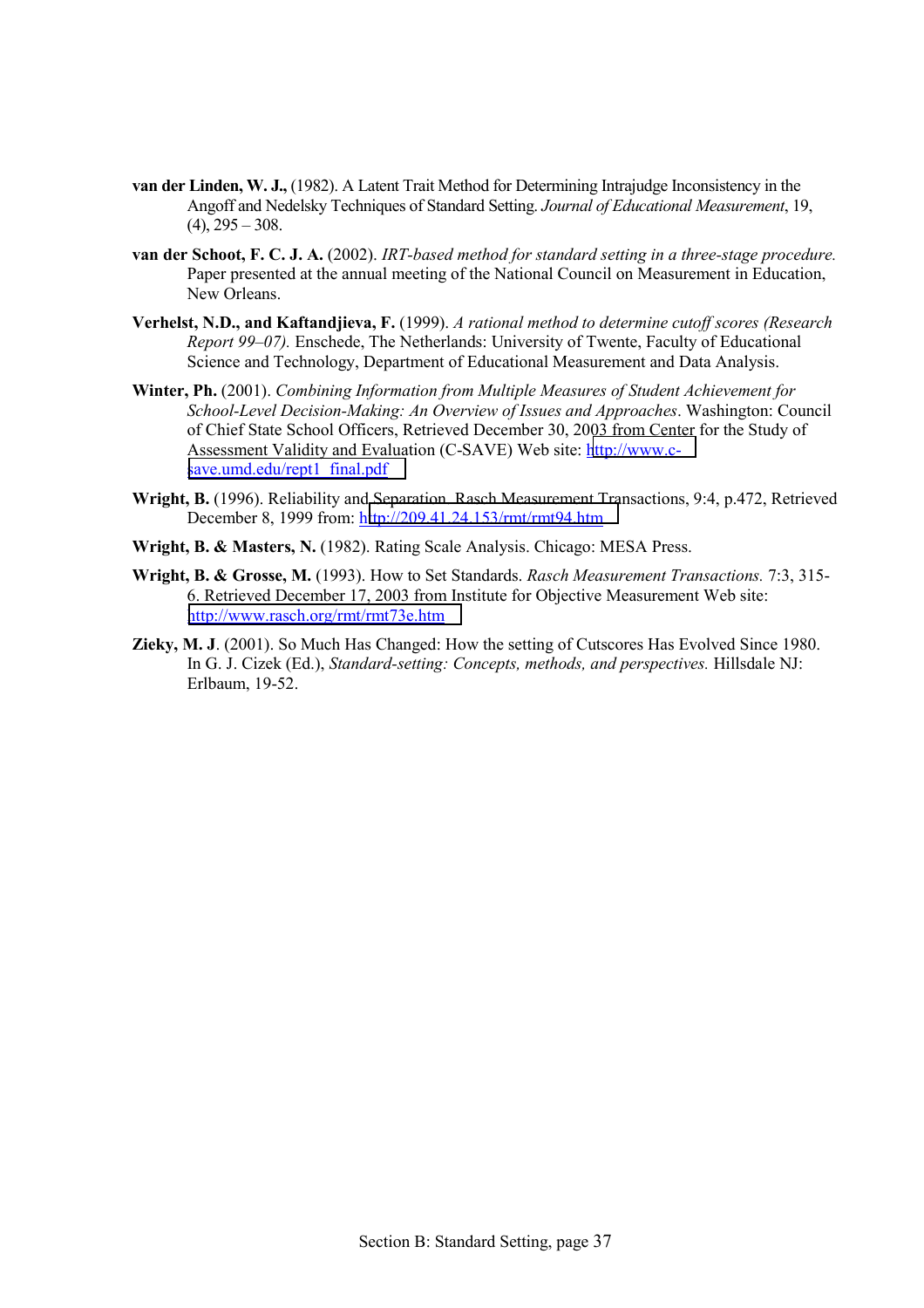## **APPENDIX**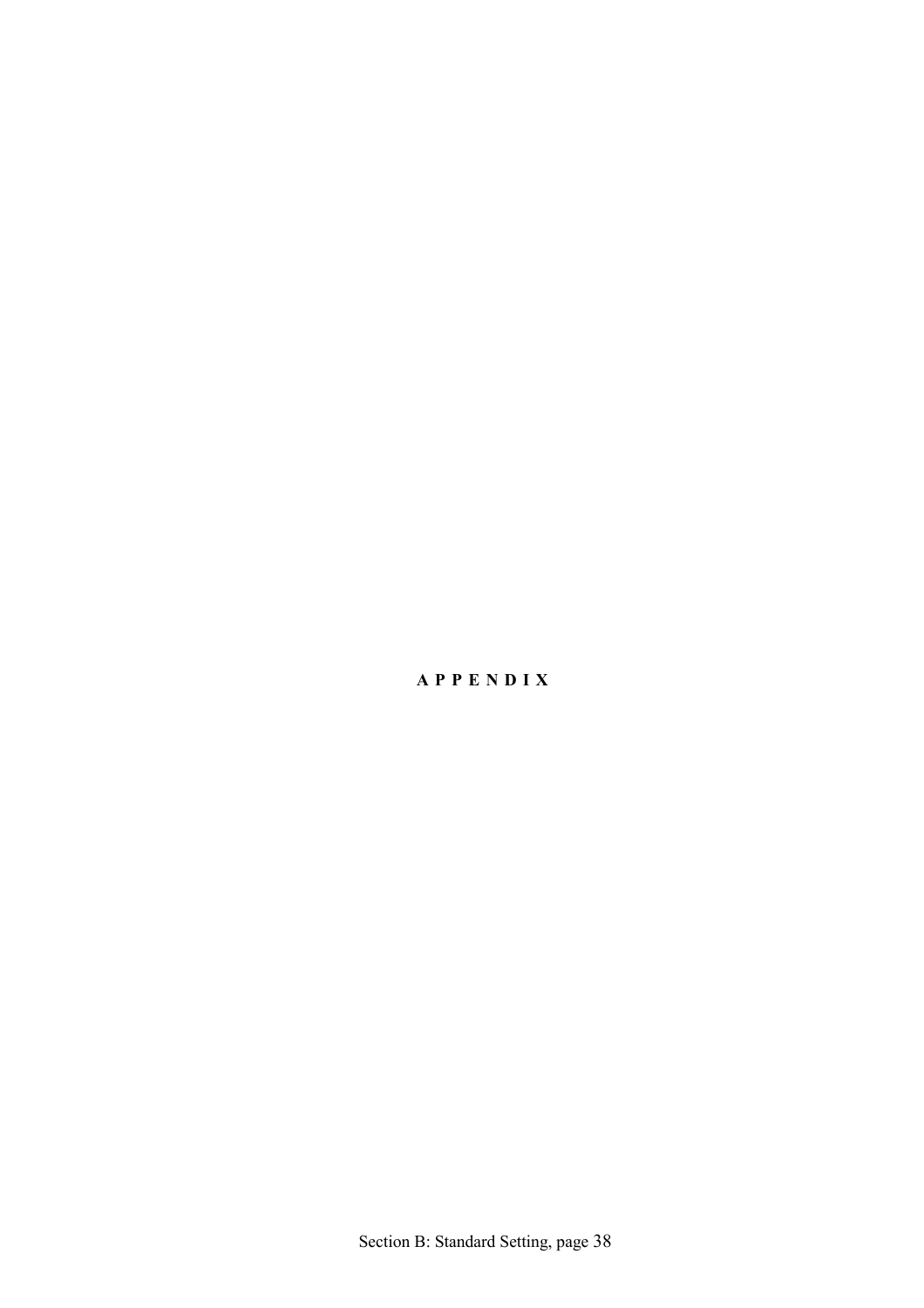|                  |                                  |                               |                        | <b>Judgment Task</b> |                                                                                                                                                  |                |                | <b>Judgment Process</b> |                           | <b>Cut-off score establishment</b>                           |                |                       |
|------------------|----------------------------------|-------------------------------|------------------------|----------------------|--------------------------------------------------------------------------------------------------------------------------------------------------|----------------|----------------|-------------------------|---------------------------|--------------------------------------------------------------|----------------|-----------------------|
| N <sub>0</sub>   | <b>Method</b>                    | <b>Source</b>                 | <b>Test forma</b>      | <b>Focus</b>         | <b>Outcome</b>                                                                                                                                   | Feed-<br>back  | Data           | <b>Round</b>            | <b>Decision</b><br>making | <b>Decision rule</b>                                         | Emp.<br>data   | <b>Adjust</b><br>ment |
| 1.               | Angoff                           | Angoff, 1971                  | Dichoto-<br>mous items | Items                | Estimated pro-<br>bability of correct<br>answer                                                                                                  | N <sub>o</sub> | N <sub>0</sub> | $\mathbf{1}$            | Individual                | Sum of estimated pro-<br>babilities                          | N <sub>0</sub> | N <sub>o</sub>        |
| 2.               | Angoff<br>(Derivatives)          | Loomis &<br>Bourque, 2001     | Polytomous<br>items    | Items                | Estimations of:<br>• Percent of partially<br>correct<br>• Typical score<br>• Mean scores<br>• Probability for<br>each score                      | $\gamma$       | N <sub>o</sub> | $\mathbf{1}$            | Individual                | Sum of averages                                              | No             | N <sub>o</sub>        |
| 3.               | Angoff<br>(adjusted)             | Taube, 1997                   | Dichoto-<br>mous items | Items                | Estimated proba-<br>bility of correct ans-<br>wer                                                                                                | N <sub>o</sub> | N <sub>0</sub> | $\mathbf{1}$            | Individual                | Sum of estimated pro-<br>babilities                          | Yes<br>(IRT)   | Yes                   |
| $\overline{4}$ . | Angoff<br>'Yes/No'               | Angoff, 1971                  | Dichoto-<br>mous items | Items                | Item classification                                                                                                                              | N <sub>o</sub> | N <sub>0</sub> | $\mathbf{1}$            | Individual                | Sum of items<br>correctly answered by<br>a borderline person | N <sub>o</sub> | No                    |
| 5.               | Angoff<br>'Yes/No'<br>(modified) | Impara & Plake,<br>1997       | Dichoto-<br>mous items | Items                | Item classification                                                                                                                              | Yes            | Yes            | $\overline{2}$          | Individual<br>+ Revision  | Sum of items<br>correctly answered by<br>a borderline person | No             | No                    |
| 6.               | Ebel                             | Livingston $&$<br>Zieky, 1982 | MC items<br>OE items   | Items                | • Item classification<br>in two-way table<br>(relevance-diffi-<br>culty)<br>• Percentage of<br>items in each cell<br>to be answered<br>correctly | No             | No             | $\overline{2}$          | Individual                | Weighted sum of per-<br>centages                             | No             | N <sub>o</sub>        |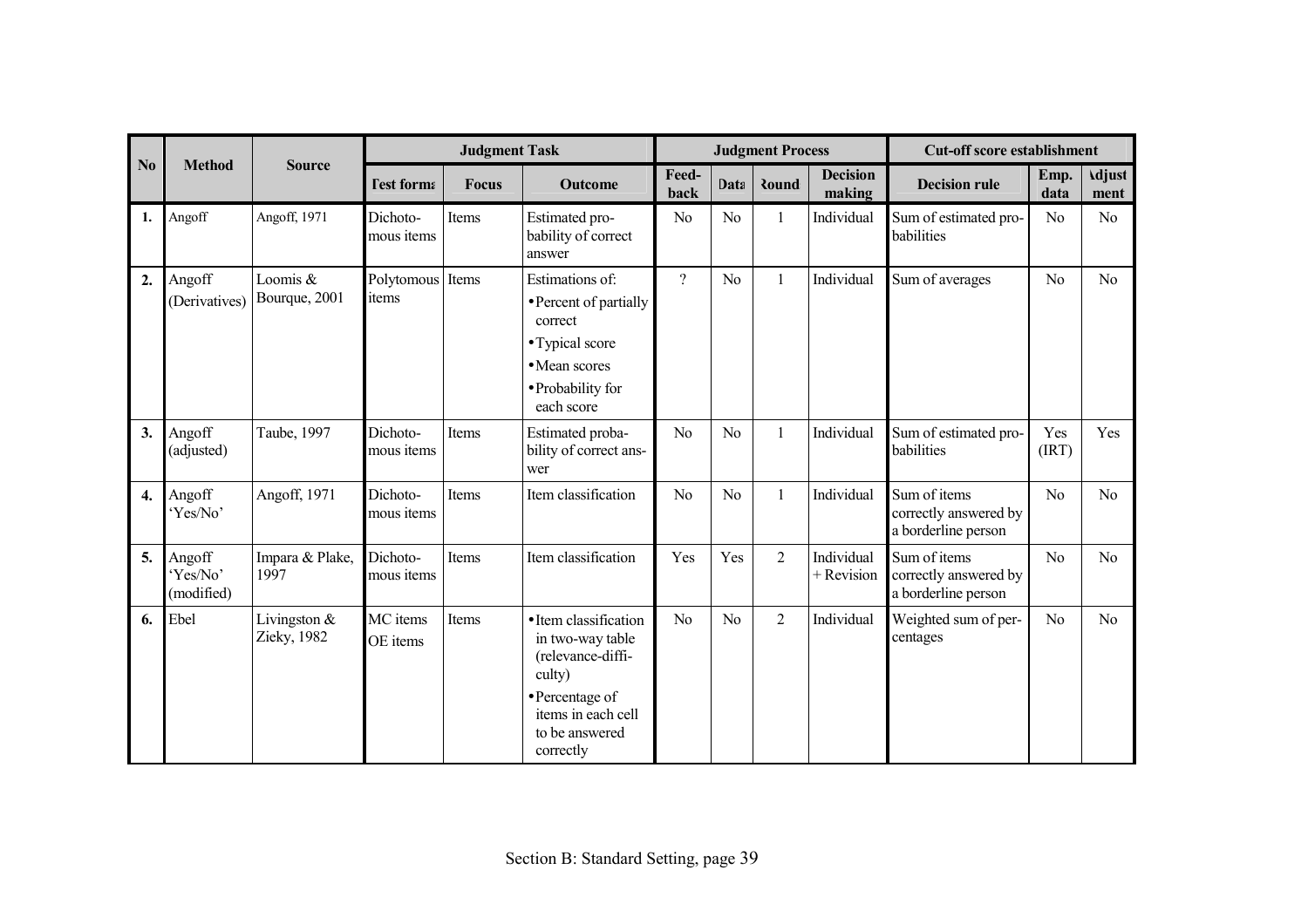|                |                                        |                                    |                               | <b>Judgment Task</b> |                                                                   |                |                | <b>Judgment Process</b> |                           | <b>Cut-off score establishment</b>                                       |                |                       |
|----------------|----------------------------------------|------------------------------------|-------------------------------|----------------------|-------------------------------------------------------------------|----------------|----------------|-------------------------|---------------------------|--------------------------------------------------------------------------|----------------|-----------------------|
| N <sub>0</sub> | <b>Method</b>                          | <b>Source</b>                      | <b>Test forma</b>             | <b>Focus</b>         | <b>Outcome</b>                                                    |                | Data           | Round                   | <b>Decision</b><br>making | <b>Decision rule</b>                                                     | Emp.<br>data   | <b>Adjust</b><br>ment |
| 7.             | Nedelsky                               | Livingston $&$<br>Zieky, 1982      | MC items                      | Items                | Eliminated alterna-<br>tives                                      | N <sub>o</sub> | No             | 1                       | Individual                | Sum of estimated pro-<br>bability of correct an-<br>swer                 | No             | No                    |
| 8.             | Nedelsky<br>(Modified)                 | Reckase, 2000                      | MC items                      | Items                | Probability of elimi-<br>nating each<br>distractor                | N <sub>o</sub> | No             | 1                       | Individual                | $P=\Sigma$ (pi+1)/n                                                      | No             | N <sub>o</sub>        |
| 9.             | Jaeger                                 | Jaeger, 1989                       | MC items<br>OE items          | Items                | Item classification                                               | Yes            | Yes            | $\overline{3}$          | Individual<br>+ Revision  | Sum of items<br>correctly answered by<br>a person on a specific<br>level | Yes            | Yes                   |
| 10.            | Item Score<br><b>Distribution</b>      | Reckase, 2000                      | Polytomous Items<br>items     |                      | Probability distribu-<br>tion of item scores at<br>the borderline | No             | No             | $\mathbf{1}$            | Individual                | Average                                                                  | No             | No                    |
| 11.            | Compound<br>cumulative                 | Kaftandjieva &<br>Takala, 2002     | MC items<br>OE items          | <b>Items</b>         | Item classification                                               | Yes            | No             | 1                       | Individual                | Sum of items in the<br>lower category (ave-<br>raged)                    | Yes            | Yes                   |
| 12.            | Item score<br>string<br>estimation     | Loomis &<br>Bourque, 2001          | Polytomous Items<br>items     |                      | <b>Estimated</b> item<br>scores for a bor-<br>derline person      | Yes            | Yes            | $\overline{2}$          | Individual+<br>Revision   | Sum of averages                                                          | N <sub>o</sub> | No                    |
| 13.            | Cluster                                | Sireci, 2001                       | All                           | Items                | Domain classifica-<br>tion                                        | N <sub>o</sub> | No             | 1                       | Group<br>Consensus        | K-means cluster<br>analysis                                              | Yes            | No                    |
| 14.            | <b>IRT</b><br>modeling of<br>judgments | Kane, 1987                         | Dichoto-<br>mous <i>items</i> | Items                | Estimated pro-<br>bability of correct<br>answer                   | N <sub>o</sub> | No             | 1                       | Individual                | <b>Minimizing Loss</b><br>function                                       | Yes<br>(IRT)   | Yes                   |
| 15.            | <b>Item Mastery</b>                    | Verhelst & Kaf-<br>tandjieva, 1999 | Dichoto-<br>mous <i>items</i> | Items                | Item classification                                               | Yes            | N <sub>o</sub> | 1                       | Individual                | <b>Minimizing Loss</b><br>function                                       | Yes<br>(IRT)   | Yes                   |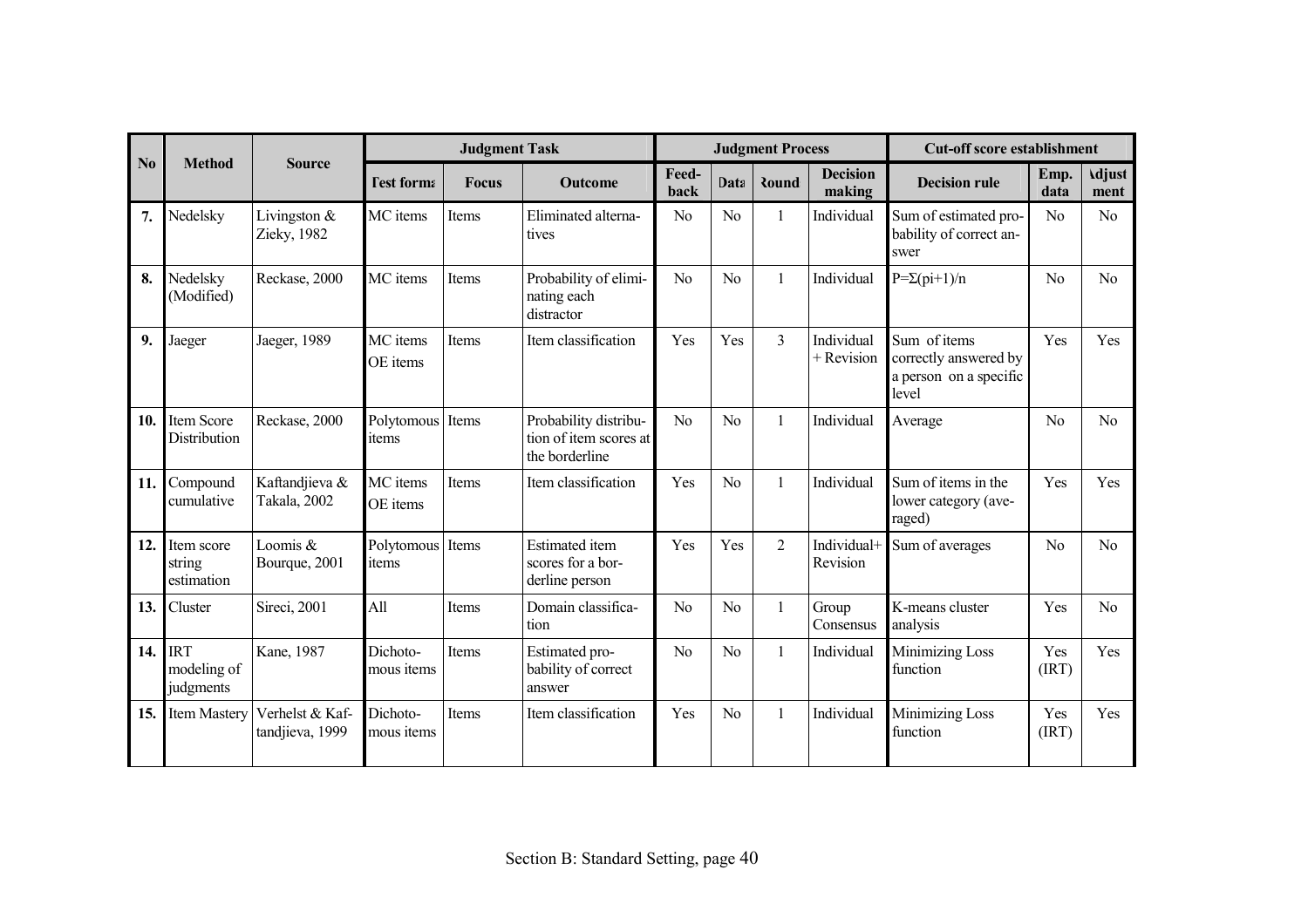|                |                                      |                          |                                                     | <b>Judgment Task</b>                                     |                                                                                                               |          |       | <b>Judgment Process</b>   |                                                              | <b>Cut-off score establishment</b>                                                                     |                       |     |
|----------------|--------------------------------------|--------------------------|-----------------------------------------------------|----------------------------------------------------------|---------------------------------------------------------------------------------------------------------------|----------|-------|---------------------------|--------------------------------------------------------------|--------------------------------------------------------------------------------------------------------|-----------------------|-----|
| N <sub>0</sub> | <b>Method</b>                        | <b>Source</b>            | <b>Test forma</b><br><b>Focus</b><br><b>Outcome</b> |                                                          | Feed-<br>back                                                                                                 | Data     | Round | <b>Decision</b><br>making | <b>Decision rule</b>                                         | Emp.<br>data                                                                                           | <b>Adjust</b><br>ment |     |
| 16.            | Objective<br>stan-dard<br>setting    | Wright &<br>Grosse, 1993 | Dichoto-<br>mous items                              | <b>Items</b>                                             | Item classification                                                                                           | $\gamma$ | Yes   | $\overline{2}$            | Individual+<br>Revision                                      | Direct establishment                                                                                   | Yes<br>(IRT)          | Yes |
| 17.            | <b>Bookmark</b><br>(Item<br>mapping) | Mitzel et al.,<br>2001   | MC items<br>OE items                                | Item map                                                 | Cut-off scores                                                                                                | Yes      | Yes   | $\overline{3}$            | Individual<br>+ Revision                                     | Median cut-off score                                                                                   | Yes<br>(IRT)          | Yes |
| 18.            | Multistage<br><b>IRT</b>             | van der Schoot,<br>2002  | MC items<br>OE items                                | Item map                                                 | Cut-off scores                                                                                                | Yes      | Yes   | $\overline{3}$            | Individual<br>$+$ Revision                                   | Direct establishment                                                                                   | Yes<br>(IRT)          | Yes |
| 19.            | Combined<br>judgment-<br>empirical   | Livingston, 1991         | Dichoto-<br>mous <i>items</i>                       | $\bullet$ Items<br>$\bullet$ Mastery<br>level            | • Item classification<br>• Level specific pro-<br>bability of success                                         | Yes      | Yes   | $\overline{2}$            | · Individual<br>$+$ Revision<br>$\bullet$ Group<br>Consensus | Median $\theta$ value for<br>the group of items at<br>the specified<br>probability of success<br>level | Yes<br>(IRT)          | Yes |
| 20.            | Item Domain                          | Schulz et al.,<br>1999   | Dichoto-<br>mous <i>items</i>                       | $\bullet$ Items<br>$\bullet$ Mastery<br>level            | • Item domain cla-<br>ssification<br>• Probability of suc-<br>cess                                            | No       | No    |                           | $\gamma$                                                     | $\theta$ , corresponding to<br>the established<br>probability of success                               | Yes<br>(IRT)          | No  |
| 21.            | Cognitive<br>Components              | Reckase, 2000            | All                                                 | $\bullet$ Items<br>$\bullet$ Cognitive<br>componen<br>ts | • Item decomposi-<br>tion in cognitive<br>components<br>• Cognitive compo-<br>nents probability<br>of success | No       | No    | $\overline{2}$            | Individual                                                   | Aggregated product<br>of probabilities                                                                 | No                    | No  |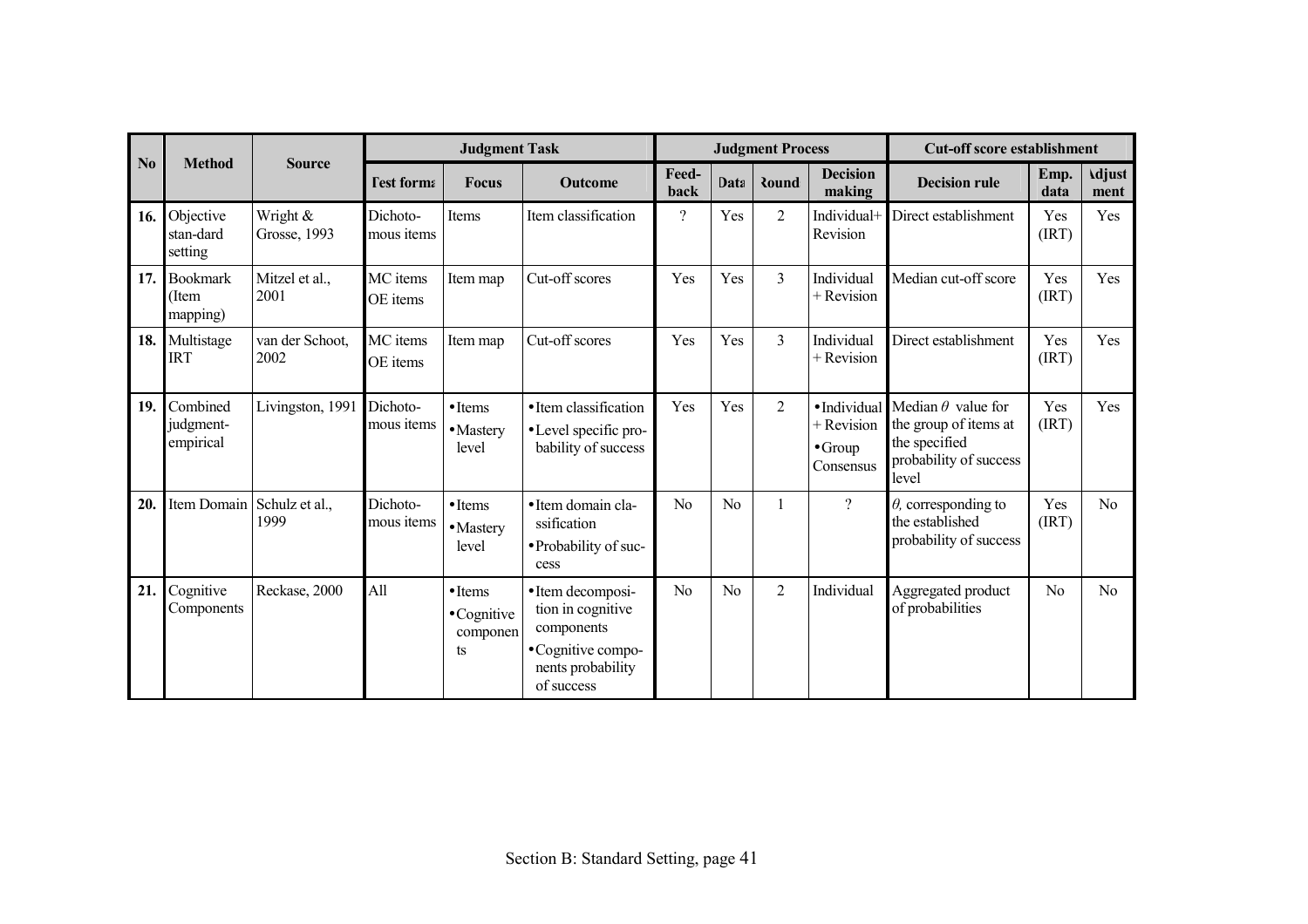| N <sub>0</sub> | <b>Method</b>                                    | <b>Source</b>                                                    | <b>Judgment Task</b> |                                                                                |                                                                | <b>Judgment Process</b> |                |                |                            | <b>Cut-off score establishment</b>               |              |                       |
|----------------|--------------------------------------------------|------------------------------------------------------------------|----------------------|--------------------------------------------------------------------------------|----------------------------------------------------------------|-------------------------|----------------|----------------|----------------------------|--------------------------------------------------|--------------|-----------------------|
|                |                                                  |                                                                  | <b>Fest forma</b>    | <b>Focus</b>                                                                   | <b>Outcome</b>                                                 | Feed-<br>back           | Data           | Round          | <b>Decision</b><br>making  | <b>Decision rule</b>                             | Emp.<br>data | <b>Adjust</b><br>ment |
| 22.            | Multistage<br>Aggregation                        | Reckase, 2000                                                    | All                  | $\bullet$ Items<br>$\bullet$ Profiles<br>$\bullet$ Examinee<br>performan<br>ce | Item classification<br>Profile classification<br>Cut-off score | $\gamma$                | $\gamma$       | $\overline{4}$ | Individual                 | Logistic regression                              | Yes          | No                    |
| 23.            | <b>Border</b><br>Group                           | Livingston &<br>Zieky, 1982                                      | All                  | Examinees                                                                      | Examinee classifica-<br>tion                                   | N <sub>0</sub>          | No             |                | Individual                 | Median of the score<br>distribution              | Yes          | No                    |
| 24.            | Contrasting<br>Groups                            | Reckase, 2000<br>Brandon, 2002<br>Clauser & Nun-<br>gester, 1997 | All                  | Examinees                                                                      | Examinee classifica-<br>tion                                   | No                      | N <sub>0</sub> | $\mathbf{1}$   | Individual                 | Intersection point of<br>the score distributions | Yes          | Yes                   |
| 25.            | Body of<br>work                                  | Kingston et al.,<br>2001                                         | All                  | Examinee<br>overall per-<br>formance                                           | Examinee classifica-<br>tion                                   | Yes                     | No             | $\overline{3}$ | Individual<br>+ Revision   | Logistic regression                              | Yes          | Yes                   |
| 26.            | Generalized<br>Examinee-<br>Centered             | Cohen, Kane &<br>Crooks, 1999                                    | All                  | Examinee<br>overall per-<br>formance                                           | Examinee classifica-<br>tion                                   | Yes                     | No             |                | Individual                 | Curve-fitting between<br>ratings and test-scores | Yes          | No                    |
|                | 27. Analytical<br>Judgment<br>(Anchor-<br>Based) | Plake & Ham-<br>bleton, 2001                                     | All                  | Examinee<br>per-<br>formances                                                  | Examinee rating                                                | Yes                     | N <sub>0</sub> | $\overline{2}$ | Individual<br>$+$ Revision | Average of borderline<br>scores                  | Yes          | N <sub>o</sub>        |
| 28.            | Examinee<br>Paper<br>Selection                   | Hambleton et al.<br>2000<br>Hansche, 1998                        | Polytomous<br>items  | Examinee<br>per-<br>formances                                                  | Borderline perfor-<br>mance                                    | N <sub>0</sub>          | N <sub>0</sub> | $\overline{3}$ | Individual<br>+ Revision   | Sum of averages                                  | Yes          | N <sub>0</sub>        |